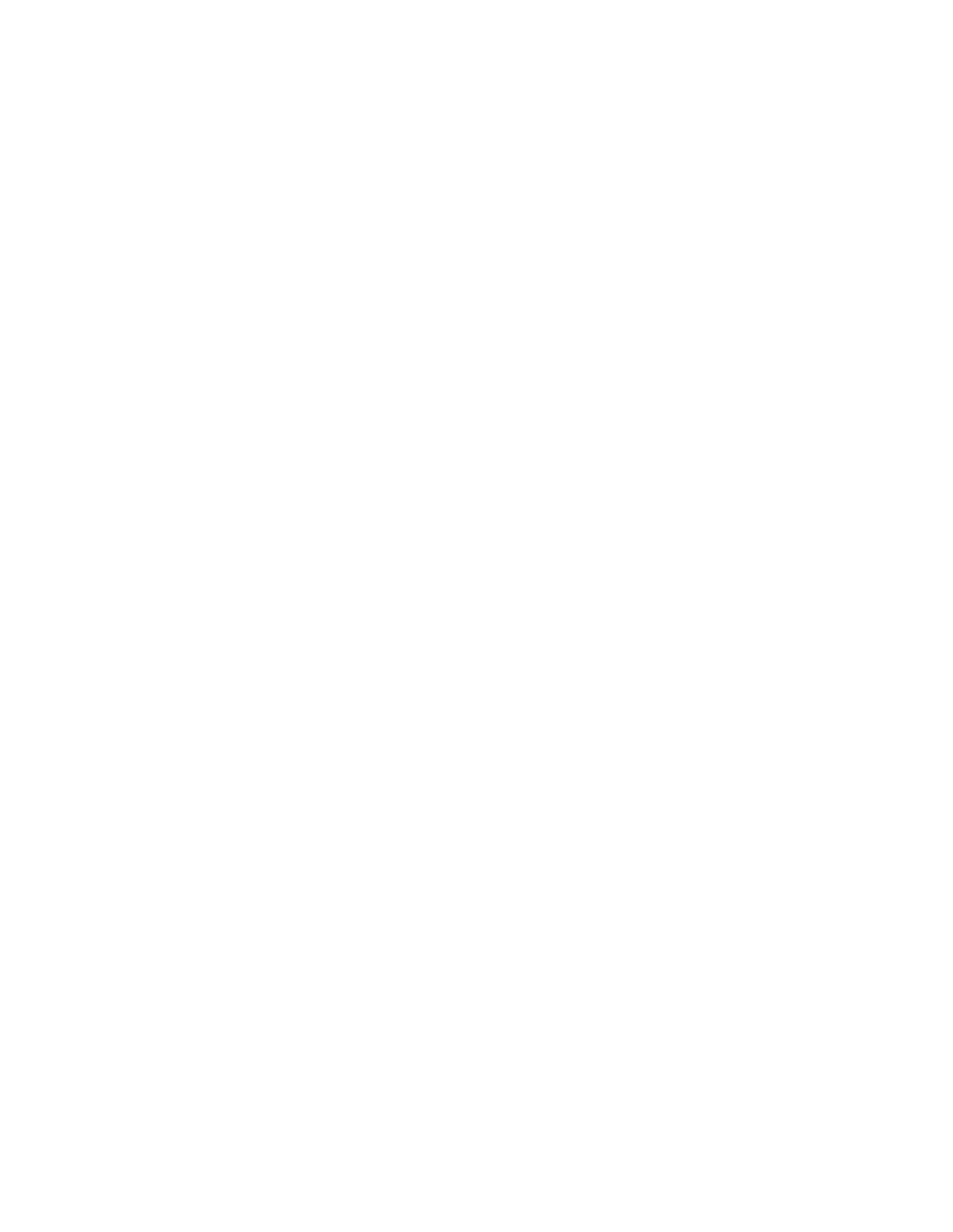#### **Table of Contents**

| <b>FORMAT FOR INVITATION FOR TENDERS 4</b> |  |
|--------------------------------------------|--|
|                                            |  |
|                                            |  |
|                                            |  |
|                                            |  |
|                                            |  |
|                                            |  |
|                                            |  |
|                                            |  |
|                                            |  |
|                                            |  |
|                                            |  |
|                                            |  |
|                                            |  |

#### **SECTION III. FIDIC'S SHORT FORM OF CONTRACT**

#### **SECTION IV. PARTICULAR CONDITIONS**

 $\overline{1}$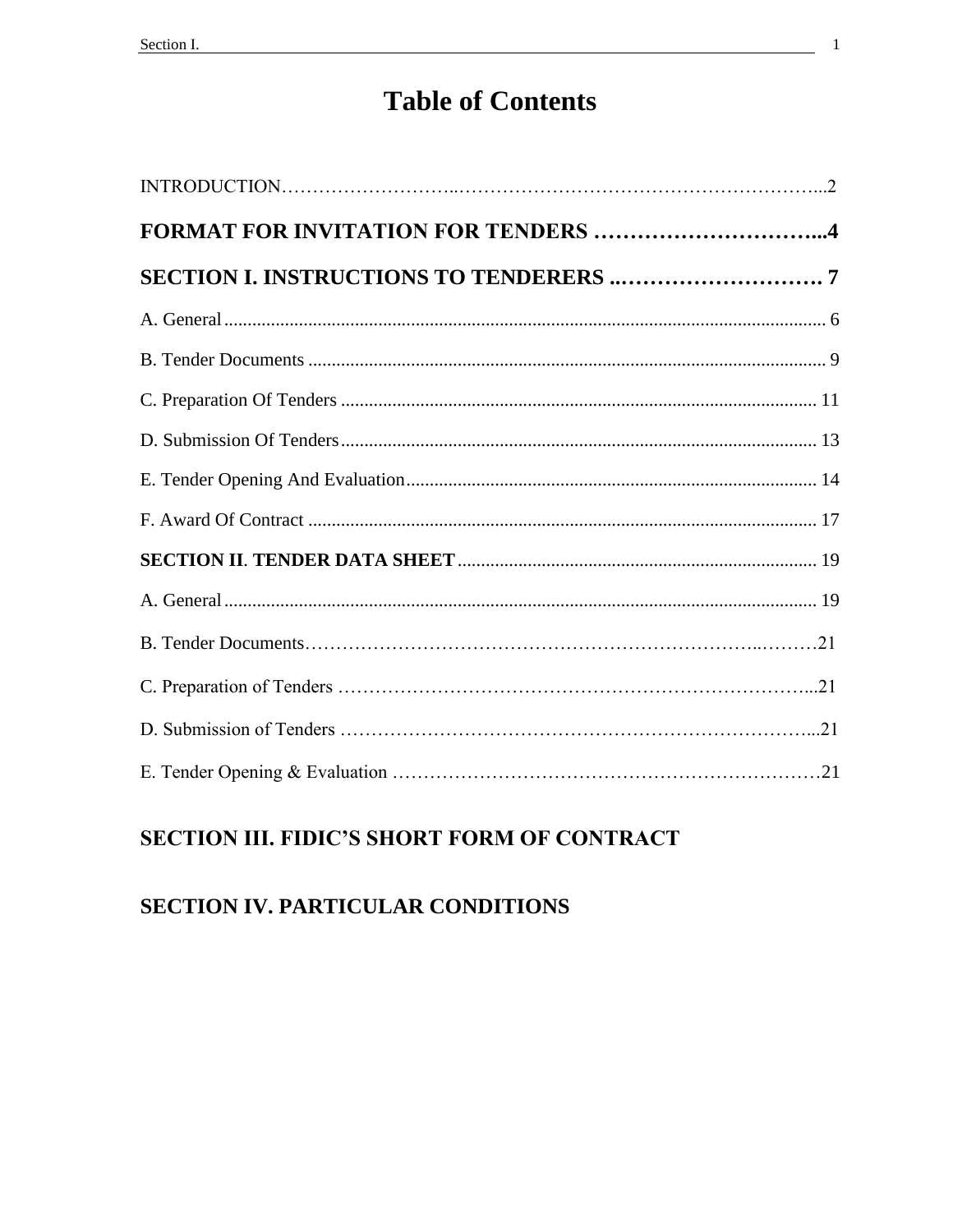$\overline{a}$ 

# **INTRODUCTION**

These Tender Documents have been developed for the procurement of works of a simple nature and complexity that are contracted under National Competitive Tendering procedures. The documents should be adapted as necessary to the requirements of the specific works to be procured.

These documents are intended to be used where the proposed works are of simple nature, small value (say up to GHC 500 million)<sup>1</sup>, short contract duration (less than 4 months), and where the magnitude of the potential risks involved is small for both the Employer and the Contractor.

The General Conditions of Contract contained herein are based on the first edition, 1999 of the International Federation of Consulting Engineers' (FIDIC) "Short Form of Contract", and the balance of the document on the World Bank's documentation.

A particular feature of the Tender Document for Procurement of Works – Small Contracts (TDW-SC) is the single form of Agreement containing Offer and Acceptance, which, together with the documents listed in the accompanying Appendix, constitute the Contract.

Details to be entered by the Employer prior to the release of the Tender Documents for a particular project are limited to the Tender Data Sheet (TDS), the proposed Agreement, and the Particular Conditions. Details not entered by the Employer are the responsibility of the Tenderer. In addition, the Employer provides the Specification, Drawings, and Bill of Quantities or Schedule of Activities (when necessary).

Whoever prepares the Tender documents should be thoroughly familiar with the Instructions to Tenderers and Conditions of Contract included in the TDW-SC, as well as with the law applicable to the contract and any specific requirements of the specific contract. Where the user has little experience in writing Tender Documents or where complicated circumstances apply, expert advice should be sought.

Since the intention is that these documents should only be used for contracts of short duration and of low risk, there is no reference to an impartial "Engineer" or "Project Manager" but the Employer must appoint an authorized person to act for him, and if he wishes to engage a consultant to administer the contract, he may appoint a representative with specific delegated duties and authority.

The use of Tender and Performance Securities should be part of the overall approach to risk management and should take into account available measures to reduce the risk of contractor's default.

The charts on the next two pages illustrate the sequence of events during contract award and execution.

<sup>&</sup>lt;sup>1</sup> Or the equivalent threshold level as revised in accordance with the Public Procurement Act, 2003.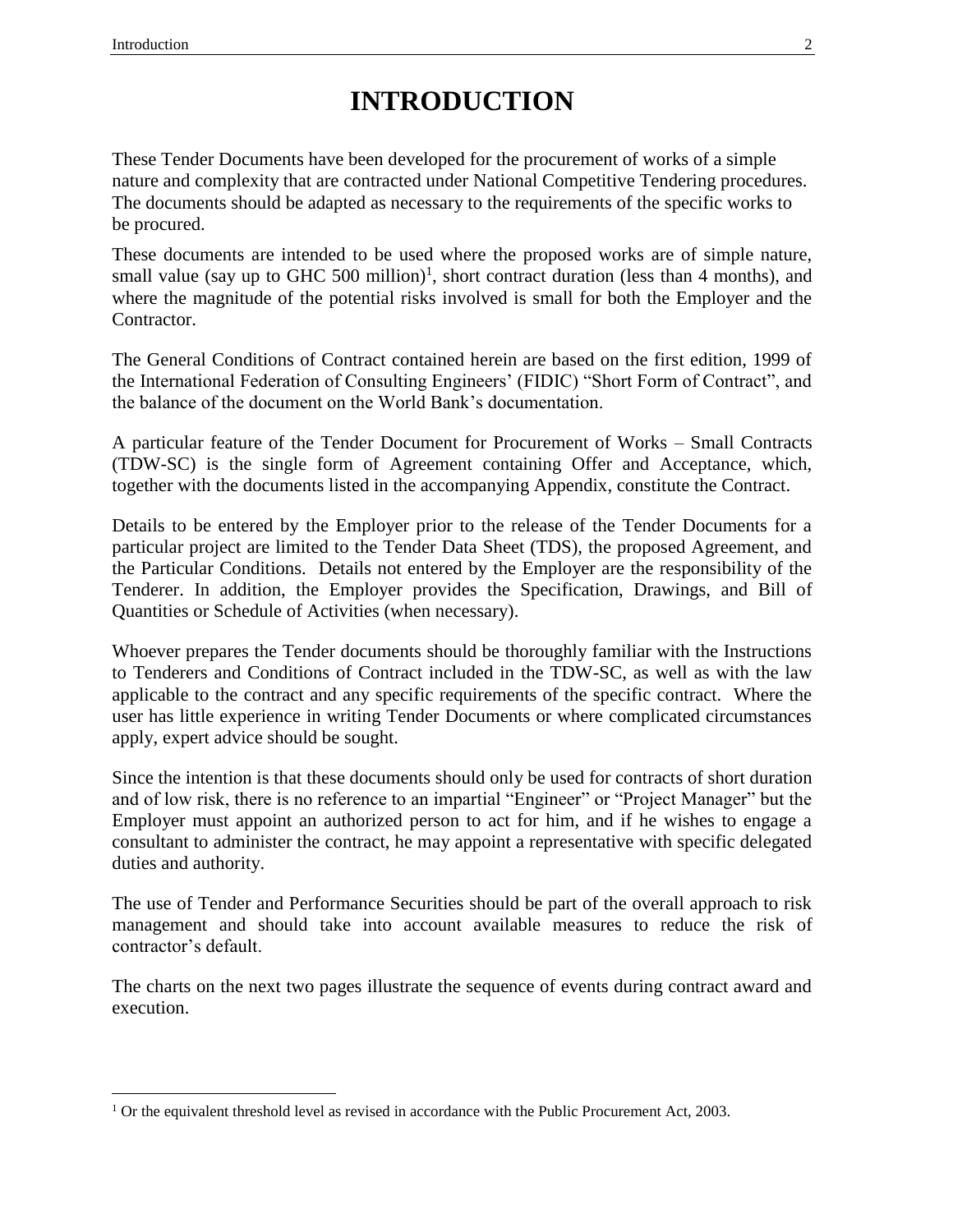#### **Simple Works Sequence of Events During Contract Award**



<sup>1</sup> To allow for Tender evaluation and award of contract.

<sup>2</sup> To allow for clarifications and appropriate changes to documentation.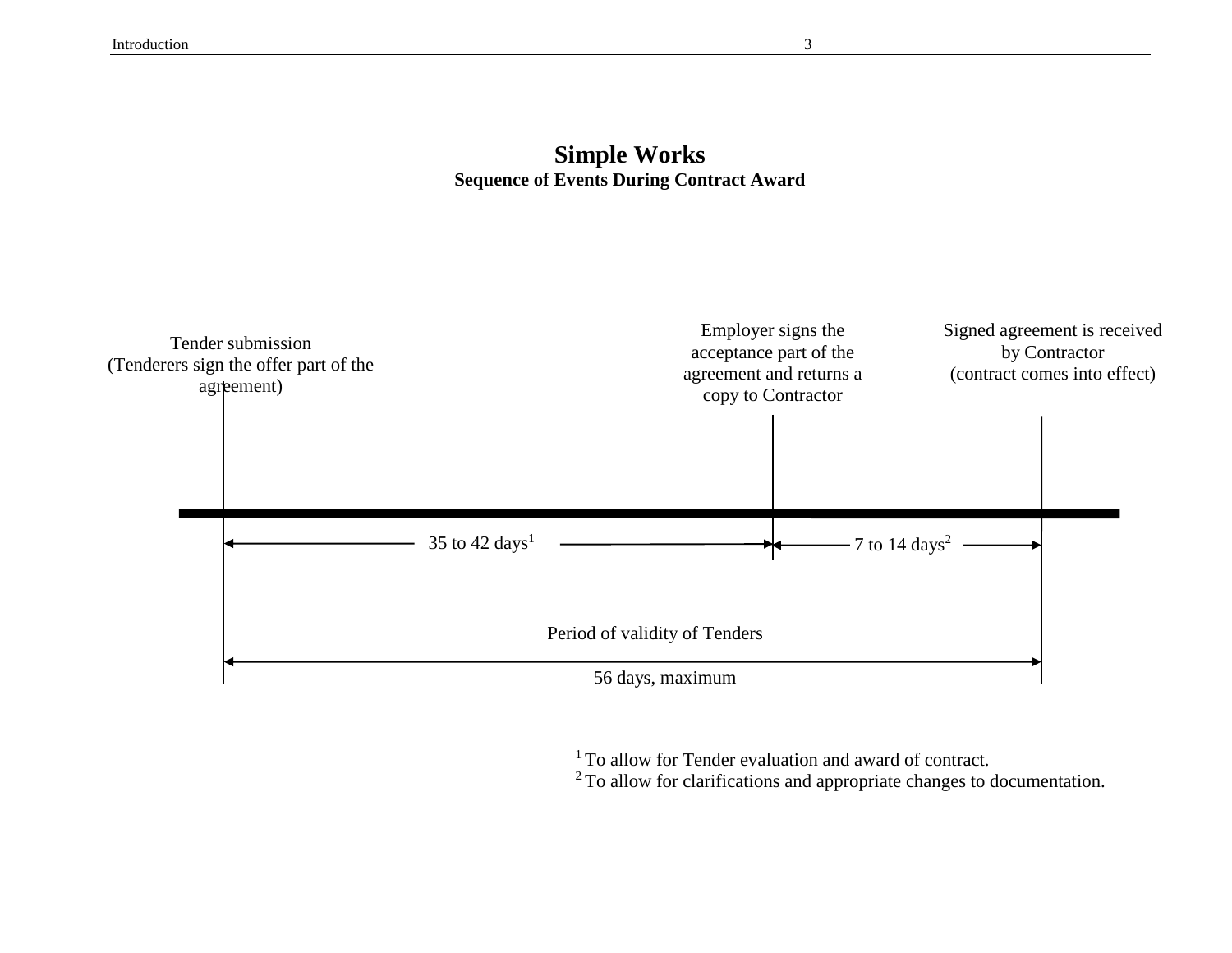#### **Simple Works Principal Events During Execution of the Contract**

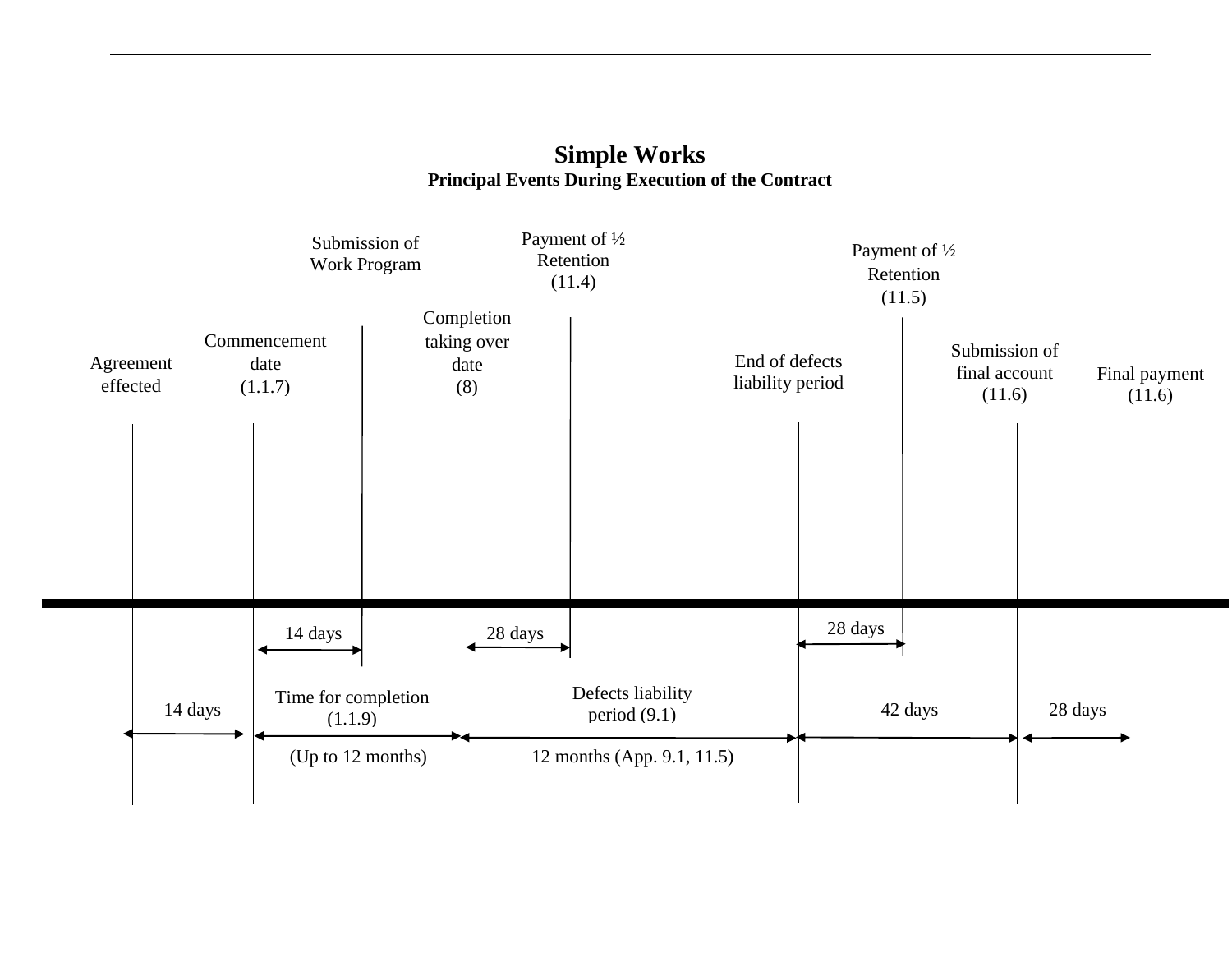#### **FORMAT FOR INVITATION FOR TENDERS**

|                         | Date: [of issue of invitation] |
|-------------------------|--------------------------------|
| Project Name: ____      |                                |
| Contract Name:          |                                |
| <b>Contract Number:</b> |                                |

1. The \_\_\_\_\_\_\_\_\_\_\_\_\_\_\_\_\_\_\_\_ *[name of /Procurement EntityEmployer]* intends to apply part of its budgetary allocation to fund the procurement\_\_\_\_\_\_\_\_\_\_\_\_\_\_\_\_\_\_\_\_\_\_\_\_\_\_\_\_\_\_ \_\_\_\_\_\_\_\_\_\_\_\_\_\_\_\_\_\_\_\_\_\_\_\_\_\_[*name of Project]* to support its programme of work.*.*

2. The \_\_\_\_\_\_\_\_\_\_\_\_\_\_\_\_\_\_\_\_\_\_\_\_\_\_\_\_\_\_\_\_\_\_\_\_\_\_\_\_\_\_\_\_\_\_\_\_\_\_\_\_\_\_\_\_\_\_\_\_ *[name of Employer]* hereby invites sealed Tenders from Contractors for the construction of \_\_\_\_\_\_\_\_\_\_\_\_\_\_\_\_\_\_\_\_\_\_\_\_\_\_\_\_\_\_\_\_\_\_\_\_\_\_\_\_\_\_\_\_\_\_\_\_\_\_\_\_\_\_\_\_\_\_\_\_\_\_\_\_\_\_\_\_\_\_\_\_\_\_\_

\_\_\_\_\_\_\_\_\_\_\_\_\_\_\_\_\_\_\_\_\_\_\_\_\_\_\_\_\_\_\_\_\_\_\_\_\_\_ *[brief description of the Works<sup>2</sup> ].* The time for completion is \_\_\_\_\_\_\_\_\_\_\_\_\_\_\_\_ *[No. of weeks or dates].*

\_\_\_\_\_\_\_\_\_\_\_\_\_\_\_\_\_\_\_\_\_\_\_\_\_\_\_\_\_\_\_\_\_\_\_\_\_\_\_\_\_\_\_\_\_\_\_\_\_\_\_\_\_\_\_\_\_\_\_\_\_\_\_\_\_\_\_\_\_\_\_\_\_\_\_ \_\_\_\_\_\_\_\_\_\_\_\_\_\_\_\_\_\_\_\_\_\_\_\_\_\_\_\_\_\_\_\_\_\_\_\_\_\_\_\_\_\_\_\_\_\_\_\_\_\_\_\_\_\_\_\_\_\_\_\_\_\_\_\_\_\_\_\_\_\_\_\_\_\_\_

- 3. Tender documents (and additional copies) may be purchased at \_\_\_\_\_\_\_\_\_\_\_\_\_\_\_\_ *[name and address of office]* for a nonrefundable fee of GHC\_\_\_\_\_\_\_\_\_\_\_\_\_ , for each set. Interested Tenderers may obtain further information at the same address.<sup>3</sup>
- 4. Tenders shall be delivered to \_\_\_\_\_\_\_\_\_\_\_\_\_\_\_\_\_\_\_\_ *[name and full address of receiving office]* on or before \_\_\_\_\_\_\_\_\_\_\_\_\_\_\_\_\_\_\_\_\_\_\_ *[time and date of Tender closing]* and shall be valid for a period of \_\_\_\_\_\_\_\_\_\_\_\_\_\_\_\_\_\_\_\_\_\_\_\_\_ *[days]* after Tender submission. Late Tenders will be rejected. Tenders will be opened in the presence of the Tenderer's representatives who choose to attend at *[time and date of Tender opening<sup>4</sup> ]* at *[full address of office for Tender opening]<sup>5</sup> .*

 $\overline{a}$ 

 $2$  A brief description of the works should be provided, including quantities, location of project, and other information necessary to enable potential Tenderers to decide whether or not to respond to the invitation. Tender documents may require Tenderers to have specialized experience or capabilities; such requirements should also be included in this paragraph.

<sup>&</sup>lt;sup>3</sup> If a Tender security is required, this paragraph should so state. The paragraph should also state the amount of the Tender security in local currency and that the Tender security shall accompany the Tender.

<sup>&</sup>lt;sup>4</sup> The time of Tender opening shall be soon after time of tender closing

<sup>&</sup>lt;sup>5</sup> The office for Tender opening may not necessarily be the same as that for inspection or issuance of documents or for Tender submission. If they differ, each address must appear at the Invitation for Tenders. Only one office and its address shall be specified for submission, and it should be near the place where Tenders will be opened.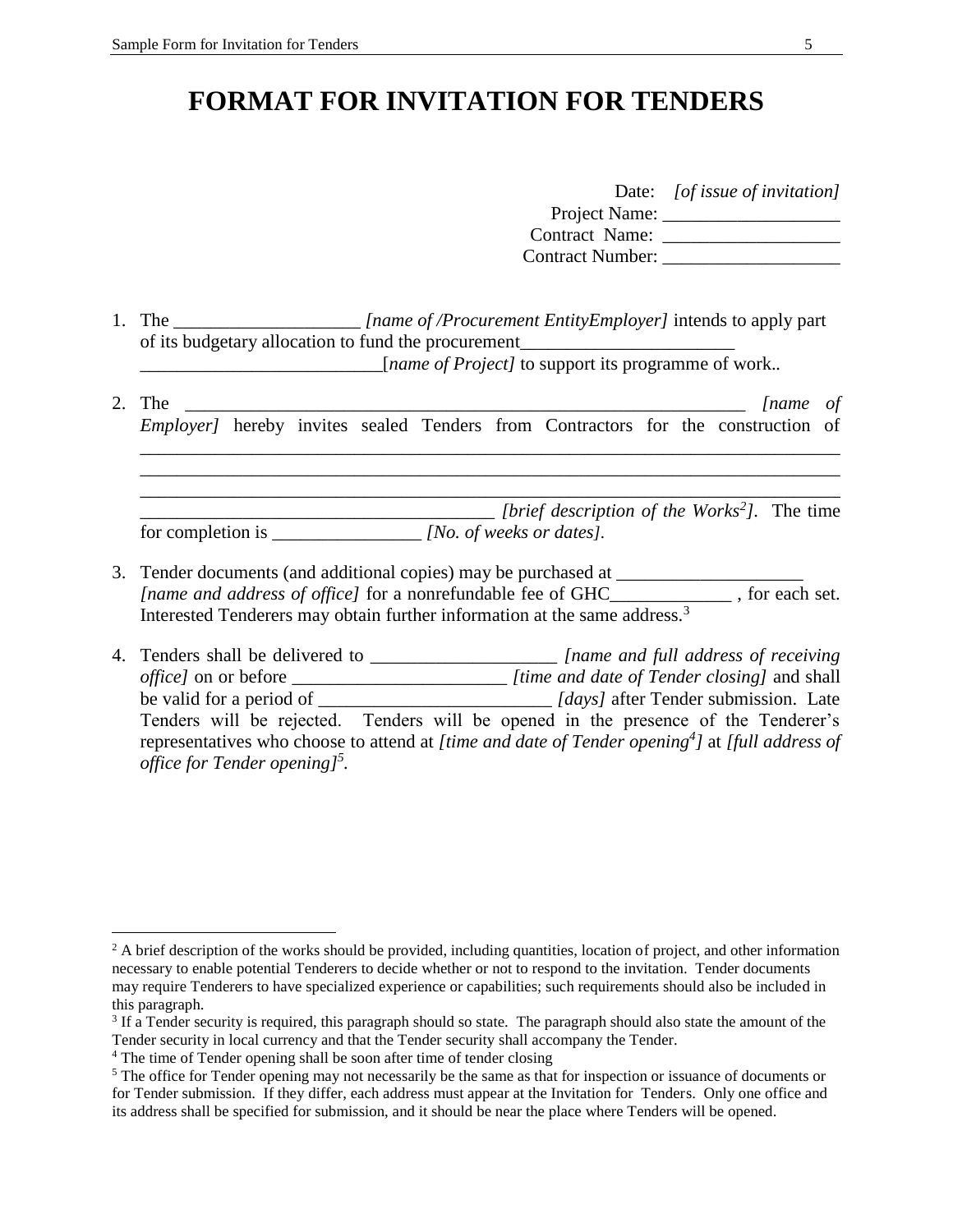$\overline{a}$ 

#### **Section I. Instructions to Tenderers**

#### **A. GENERAL**

- <span id="page-7-0"></span>**(a) Scope of Tender** 1.1 The **Employer**, $6$  as named in the Agreement form, invites Tenders for the construction of **Works** as summarized in the Tender Data Sheet (TDS). The name and identification number of the **Contract** is provided in the TDS.
	- 1.2 The successful Tenderer will be expected to complete the **Works** within the **Time for Completion** stated in the Appendix section of the Agreement, hereinafter referred to as the Appendix. The **Time for Completion** shall be calculated from the **Commencement Date**.
	- 1.3 Throughout these Tender Documents, the term "writing" means any hand-written, type-written, or printed communication, including telex, cable and facsimile transmission, and "day" means calendar day. Singular also means plural. The word "Tenders" is synonymous to "tender" and the words "Tender documents" synonymous to "tender documents".
- **2. Source of Funds** 2.1 The **Employer** intends to apply a part of its Budgetary allocation to fund payments under the **Contract** for which these Tender Documents are issued.
- **3. Fraud and Corruption** 3.1 The attention of the Tenderers is drawn to the **Country** regulations on the prevention of fraud and corruption, and to Sub-Clause 12.2 of the General Conditions of Contract (Section IV) which shall apply also to any Tenderer.
- **4. Eligibility** 4.1 Tenderers shall be legally incorporated in Ghana and shall quote only in Ghanaian Cedis (GHC). State-owned enterprises may participate only if they are independent and operate under commercial law.

<sup>6</sup> Words appearing in bold in the text of these ITT sub-clauses are defined in clause 1 of the General Conditions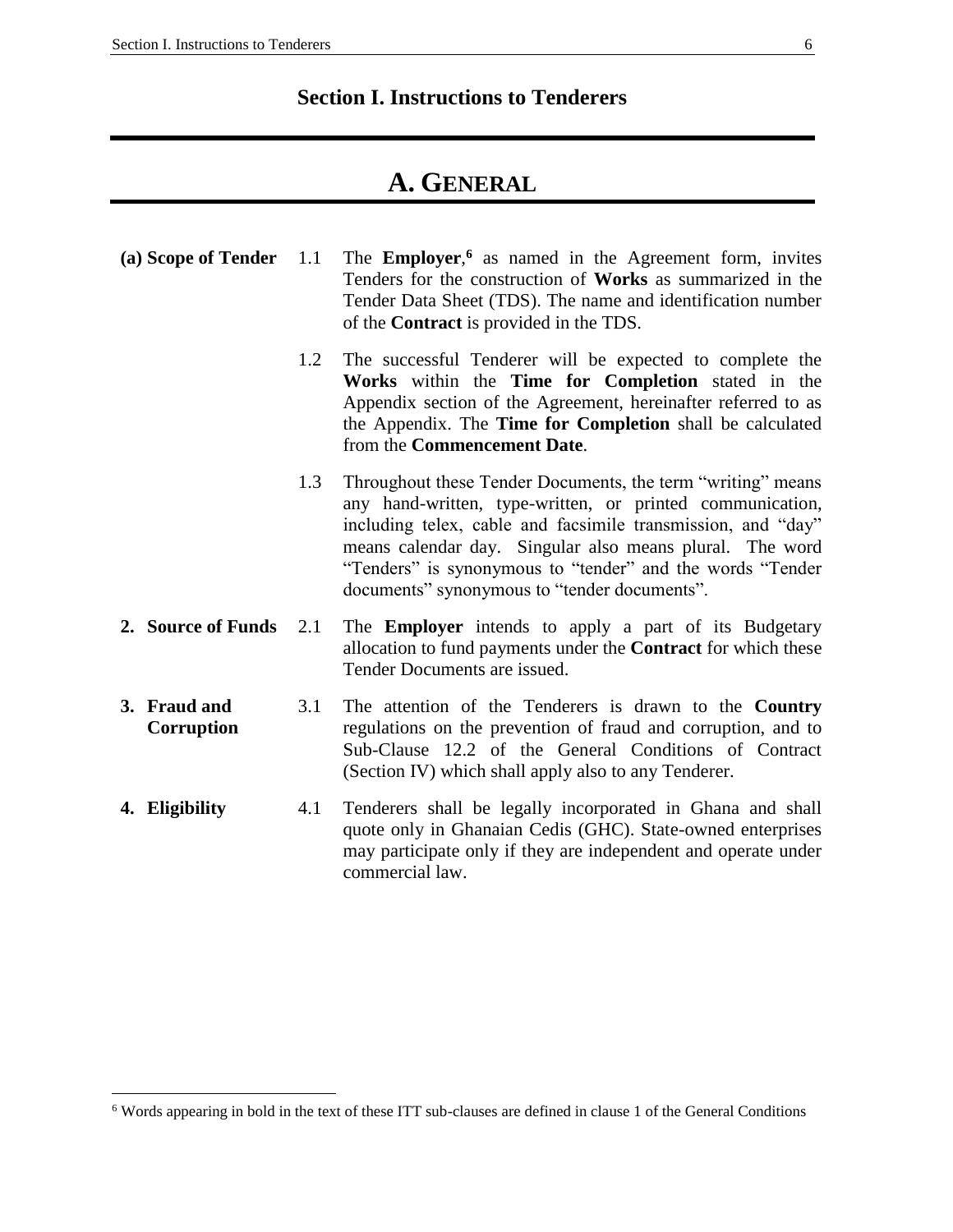- **5. Qualification of the Tenderer**
- 5.1 Tenderers shall include the following information and documents with their Tenders unless otherwise stated in the TDS:
	- (a) General Information: copies of documents defining the constitution or legal status, place of registration, and principal place of business; written power of attorney of the signatory of the Tender to commit the Tenderer;
	- (b) General Construction Experience Record: total annual turnover in the civil works construction business expressed as total of payment certificates for work performed in each of the last three years;
	- (c) Particular Construction Experience Record: experience on works of a similar nature and complexity over the last five years, and details of work under way or contractually committed; clients who may be contacted for further information on those contracts;
	- (d) Equipment Capabilities: major items of construction equipment proposed to carry out the Contract;
	- (e) Personnel Capabilities: qualifications and experience of key site management and technical personnel proposed for the Contract;
	- (f) Financial Capabilities: reports on the financial standing of the Tenderer, such as profit and loss statements and auditor's reports for the past three years;
	- (g) Evidence of adequacy of cash flow for this Contract (access to line(s) of credit and/or availability of other financial resources);
	- (h) Authority to seek references from the Tenderer's bankers;
	- (i) Business Record: information regarding any litigation, current or during the last five years, in which the Tenderer is involved, the parties concerned, and disputed amount;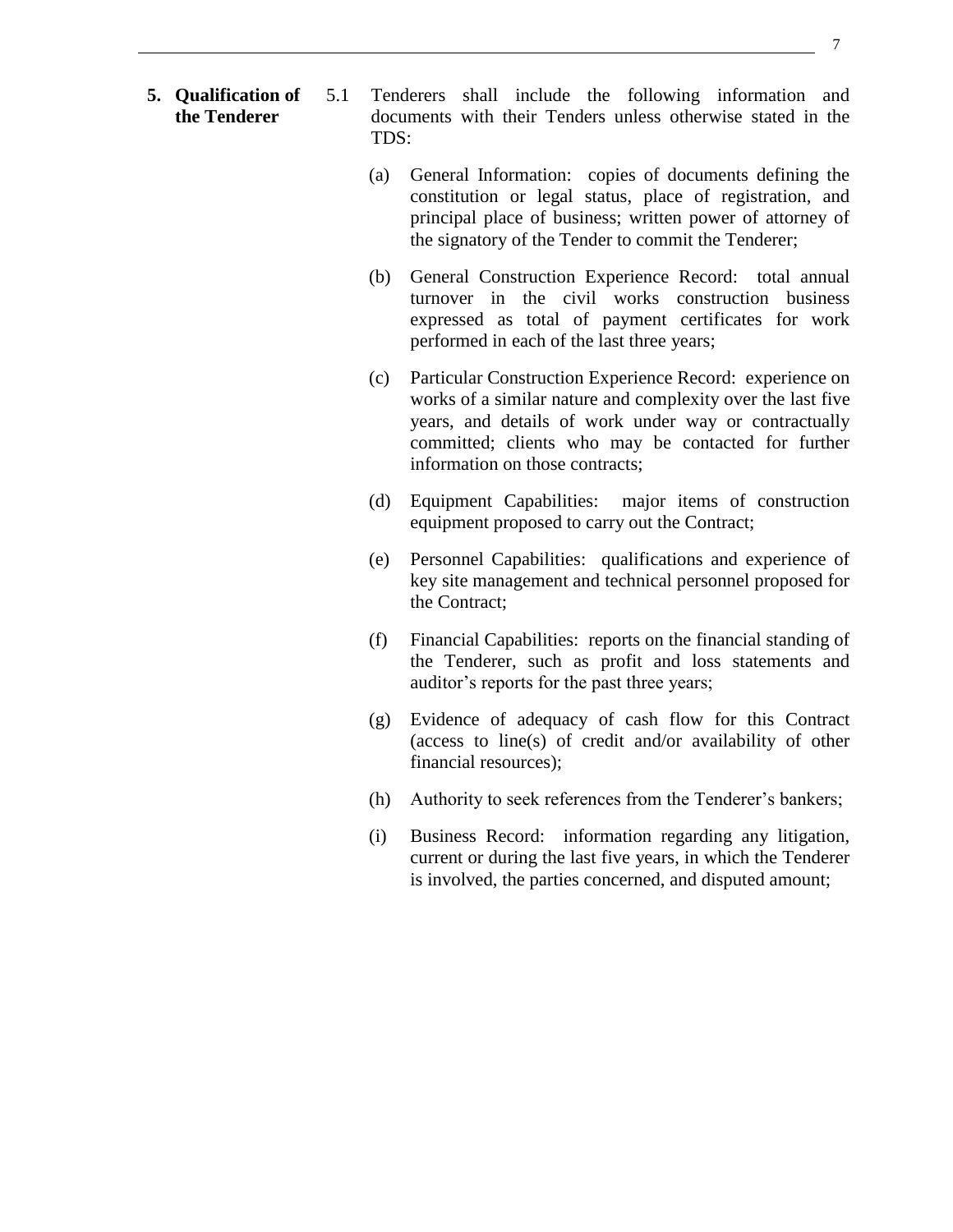|                                      | 5.2 |     | After evaluation of all responsive Tenders, and prior to award<br>of the <b>Contract</b> , the successful Tenderer shall meet the<br>following qualifying criteria:                                                                                                                                                                          |
|--------------------------------------|-----|-----|----------------------------------------------------------------------------------------------------------------------------------------------------------------------------------------------------------------------------------------------------------------------------------------------------------------------------------------------|
|                                      |     | (a) | average annual turnover of construction work in the last<br>three years greater than the amount specified in the TDS;                                                                                                                                                                                                                        |
|                                      |     | (b) | experience in the construction of works of a nature and<br>complexity similar to the Works of no less than the<br>number of projects specified in the TDS, in the last five<br>years;                                                                                                                                                        |
|                                      |     | (c) | availability of the essential equipment listed in the TDS or<br>alternative equipment proposed by the Tenderer and<br>proposals for its timely acquisition (own, lease, hire,<br>rental, loan, etc.);                                                                                                                                        |
|                                      |     | (d) | suitably key site management and technical personnel to<br>the positions, qualifications<br>fill<br>and<br>experience<br>requirements specified in the TDS;                                                                                                                                                                                  |
|                                      |     | (e) | a sound financial position for the past three years as<br>confirmed by audited balance sheets or other financial<br>statements acceptable to the <b>Employer</b> ;                                                                                                                                                                           |
|                                      |     | (f) | liquid assets and/or credit facilities (net of other<br>contractual commitments and exclusive of any advance<br>payments which may be made under the Contract), for<br>not less than the amount specified in the TDS.                                                                                                                        |
|                                      |     |     | A consistent history of litigation or arbitration awards<br>against the Tenderer or any partner of a joint venture may<br>result in disqualification.                                                                                                                                                                                        |
| 6. One Tender per<br><b>Tenderer</b> | 6.1 |     | A firm shall submit only one Tender either individually or as a<br>partner of a joint venture. A firm which submits or participates<br>as a Tenderer in more than one Tender will cause all the<br>proposals with the firm's participation to be disqualified. A<br>firm may participate in more than one Tender only as a<br>subcontractor. |

**7. Cost of Tender** 7.1 The Tenderer shall bear all costs associated with the preparation and submission of its Tender, and the **Employer** will in no case be responsible or liable for those costs, regardless of the conduct or outcome of the Tender process.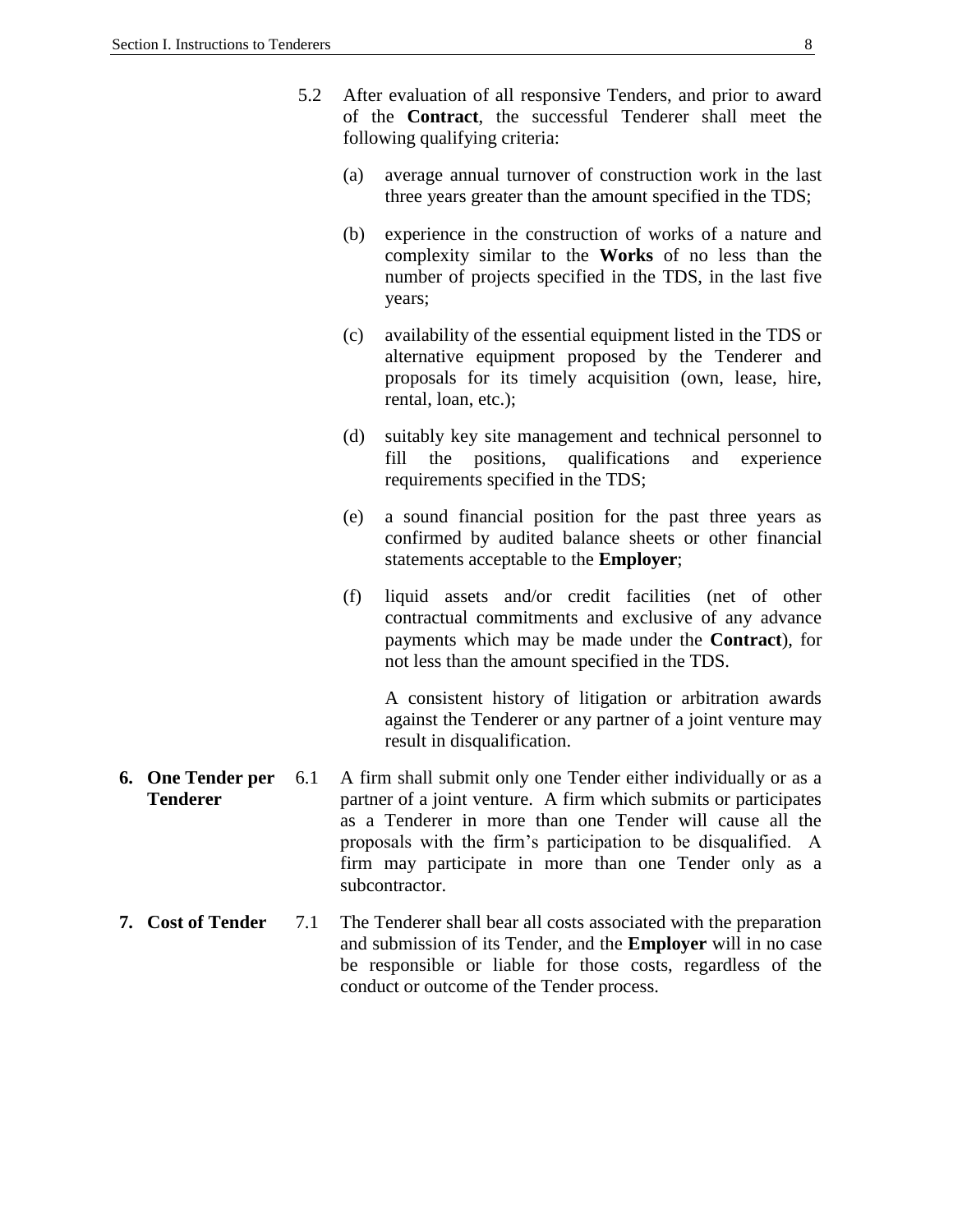#### **B. TENDER DOCUMENTS**

- <span id="page-10-0"></span>**9. Content of Tender Documents** 9.1 The Tender Documents are those stated below and should be read in conjunction with any Addenda issued in accordance with Clause 11: (a) Invitation for Tenders
	- (b) Instruction to Tenderers (Section I)
	- (c) Tender Data Sheet (Section II)
	- (d) All the documents listed in the Appendix to the Standard FIDIC Document (Section III)
	- (e) Any other document listed in the TDS as forming part of the Tender Documents.
	- 9.2 The "Invitation for Tenders" is included as a reference only. In case of discrepancies between the Invitation for Tenders and the Tender Documents listed in the preceding sub-clause, said documents will take precedence.
- **10. Clarification of Tender Documents** 10.1 A prospective Tenderer requiring any clarification of the Tender Documents shall contact the **Employer** in writing at the Employer's address indicated in the TDS. The **Employer** will respond in writing to any request for clarification received no later than seven (7) calendar days prior to the deadline for submission of Tenders. Copies of the Employer's response shall be forwarded to all purchasers of the Tender Documents, including a description of the inquiry, but without identifying its source.
- **11. Amendment of Tender Documents** 11.1 At any time prior to the deadline for submission of Tenders, the **Employer** may amend the Tender Documents by issuing Addenda.
	- 11.2 Any Addendum thus issued shall be part of the Tender Documents and shall be communicated in writing to all purchasers of the Tender Documents.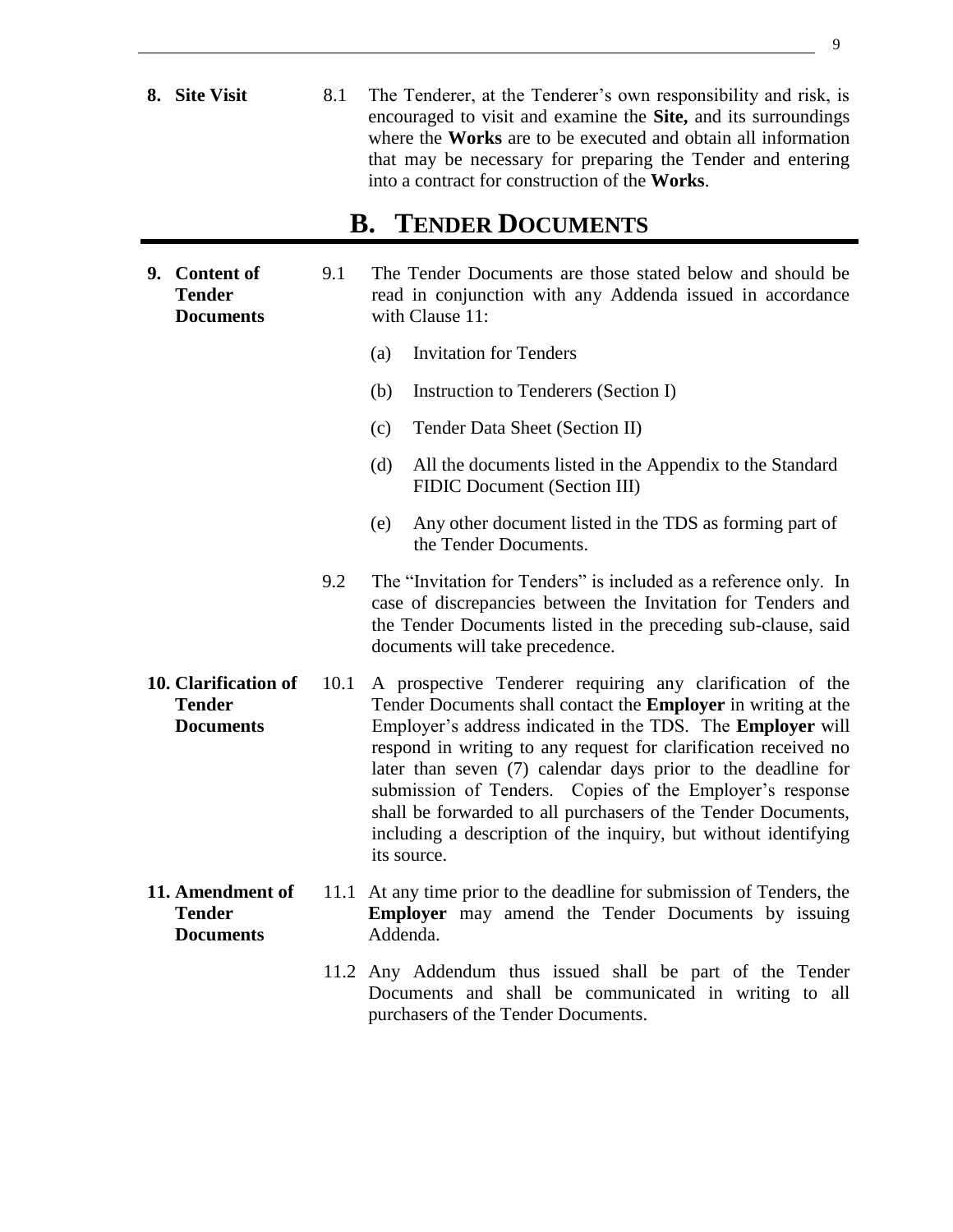11.3 To give prospective Tenderers reasonable time in which to take the amendment into account in preparing their Tenders, the **Employer** may extend the deadline for submission of Tenders.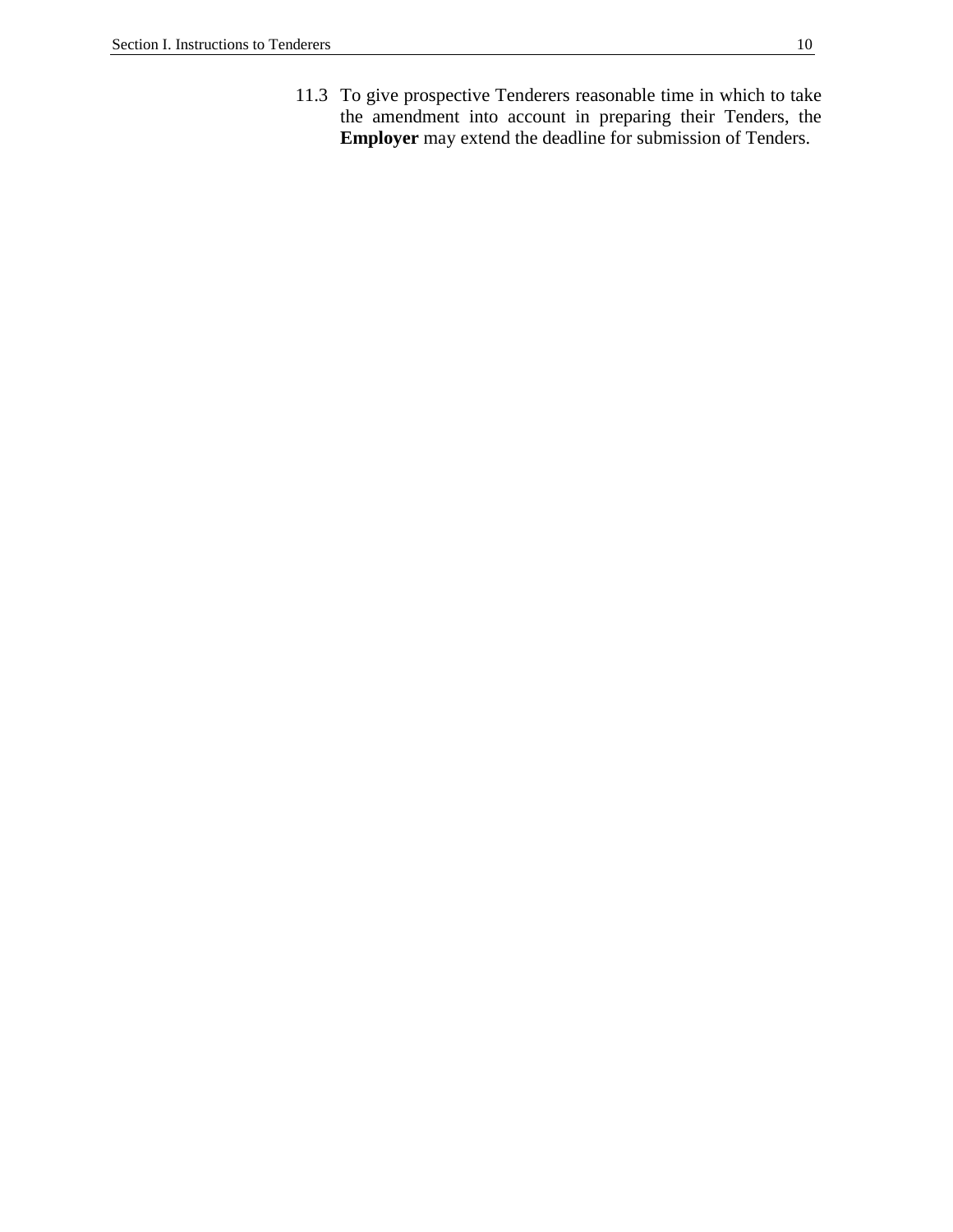# **C. PREPARATION OF TENDERS**

<span id="page-12-0"></span>

| 12. Language of<br><b>Tender</b>                      |      | 12.1 The Tender as well as all correspondence and documents<br>relating to the Tender exchanged by the Tenderer and the<br><b>Employer</b> , shall be written in the language specified in the<br>Appendix.                               |
|-------------------------------------------------------|------|-------------------------------------------------------------------------------------------------------------------------------------------------------------------------------------------------------------------------------------------|
| 13. Documents<br><b>Comprising the</b>                |      | 13.1 The Tender submitted by the Tenderer shall comprise the<br>original and one copy of the following:                                                                                                                                   |
| <b>Tender</b>                                         |      | Duly filled-in Offer column of the Agreement;<br>(a)                                                                                                                                                                                      |
|                                                       |      | Priced Bill of Quantities or Priced Schedule of Activities;<br>(b)                                                                                                                                                                        |
|                                                       |      | Alternative offers, at the Tenderer's option when invited;<br>(c)                                                                                                                                                                         |
|                                                       |      | Written power of attorney authorizing the signatory of the<br>(d)<br>Tender to commit the Tenderer;                                                                                                                                       |
|                                                       |      | Information on qualification of the Tenderer;<br>(e)                                                                                                                                                                                      |
|                                                       |      | Any additional information required to be completed and<br>(f)<br>submitted by Tenderers as specified in the TDS.                                                                                                                         |
| <b>14. Tender Prices</b>                              |      | 14.1 The Contract shall be for the whole <b>Works</b> , summarized in the<br>TDS, and based on the priced Bill of Quantities or priced<br>Schedule of Activities submitted by the Tenderer.                                               |
|                                                       |      | 14.2 The attention of the Tenderer is drawn to Sub-Clauses 11.1.1<br>and 11.7 of the Particular Conditions (Section IV) on taxation<br>and currency respectively.                                                                         |
|                                                       |      | 14.3 The Contract does not include a price adjustment clause and,<br>rates and amounts quoted by the Tenderer shall be firm for the<br>duration of the Contract.                                                                          |
| 15. Currency of<br><b>Tender</b>                      |      | 15.1 Prices shall be quoted by the Tenderer entirely in Ghanaian<br>Cedis (GHC).                                                                                                                                                          |
| 16. Period of<br><b>Validity of</b><br><b>Tenders</b> | 16.1 | Tenders shall remain valid for the period stipulated in the TDS<br>after the date of Tender submission specified in Sub-Clause<br>20.1. A Tender valid for a shorter period shall be rejected by<br>the <b>Employer</b> as nonresponsive. |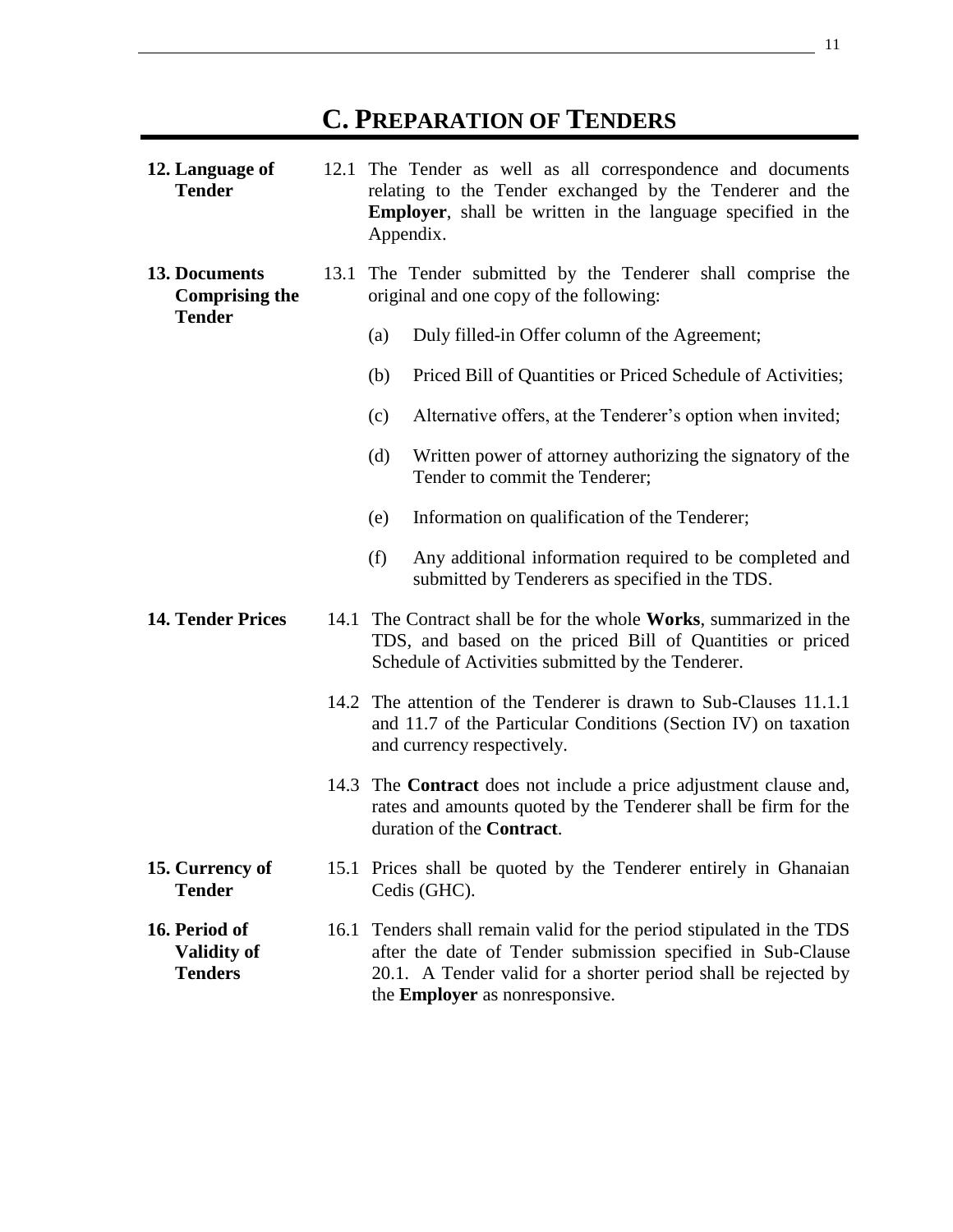- 16.2 In exceptional circumstances, prior to expiry of the period of validity of Tenders, the **Employer** may request that the Tenderers extend the period of validity for a specified additional period. The request and the responses thereto shall be made in writing. A Tenderer may refuse the request. A Tenderer agreeing to the request will not be required or permitted to modify its Tender.
- **17. Alternative Proposals by Tenderers** 17.1 Tenderers shall submit Tenders that comply with the requirements of the Tender Documents, including the basic technical design as indicated in the **Drawings** and **Specification**. Alternatives will not be considered, unless specifically allowed in the TDS.
- **18. Format and Signing of Tender** 18.1 The Tenderer shall prepare one original of the documents comprising the Tender as described in Clause 13 and clearly marked "ORIGINAL". In addition, the Tenderer shall submit three (3) copies of the Tender, clearly marked as "COPIES". In the event of discrepancy between them, the original shall prevail.
	- 18.2 The original and the copies of the Tender shall be typed or written in indelible ink and shall be signed by a person or persons duly authorized to sign on behalf of the Tenderer. All pages of the Tender shall be numbered sequentially and initialed by the person or persons signing the Tender.
	- 18.3 Tenders shall be submitted strictly in accordance with the Tender Documents. Any amendments or qualifications made by the Tenderer, except those to comply with instructions issued by the **Employer**, may result in rejection of the Tender.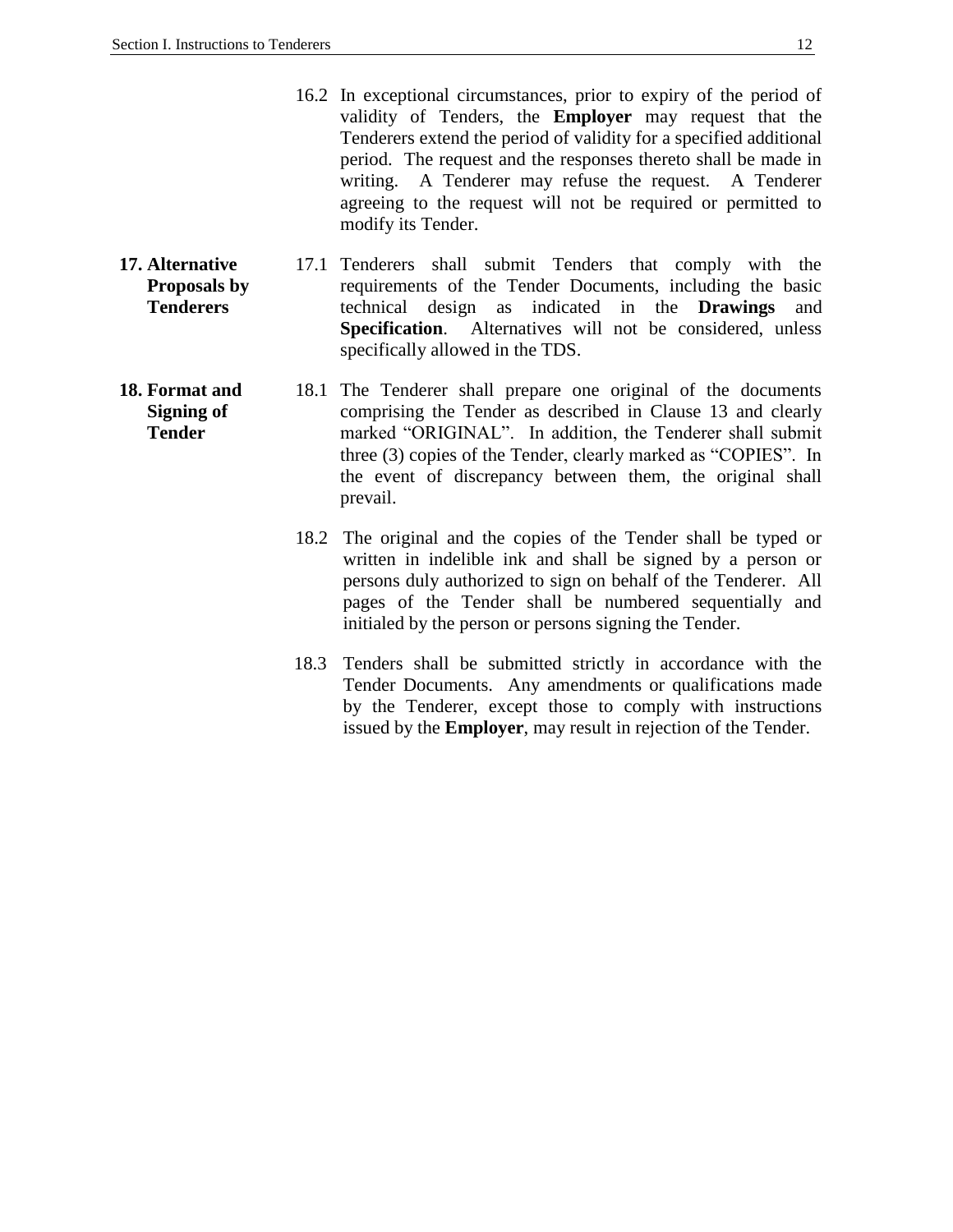# **D. SUBMISSION OF TENDERS**

<span id="page-14-0"></span>

| 19. Sealing and<br><b>Marking of</b><br><b>Tenders</b>     | 19.1 | The Tenderer shall seal the original and the copies of the<br>Tender in two inner envelopes and one outer envelope, duly<br>marking the inner envelopes as "ORIGINAL" and "COPIES".                                                                                                |  |
|------------------------------------------------------------|------|------------------------------------------------------------------------------------------------------------------------------------------------------------------------------------------------------------------------------------------------------------------------------------|--|
|                                                            |      | 19.2 The inner and outer envelopes shall:                                                                                                                                                                                                                                          |  |
|                                                            |      | be addressed to the <b>Employer</b> at the address provided in<br>(a)<br>the TDS;                                                                                                                                                                                                  |  |
|                                                            |      | bear the name and identification number of the <b>Contract</b><br>(b)<br>in accordance with Sub-Clause 1.1; and                                                                                                                                                                    |  |
|                                                            |      | (c)<br>provide a warning not to open before the specified time<br>and date for Tender opening as defined in the Sub-Clause<br>23.1.                                                                                                                                                |  |
|                                                            | 19.3 | In addition to the identification required above, the inner<br>envelopes shall indicate the name and address of the Tenderer<br>to enable the Tender to be returned unopened in case it is<br>declared late.                                                                       |  |
|                                                            | 19.4 | If the outer envelope is not sealed and marked as above, the<br><b>Employer</b> will assume no responsibility for the misplacement<br>or premature opening of the Tender.                                                                                                          |  |
| 20. Deadline for<br><b>Submission of</b><br><b>Tenders</b> | 20.1 | Tenders shall be delivered to the <b>Employer</b> at the address<br>specified above no later than the time and date specified in the<br>TDS.                                                                                                                                       |  |
|                                                            | 20.2 | The Employer may extend the deadline for submission of<br>Tenders by issuing an Addendum <sup>7</sup> , in which case all rights, and<br>obligations of the Employer and the Tenderers previously<br>subject to the original deadline will then be subject to the new<br>deadline. |  |
| 21. Late Tenders                                           | 21.1 | Any Tender received by the Employer after the deadline for<br>submission of Tenders will be returned unopened to the<br>Tenderer.                                                                                                                                                  |  |

 $\overline{a}$ 

 $^7$  Addendum to extend the deadline for submission of Tenders should not extend the Tender Validity Period beyond 56 days.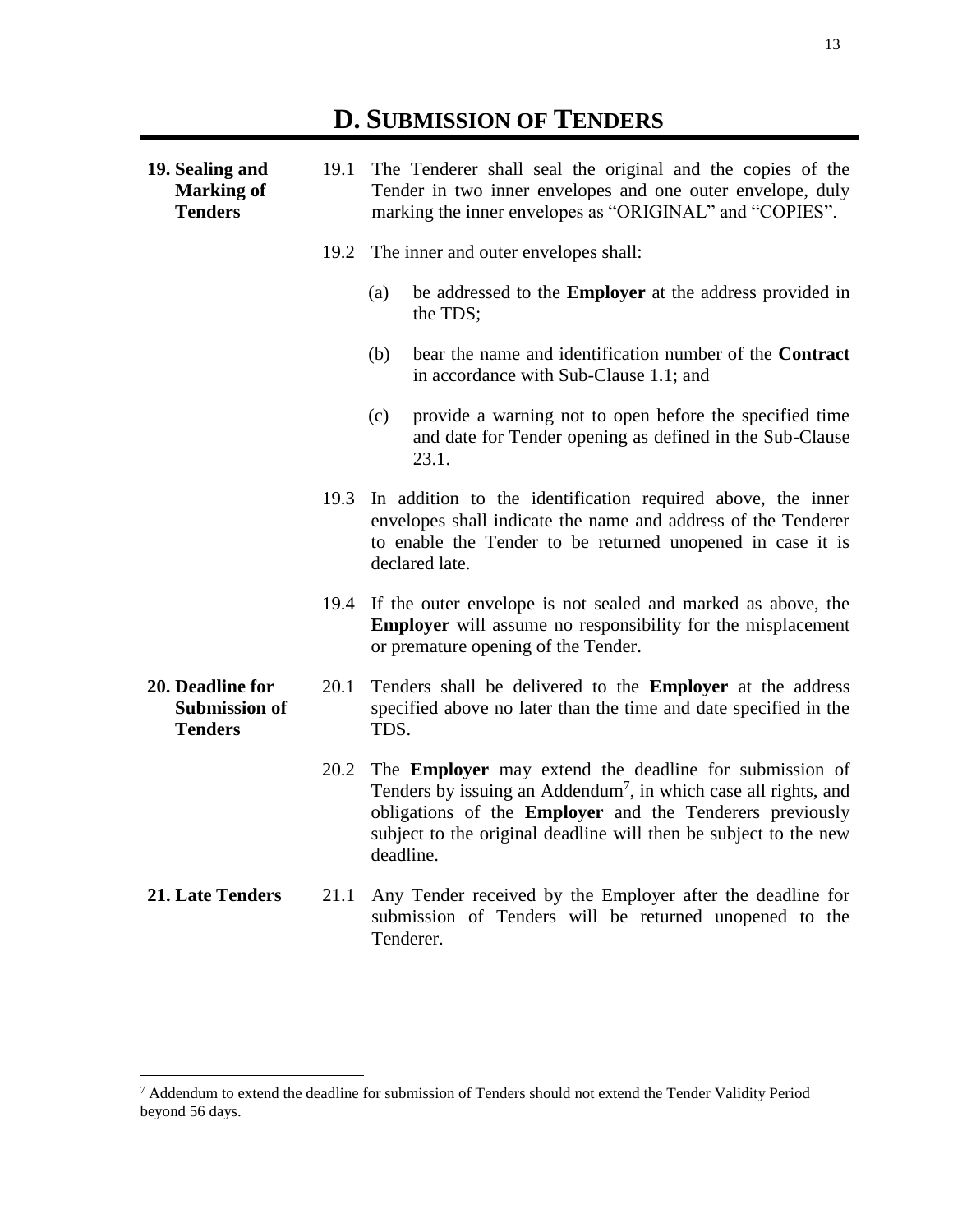- **22. Modification and Withdrawal of Tenders**
- 22.1 Tenderers may modify or withdraw their Tenders by giving notice in writing before the deadline for submission of Tenders.
	- 22.2 Each Tenderer's modification or withdrawal notice shall be prepared, sealed, marked, and delivered in accordance with Clauses 18 and 19, with the outer and inner envelopes additionally marked 'MODIFICATION' or 'WITHDRAWAL', as appropriate.
	- 22.3 No Tender may be modified after the deadline for submission of Tenders.
	- 22.4 Tenderers may only offer discounts to, or otherwise modify the prices of their Tenders by submitting Tender modifications in accordance with this clause, or by including such modifications in the original Tender submission.

#### **E. TENDER OPENING AND EVALUATION**

- <span id="page-15-0"></span>**23. Tender Opening** 23.1 The **Employer** will open the Tenders, including modifications, in the presence of the Tenderers' representatives who choose to attend at the time and in the place specified in the TDS.
	- 23.2 Notices of "WITHDRAWAL" shall be opened and read out first. Tenders for which an acceptable notice of withdrawal has been submitted shall be returned unopened to the Tenderers.
	- 23.3 The Tenderers' names, the Tender prices, the total amount of each Tender and of any alternative Tender (if alternatives have been requested or permitted), any discounts, Tender modifications and withdrawals, and such other details as the **Employer** may consider appropriate, will be announced by the **Employer** at the opening.
	- 23.4 The **Employer** will prepare minutes of the Tender opening, including the information disclosed to those present.
	- 23.5 Tenders not opened and read out at Tender opening shall not be further considered for evaluation, irrespective of the circumstances..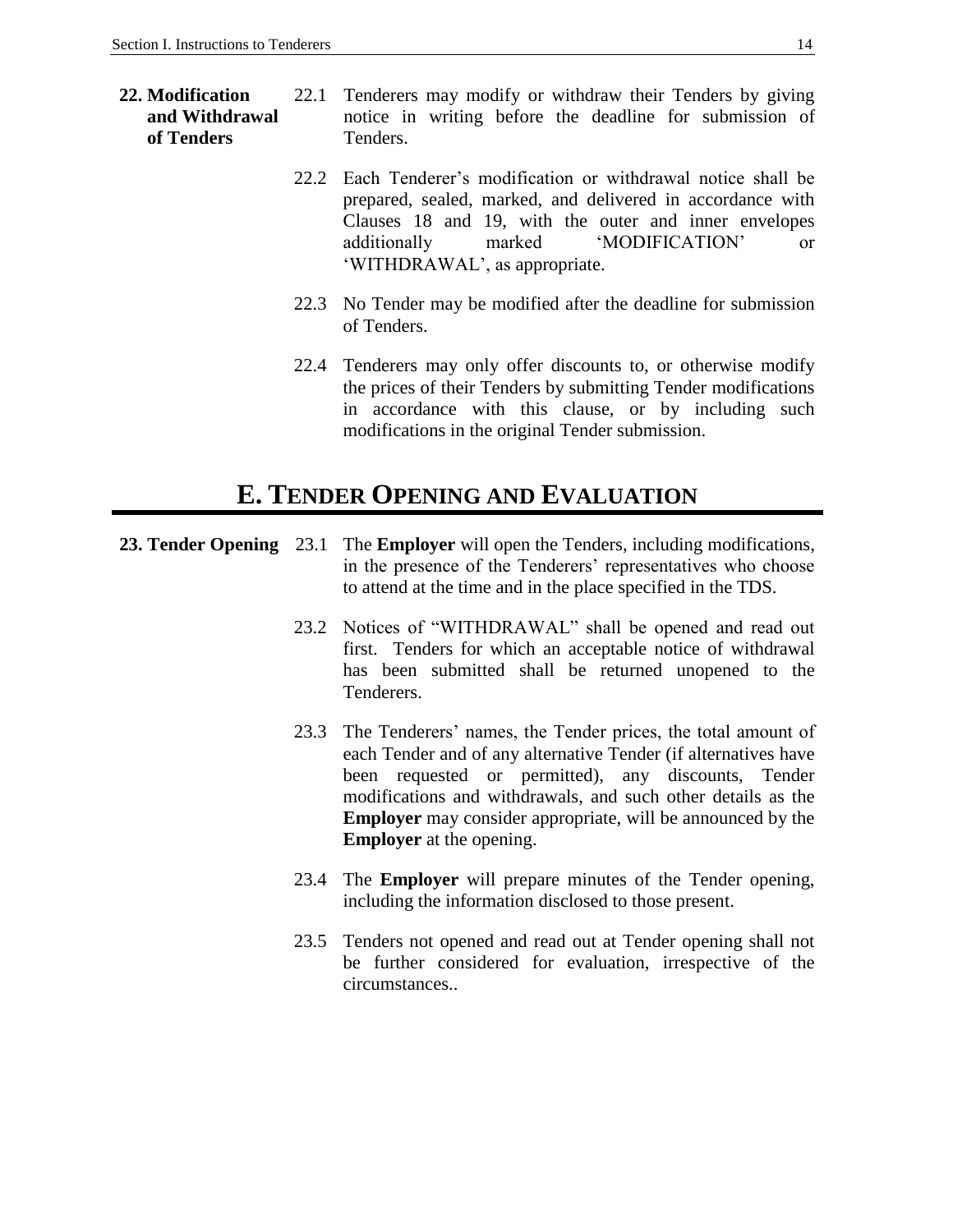- **24. Process to Be Confidential** 24.1 Information relating to the examination, clarification, evaluation, and comparison of Tenders and recommendations for the award of a contract shall not be disclosed to Tenderers or any other persons not officially concerned with such process until the award to the successful Tenderer has been announced.
- **25. Clarification of Tenders** 25.1 To assist in the examination, evaluation, and comparison of Tenders, the **Employer** may, at the Employer's discretion, ask any Tenderer for clarification of the Tenderer's Tender, including breakdowns of prices. The request for clarification and the response shall be in writing or by cable, telex, or facsimile, but no change in the price or substance of the Tender shall be sought, offered, or permitted except as required to confirm the correction of arithmetic errors discovered by the **Employer** in the evaluation of the Tenders in accordance with Clause 28.
- **26. Contacting the Employer** 26.1 No Tenderer shall contact the **Employer** on any matter relating to its Tender from the time of the Tender opening to the time the **Contract** is awarded. If the Tenderer wishes to bring additional information to the notice of the **Employer**, it should do so in writing.
	- 26.2 Any effort by the Tenderer to influence the **Employer** in the Employer's Tender evaluation, Tender comparison or contract award decisions may result in the rejection of the Tenderers' Tender.
- **27. Examination of the Tenders and Determination of Responsiveness** 27.1 Prior to the detailed evaluation of Tenders, the **Employer** will determine whether each Tender (a) meets the eligibility criteria; (b) has been properly signed; and (c) is substantially responsive to the requirements of the Tender Documents.
	- 27.2 A substantially responsive Tender is one which conforms to all the terms, conditions, and specifications of the Tender Documents, without material deviation or reservation. A material deviation or reservation is one (a) which affects in any substantial way the scope, quality, or performance of the **Works**; (b) which limits in any substantial way, inconsistent with the Tender documents, the Employer's rights or the Tenderer's obligations under the **Contract**; or (c) whose rectification would affect unfairly the competitive position of other Tenderers presenting substantially responsive Tenders.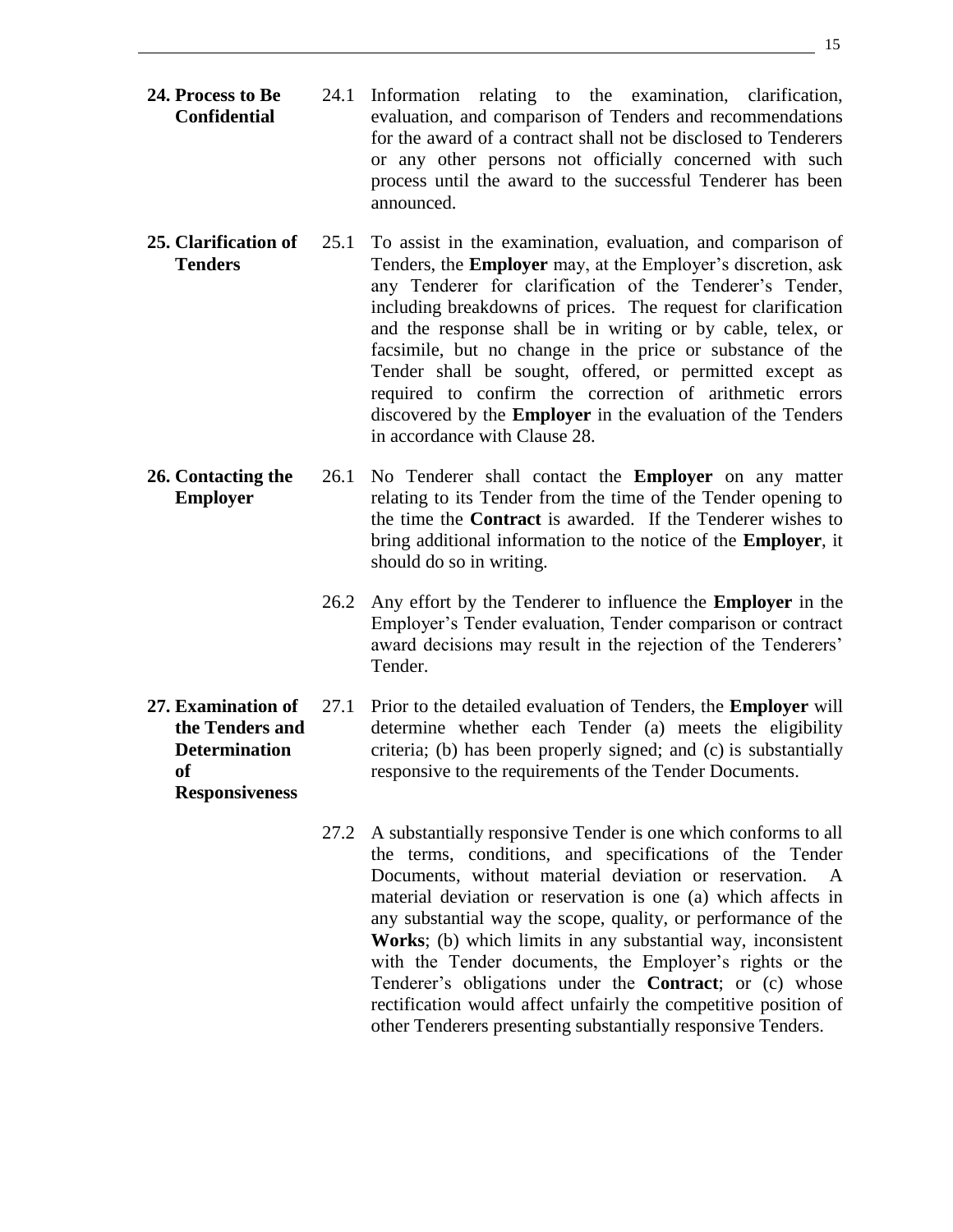- 27.3 If a Tender is not substantially responsive, it will be rejected by the **Employer**, and may not subsequently be made responsive by correction or withdrawal of the nonconforming deviation or reservation.
- **28. Correction of Errors** 28.1 Tenders determined to be substantially responsive will be checked by the **Employer** for any arithmetic errors. Errors will be corrected by the **Employer** as follows:
	- (a) where there is a discrepancy between the amounts in figures and in words, the amount in words will govern; and
	- (b) if a Bill of Quantities is used and there is a discrepancy between the unit rate and the line item total resulting from multiplying the unit rate by the quantity, the unit rate as quoted will govern, unless in the opinion of the **Employer** there is an obviously gross misplacement of the decimal point in the unit rate, in which case the line item total as quoted will govern, and the unit rate will be corrected.
	- (c) if there is an error in a total corresponding to the addition or subtraction of subtotals, the subtotals shall prevail and the totals shall be corrected.
	- 28.2 The amount stated in the Tender will be adjusted by the **Employer** in accordance with the above procedure for the correction of errors and, with the concurrence of the Tenderer, shall be considered as binding upon the Tenderer. If the Tenderer does not accept the corrected amount, its Tender will be rejected.
- **29. Evaluation and Comparison of Tenders** 29.1 The **Employer** will evaluate and compare only the Tenders determined to be substantially responsive.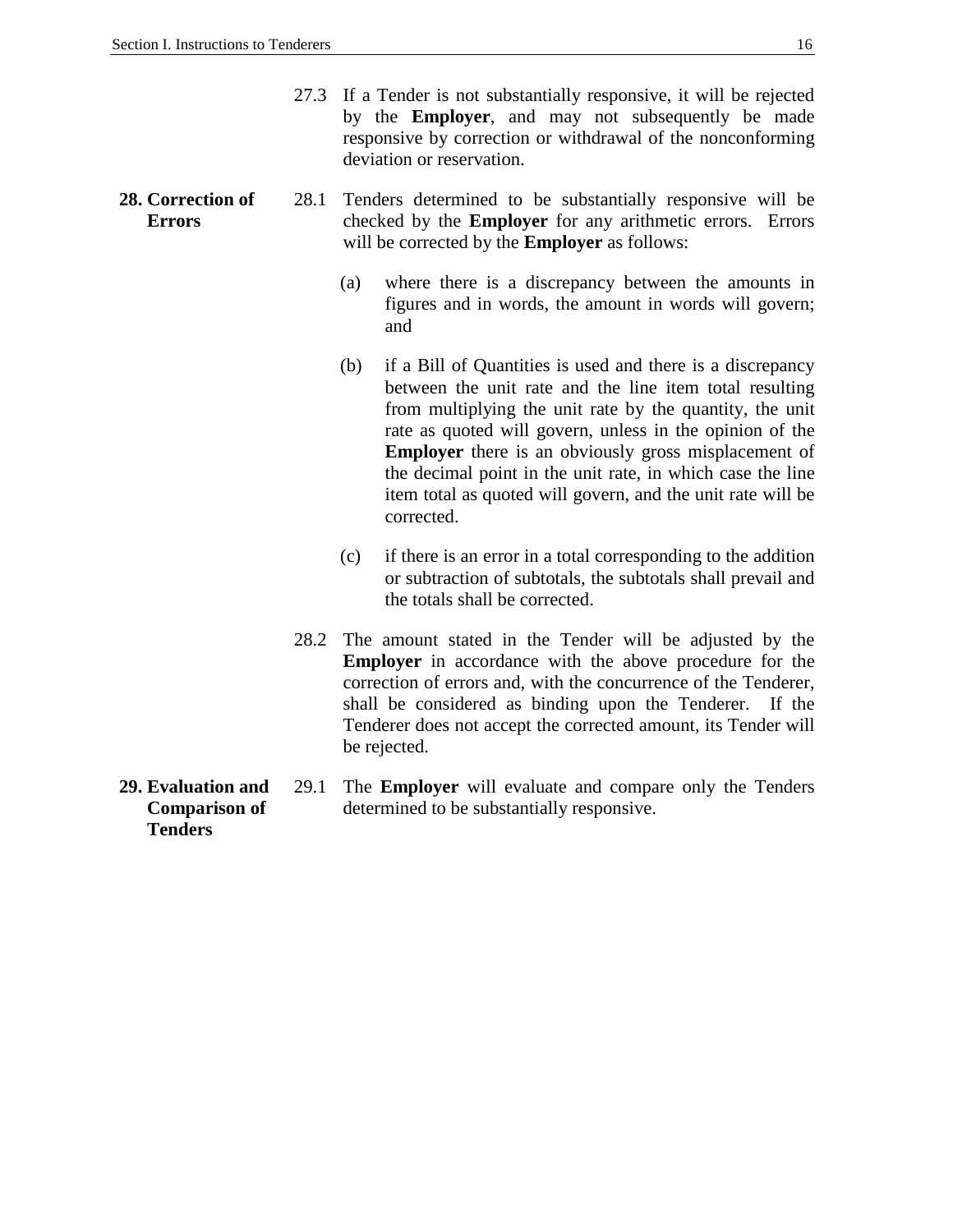- 29.2 In evaluating the Tenders, the **Employer** will determine for each Tender the Evaluated Tender Price by adjusting the Tender Price as follows:
	- (a) making any correction for errors;
	- (b) excluding the provision, if any, for contingencies, but including daywork, if any, where priced competitively;
	- (c) making an appropriate adjustment for any other acceptable variations, deviations, or alternative offers submitted in accordance with Clause 17; and
	- (d) making appropriate adjustments to reflect discounts or other price modifications offered in accordance with Sub-Clause 22.4.
- 29.3 The **Employer** reserves the right to accept or reject any variation, deviation, or alternative offer. Variations, deviations, and alternative offers and other factors which are in excess of the requirements of the Tender Documents or otherwise result in unsolicited benefits for the **Employer** will not be taken into account in Tender evaluation.

#### **F. AWARD OF CONTRACT**

- <span id="page-18-0"></span>**30. Award Criteria** 30.1 Subject to Clause 31 the **Employer** will award the **Contract** to the Tenderer whose Tender has been determined to be substantially responsive to the Tender Documents and who has offered the lowest Evaluated Tender Price, provided that such Tenderer has been determined to be (a) eligible in accordance with the provisions of Clause 4, and (b) qualified in accordance with the provisions of Sub-Clause 5.2.
- **31. Employer's Right to Accept any Tender and to Reject any or all Tenders** 31.1 The **Employer** reserves the right to accept or reject any Tender, and to cancel the Tender process and reject all Tenders, at any time prior to the award of **Contract**, without thereby incurring any liability to the affected Tenderer.
- **32. Award and Signing of Agreement** 32.1 Having decided which Tender to accept, the **Employer** will sign the original and the copy of the Acceptance section of the Agreement and will return a complete copy of the Agreement to the Tenderer whose Tender has been accepted. The **Contract** will come into effect upon receipt by the Tenderer of his copy.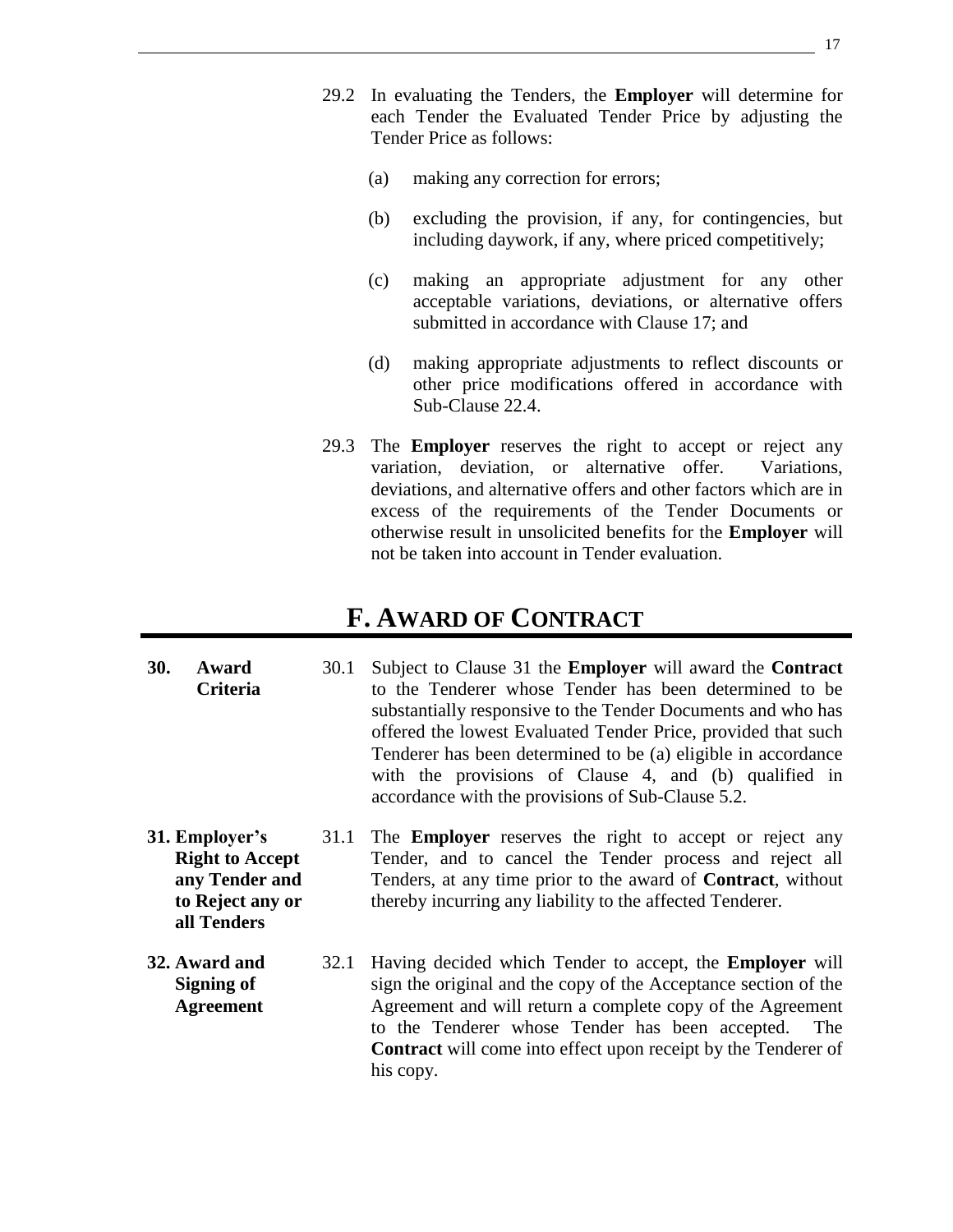| 33. Debriefing | 33.1 The <b>Employer</b> will promptly notify the name of the winning<br>Tenderer to each unsuccessful Tenderer.                                                                                                                                                                    |
|----------------|-------------------------------------------------------------------------------------------------------------------------------------------------------------------------------------------------------------------------------------------------------------------------------------|
|                | 33.2 If after notification of award, a Tenderer wishes to ascertain<br>the grounds on which its Tender was not selected, it should<br>address its request in writing to the <b>Employer</b> . The <b>Employer</b><br>will promptly respond in writing to the unsuccessful Tenderer. |
| 34. Securities | 34.1 If stated in the TDS, the Tenderer shall furnish a Tender<br>security as part of its Tender.                                                                                                                                                                                   |
|                | 34.2 The attention of the Tenderers is drawn to Sub-Clause 4.4 of<br>the General Conditions in regard to the requirements, if any,<br>for performance security under the <b>Contract.</b>                                                                                           |
|                | 34.3 The attention of the Tenderers is also drawn to Sub-Clauses<br>11.3, 11.4, 11.5 in regard to retention under the <b>Contract</b> .                                                                                                                                             |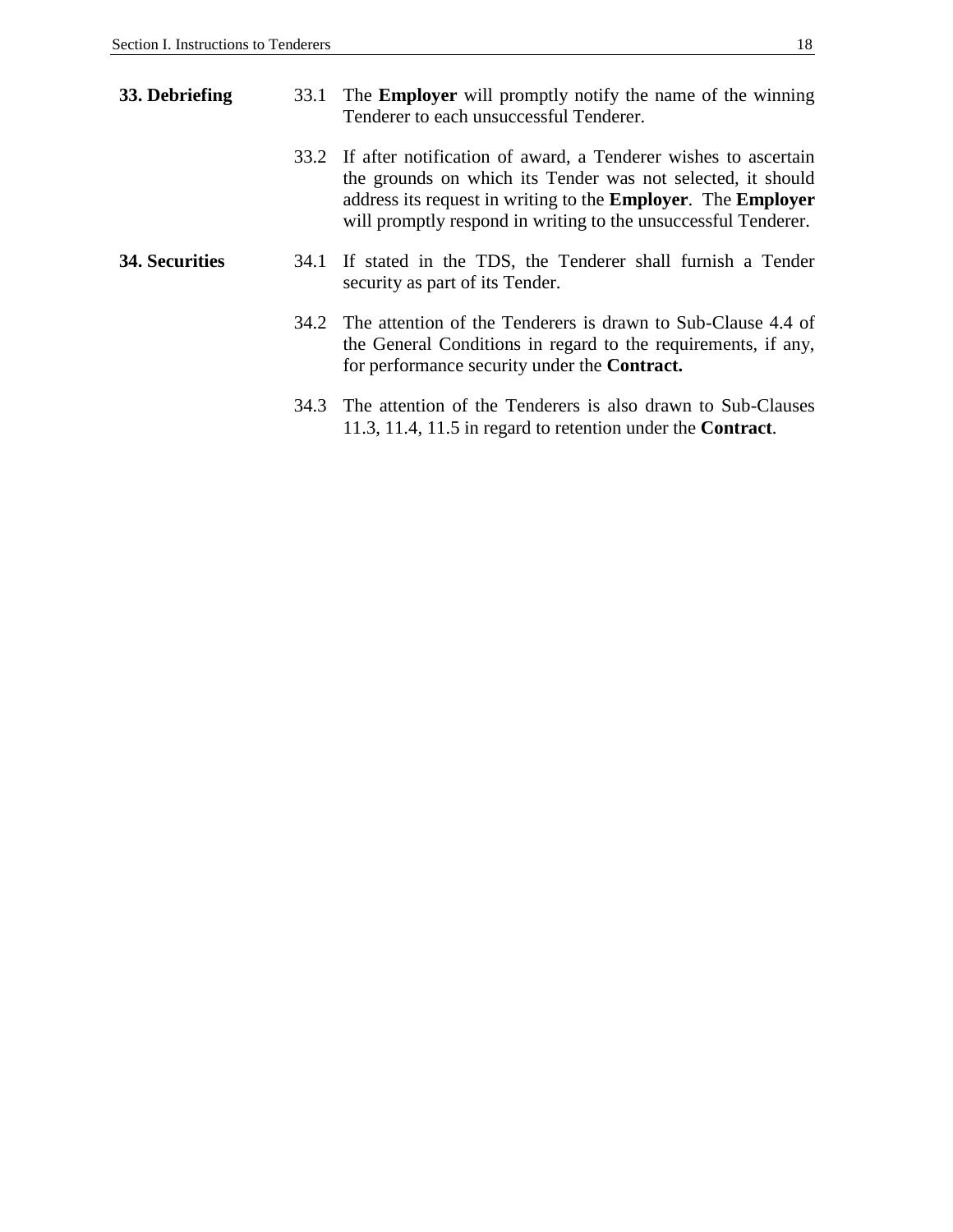<span id="page-20-1"></span><span id="page-20-0"></span>

| <b>ITT Clause</b> | Item                                                                                                                 | Data |  |
|-------------------|----------------------------------------------------------------------------------------------------------------------|------|--|
|                   | A. GENERAL                                                                                                           |      |  |
| 1.1, 14.1         | <b>Summary of Works</b>                                                                                              |      |  |
|                   | Name of Contract                                                                                                     |      |  |
|                   | Identification number of the<br>Contract                                                                             |      |  |
| 5.1               | Qualification of the Tenderers;<br>Information and documents, if<br>different from those listed in ITT<br>clause 5.1 |      |  |
| 5.2               | Qualifying criteria for Tenderers:                                                                                   |      |  |
|                   | (a) average annual turnover in<br>construction work during the<br>last three years                                   |      |  |
|                   | (b) number of projects of nature<br>and complexity similar to the<br>Works, executed within the last<br>five years   |      |  |
|                   | (c) essential equipment to execute<br>the Works                                                                      |      |  |
|                   | (d) positions and experience of key Position Qualification Experience<br>Site management and technical<br>personnel  |      |  |
|                   | (f) minimum required cash flow<br>amount                                                                             |      |  |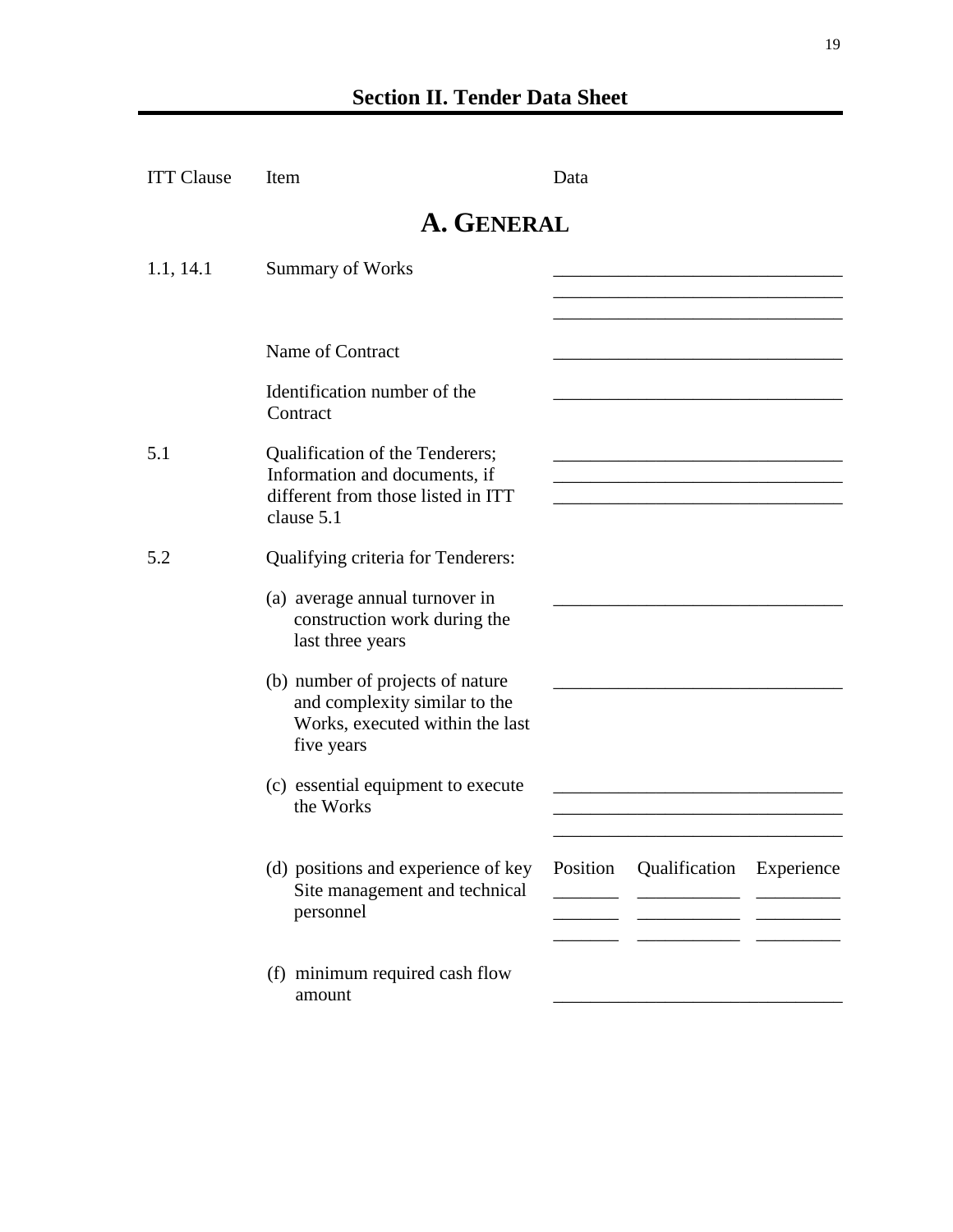#### **B. TENDER DOCUMENTS**

| 9.1(d) | Additional documents forming part<br>of the Tender Documents                  |  |
|--------|-------------------------------------------------------------------------------|--|
| 10.1   | Employer's address for the purpose<br>of clarification of Tender<br>Documents |  |

# **C. PREPARATION OF TENDERS**

| 13.1(f) | Additional information to be<br>submitted by Tenderers |  |
|---------|--------------------------------------------------------|--|
| 14.1    | (see 1.1 above)                                        |  |
| 16.1    | Period of validity of Tenders                          |  |
| 17.1    | Consideration of alternative<br>proposals              |  |

### **D. SUBMISSION OF TENDERS**

| 19.2 | Employer's address for the purpose<br>of Tender submission |       |
|------|------------------------------------------------------------|-------|
| 20.1 | Deadline for submission of Tenders Time:                   |       |
|      |                                                            | Date: |

# **E. TENDER OPENING AND EVALUATION**

| 23.1 | Venue, time, and date of Tender |  |
|------|---------------------------------|--|
|      | opening                         |  |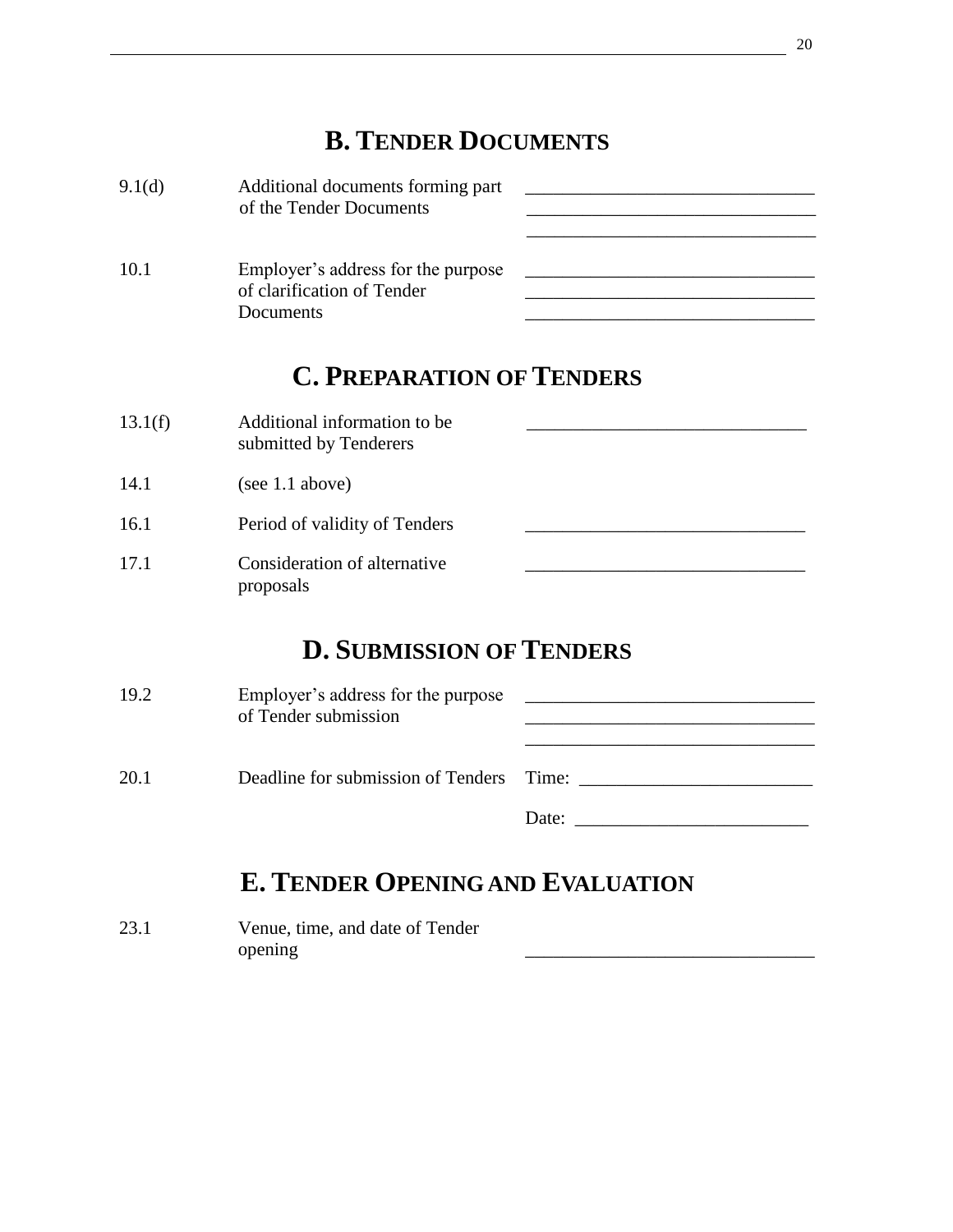34.1 Tender Security if any:

Amount Form

\_\_\_\_\_\_\_\_\_\_\_\_\_\_\_\_\_\_\_\_\_\_\_\_\_\_\_\_\_\_\_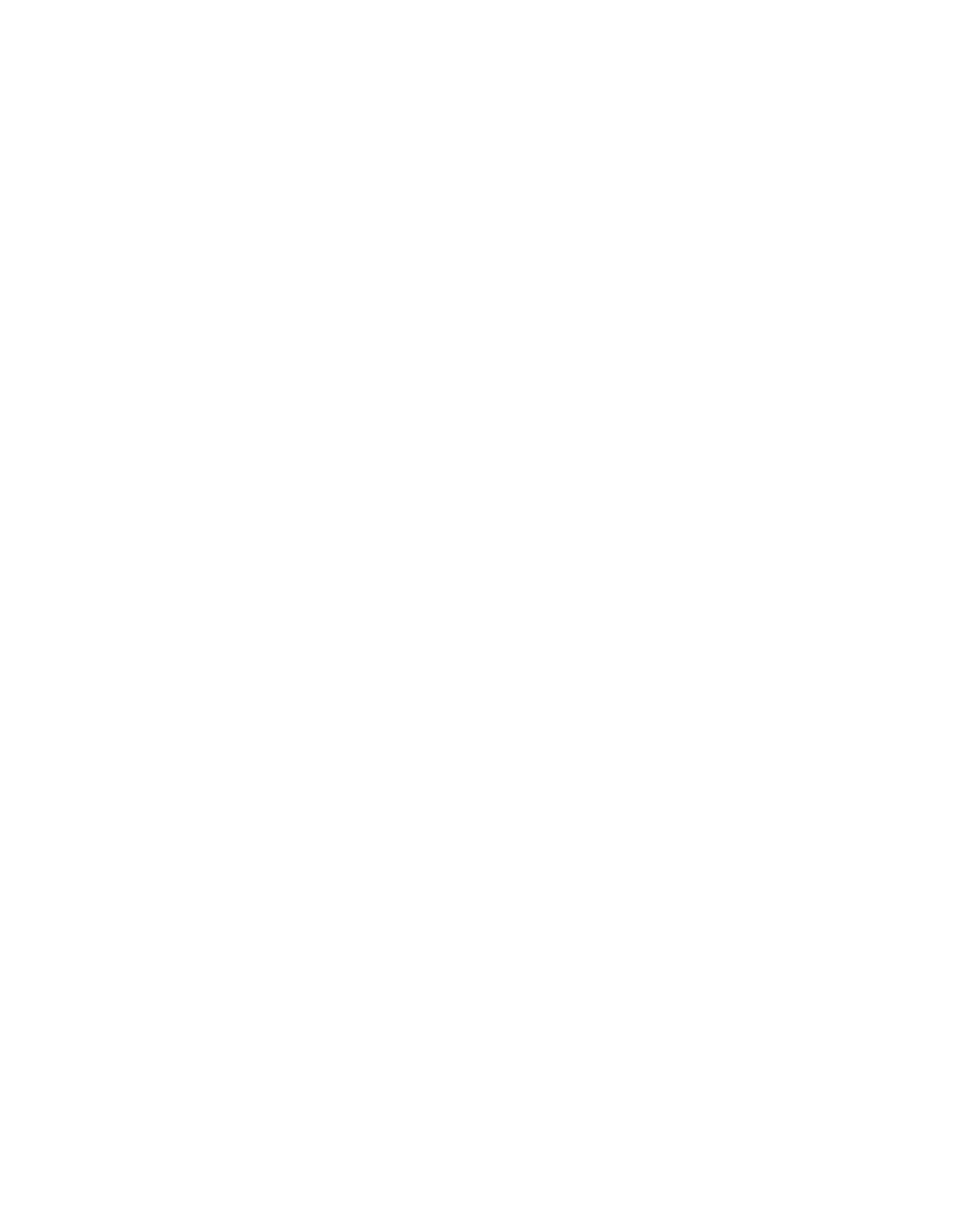**Section III.**

# **GENERAL CONDITIONS OF CONTRACT**

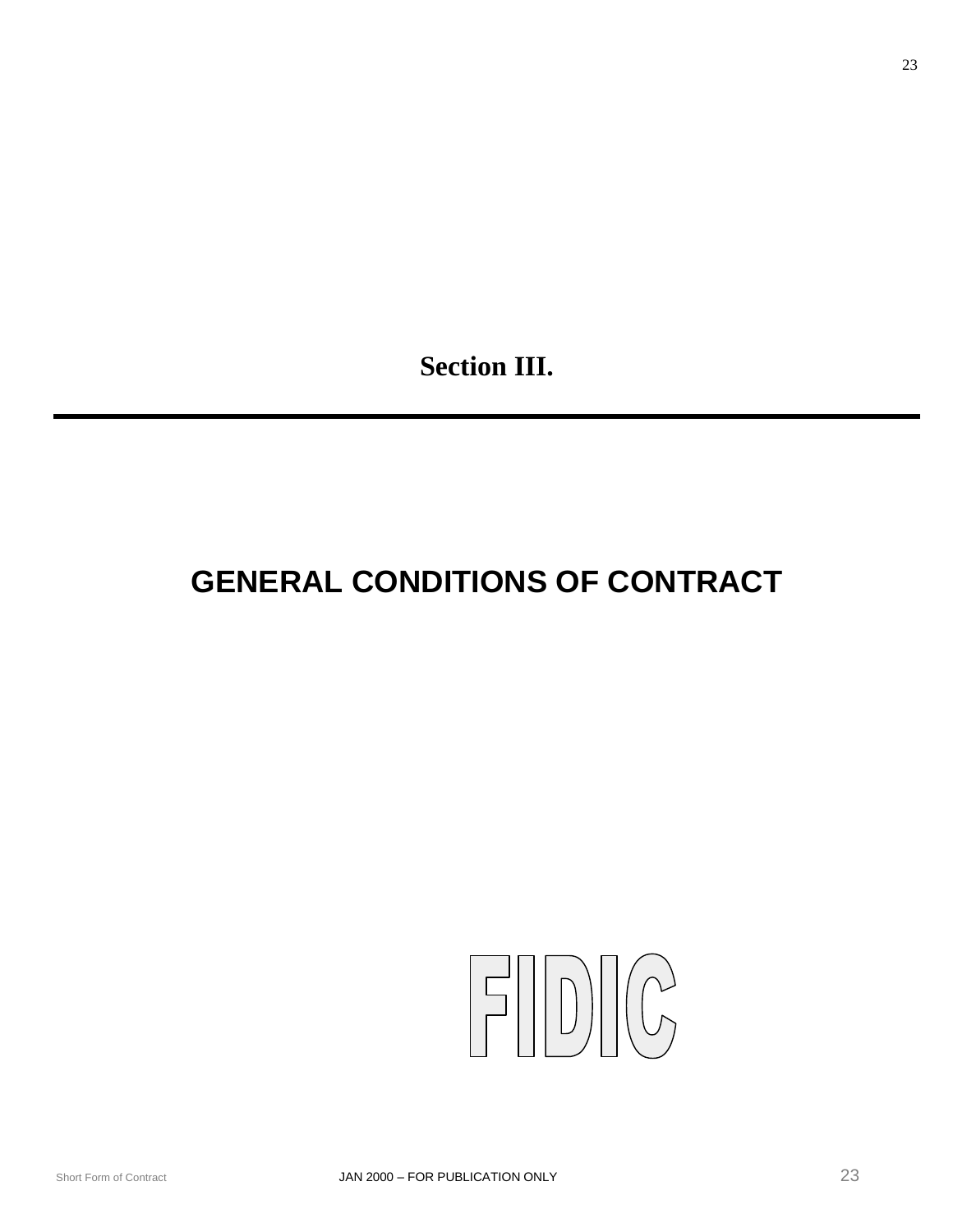#### **FOREWORD**

These Conditions of Contract have been prepared by the Fédération Internationale des Ingénieurs-Conseils (FIDIC) and are recommended for engineering and building work of relatively small capital value. However, depending on the type of work and the circumstances, the Conditions may be suitable for contracts of greater value. They are considered most likely to be suitable for fairly simple or repetitive work or work of short duration without the need for specialist sub-contracts.

The main aim has been to produce a straightforward flexible document which includes all essential commercial provisions and which may be used for all types of engineering and building work with a variety of administrative arrangements. Under the usual arrangements for this type of contract, the Contractor constructs the Works in accordance with design provided by the Employer or by his representative (if any). However, this form may also be suitable for contracts which include, or wholly comprise, contractor-designed civil, mechanical and/or electrical works.

In addition, the Employer has a choice of valuation methods. Furthermore, although there is no reference to an impartial Engineer, the Employer may appoint an independent Engineer to act impartially, should he wish to do so.

The form is recommended for general use, though modifications may be required in some jurisdictions. FIDIC considers the official and authentic text to be the version in the English language.

The intention is that all necessary information should be provided in the Appendix to the Agreement, the latter incorporating the tenderer's offer and its acceptance in one simple document. The General Conditions are expected to cover the majority of contracts. Nevertheless, users will be able to introduce Particular Conditions if they wish, to cater for special cases or circumstances. The General Conditions and the Particular Conditions will together comprise the Conditions governing the rights and obligations of the parties.

To assist in the preparation of tender documents using these Conditions, Notes for Guidance are included. These Notes will not become one of the documents forming the Contract. Finally, applicable Rules for Adjudication are also included.

The attention of users is drawn to the FIDIC publication "Tendering Procedure", which presents a systematic approach to the selection of tenderers and the obtaining and evaluation of tendersCONTENTS

| Offer                                 |
|---------------------------------------|
| Acceptance                            |
| Appendix<br><b>General Conditions</b> |
|                                       |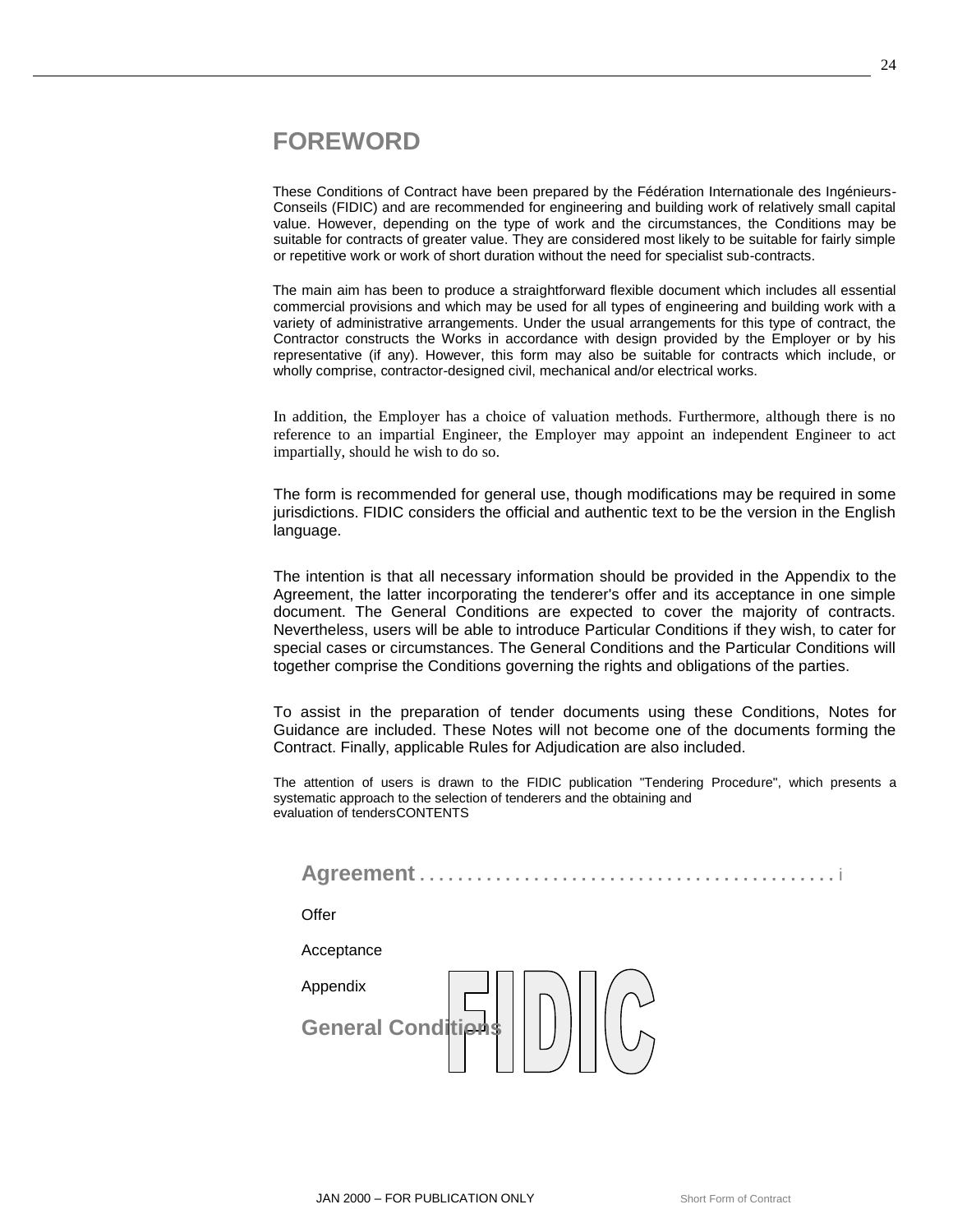# 1 GENERAL PROVISIONS . . . . . .

### . . . . **1**

| 1.1 Definitions          |
|--------------------------|
| The Contract             |
| Persons                  |
| Dates, Times and Periods |
| Money and Payments       |
| <b>Other Definitions</b> |

- 1.2 Interpretation<br>1.3 Priority of Doc
- Priority of Documents
- 1.4 Law<br>1.5 Com
- **Communications**
- 1.6 Statutory Obligations

| 2 THE EMPLOYER |  |  |  |  |  |  |  |  |
|----------------|--|--|--|--|--|--|--|--|
|                |  |  |  |  |  |  |  |  |

. . . . . . . . . . . . . . . . . . . . . . .

| 2.1<br>2.2<br>2.3<br>2.4 | <b>Provision of Site</b><br><b>Permits and Licences</b><br><b>Employer's Instructions</b><br>Approvals     |
|--------------------------|------------------------------------------------------------------------------------------------------------|
| 3                        | EMPLOYER'S REPRESENTATIVES 3                                                                               |
| 3.1<br>3.2               | <b>Authorised Person</b><br><b>Employer's Representative</b>                                               |
| 4                        |                                                                                                            |
| 4.1<br>4.2<br>4.3<br>4.4 | <b>General Obligations</b><br>Contractor's Representative<br>Subcontracting<br><b>Performance Security</b> |
| 5                        | DESIGN BY CONTRACTOR                                                                                       |
| 5.1<br>5.2               | Contractor's Design<br><b>Responsibility for Design</b>                                                    |
| 6                        | <b>EMPLOYER'S LIAB</b><br>.                                                                                |
| 6.1                      | Employer's Liabilities                                                                                     |
| $\overline{7}$           | TIME FOR COM                                                                                               |
| 7.1<br>7.2<br>7.3        | <b>Execution of the Works</b><br>Programme<br><b>Extension of Time</b>                                     |

- 
- 7.4 Late Completion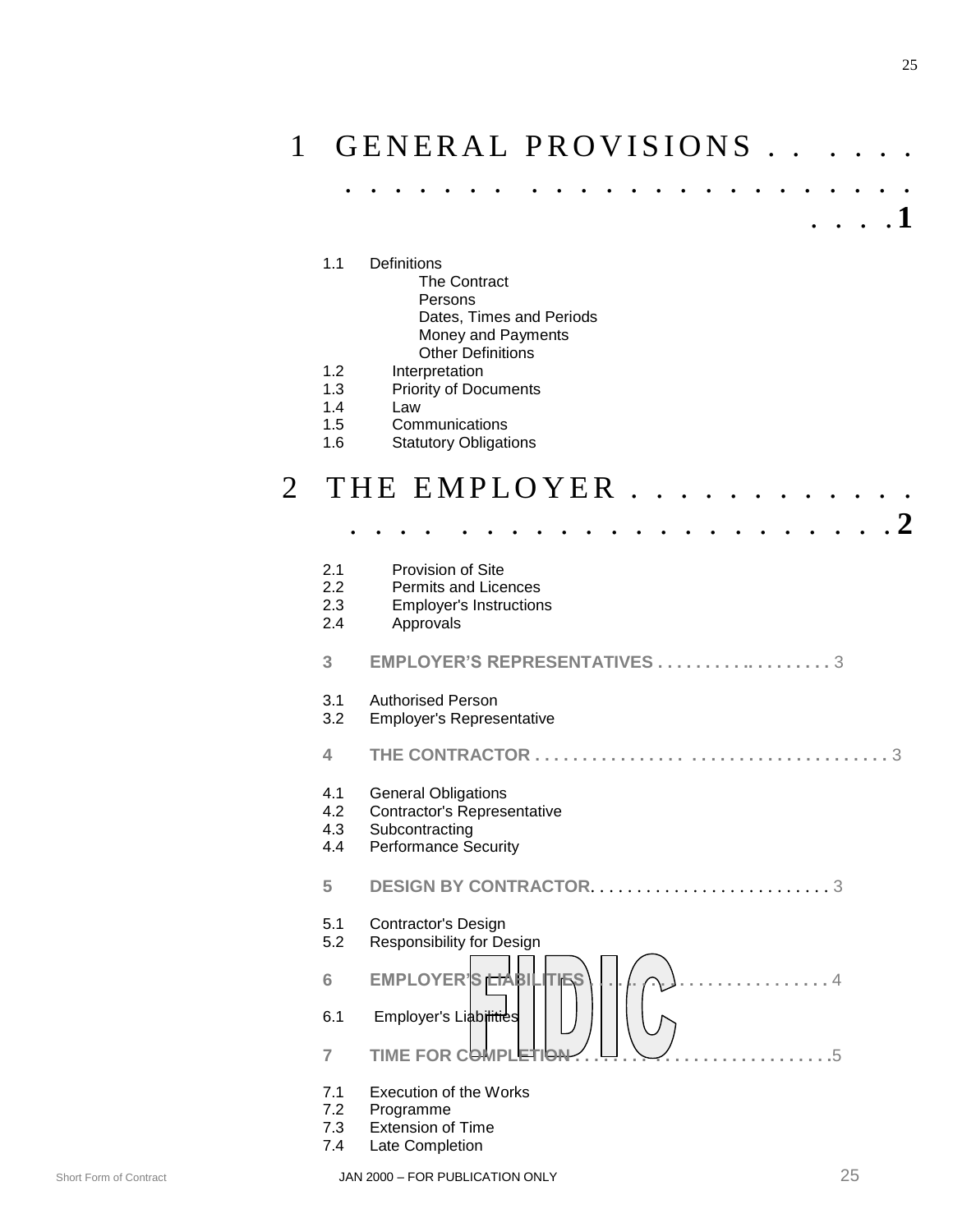|    | 8                                                    |                                                                                                                                                                                                                                                                                                     |
|----|------------------------------------------------------|-----------------------------------------------------------------------------------------------------------------------------------------------------------------------------------------------------------------------------------------------------------------------------------------------------|
|    | 8.1<br>8.2                                           | Completion<br><b>Taking-Over Notice</b>                                                                                                                                                                                                                                                             |
|    | 9                                                    |                                                                                                                                                                                                                                                                                                     |
|    | 9.1<br>9.2                                           | <b>Remedying Defects</b><br><b>Uncovering and Testing</b>                                                                                                                                                                                                                                           |
|    | 10                                                   |                                                                                                                                                                                                                                                                                                     |
|    | 10.1<br>10.2<br>10.5                                 | Right to Vary<br><b>Valuation of Variations</b><br>10.3 Early Warning<br>10.4 Right to Claim<br>Variation and Claim Procedure                                                                                                                                                                       |
|    | 11                                                   | CONTRACT PRICE AND PAYMENT7                                                                                                                                                                                                                                                                         |
|    | 11.1<br>11.2<br>11.3<br>11.4<br>11.5<br>11.6<br>11.8 | Valuation of the Works<br><b>Monthly Statements</b><br><b>Interim Payments</b><br>Payment of First Half of Retention<br>Payment of Second Half of Retention<br><b>Final Payment</b><br>11.7 Currency<br><b>Delayed Payment</b>                                                                      |
|    |                                                      |                                                                                                                                                                                                                                                                                                     |
|    | 12.1<br>12.2<br>12.3                                 | Default by Contractor<br><b>Corrupt or Fraudulent Practices</b><br>Default by Employer                                                                                                                                                                                                              |
|    | 12.4<br>12.5                                         | Insolvency<br>Payment upon Termination                                                                                                                                                                                                                                                              |
|    | 13                                                   |                                                                                                                                                                                                                                                                                                     |
|    | 13.1<br>13.2                                         | Contractor's Care of the Works<br>Force Majeur                                                                                                                                                                                                                                                      |
| 14 |                                                      |                                                                                                                                                                                                                                                                                                     |
|    | 14.1<br>14.2<br>14.3                                 | <b>Extent of Cover</b><br>Arrangements<br>Failure to Insure                                                                                                                                                                                                                                         |
|    | 15<br>15.1<br>15.2<br>15.3                           | <b>RESOLUTION OF</b><br>D<br>$\label{eq:1} \frac{1}{2} \left( \frac{1}{2} \left( \frac{1}{2} \left( \frac{1}{2} \left( \frac{1}{2} \right) \right) + \frac{1}{2} \left( \frac{1}{2} \left( \frac{1}{2} \right) \right) \right) \right)$<br>Adjudication<br>Notice of Dissatisfaction<br>Arbitration |
|    | <b>INDEX.</b>                                        | .11                                                                                                                                                                                                                                                                                                 |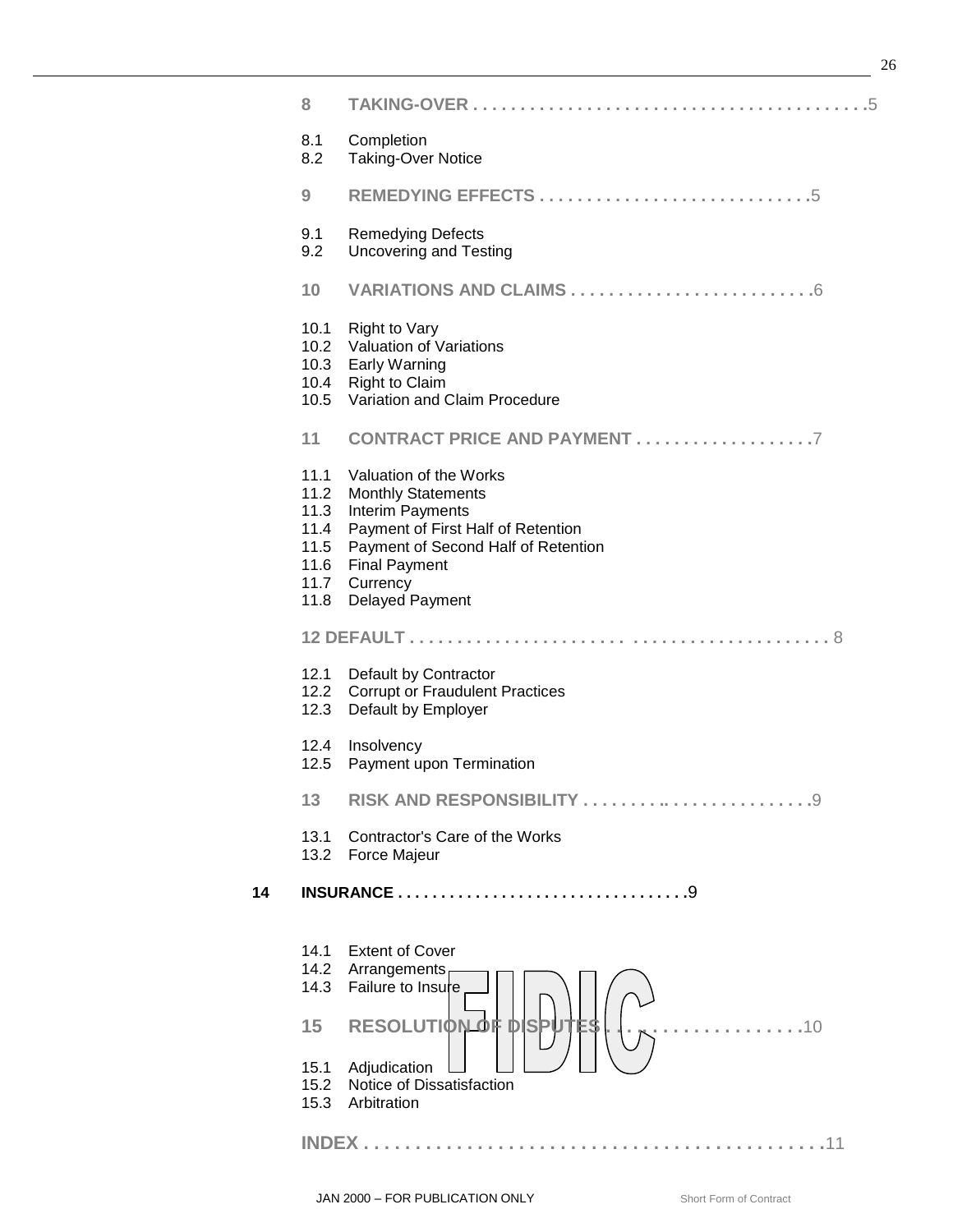# $\fbox{2pt} \begin{picture}(120,15) \label{picc} \put(0,0){\dashbox{0.5}(120,0){ }} \put(15,0){\circle{10}} \put(25,0){\circle{10}} \put(25,0){\circle{10}} \put(25,0){\circle{10}} \put(25,0){\circle{10}} \put(25,0){\circle{10}} \put(25,0){\circle{10}} \put(25,0){\circle{10}} \put(25,0){\circle{10}} \put(25,0){\circle{10}} \put(25,0){\circle{10}} \put(25,0){\circle{10}} \put(25,$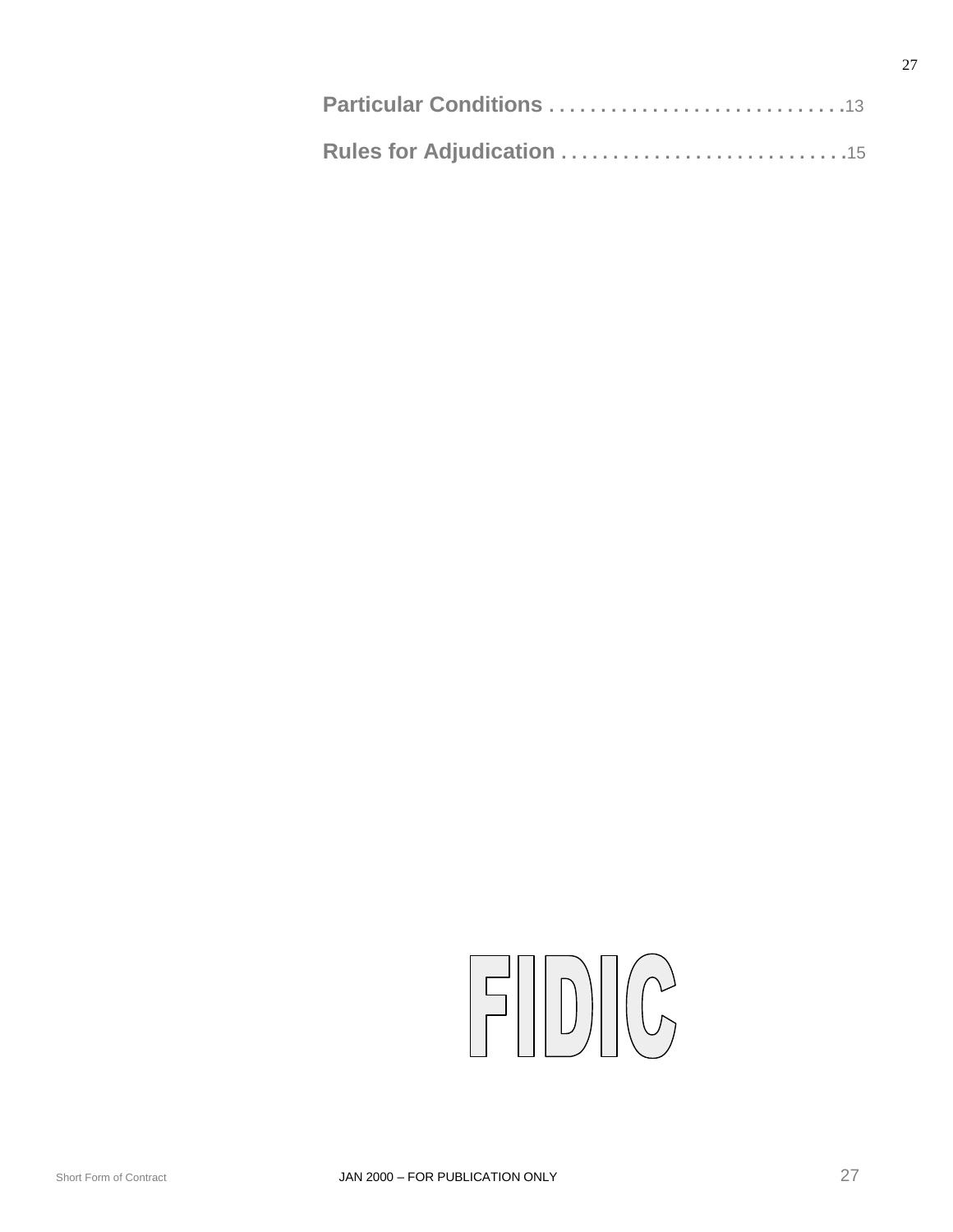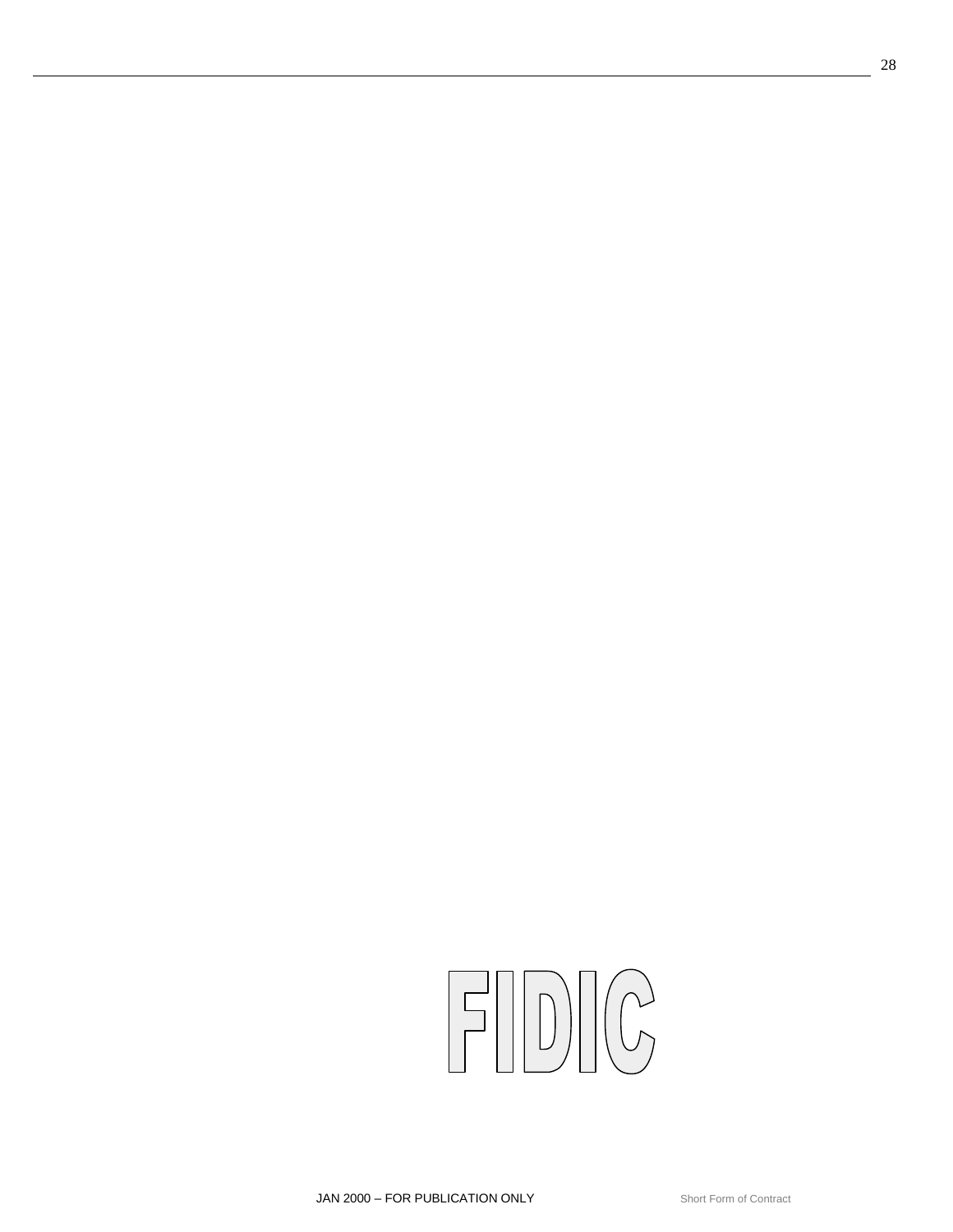#### **Agreement**

|                                                              | οf                                                                                                                                                                                                                                                                                                      |
|--------------------------------------------------------------|---------------------------------------------------------------------------------------------------------------------------------------------------------------------------------------------------------------------------------------------------------------------------------------------------------|
|                                                              | <u> 1989 - Johann John Stone, mensk politik en beskrivet og det forskeller og det forskeller og det forskeller og</u><br>οf                                                                                                                                                                             |
| The Employer desires the execution of certain Works known as |                                                                                                                                                                                                                                                                                                         |
| <b>OFFER</b>                                                 |                                                                                                                                                                                                                                                                                                         |
|                                                              | The Contractor has examined the documents listed in the Appendix which forms part of this<br>Agreement and offers to execute the Works in conformity with the Contract for the sum of                                                                                                                   |
|                                                              |                                                                                                                                                                                                                                                                                                         |
|                                                              | __________________________________(in figures )(________________________________                                                                                                                                                                                                                        |
| or such other sum as may be ascertained under the Contract.  |                                                                                                                                                                                                                                                                                                         |
|                                                              | This offer, of which the Contractor has submitted two signed originals, may be accepted by the<br>Employer by signing and returning one original of this document to the Contractor before                                                                                                              |
|                                                              | (date)                                                                                                                                                                                                                                                                                                  |
| for the Works.                                               | The Contractor understands that the Employer is not bound to accept the lowest or any offer received                                                                                                                                                                                                    |
| Signature:                                                   | Date:                                                                                                                                                                                                                                                                                                   |
| Name:                                                        | Authorised to sign on behalf of (organization name):                                                                                                                                                                                                                                                    |
| Capacity:                                                    |                                                                                                                                                                                                                                                                                                         |
| <b>ACCEPTANCE</b>                                            |                                                                                                                                                                                                                                                                                                         |
|                                                              | The Employer has by signing below, accepted the Contractor's offer/adjusted offer of $\phi$ ____<br>pursuant to Clause 28 of the Instructions to Tenders and agrees that in consideration for the<br>execution of the Works by the Contractor, the Employer shall pay the Contractor in accordance with |

| Signature: | Đate:                                                |
|------------|------------------------------------------------------|
|            |                                                      |
| Name:      | Aψthorised to sign on behalf of (organization name): |
|            |                                                      |
| Capacity:  |                                                      |
|            |                                                      |

the Contract. This Agreement comes into effect on the date when the Contractor receives one original

of this document signed by the Employer.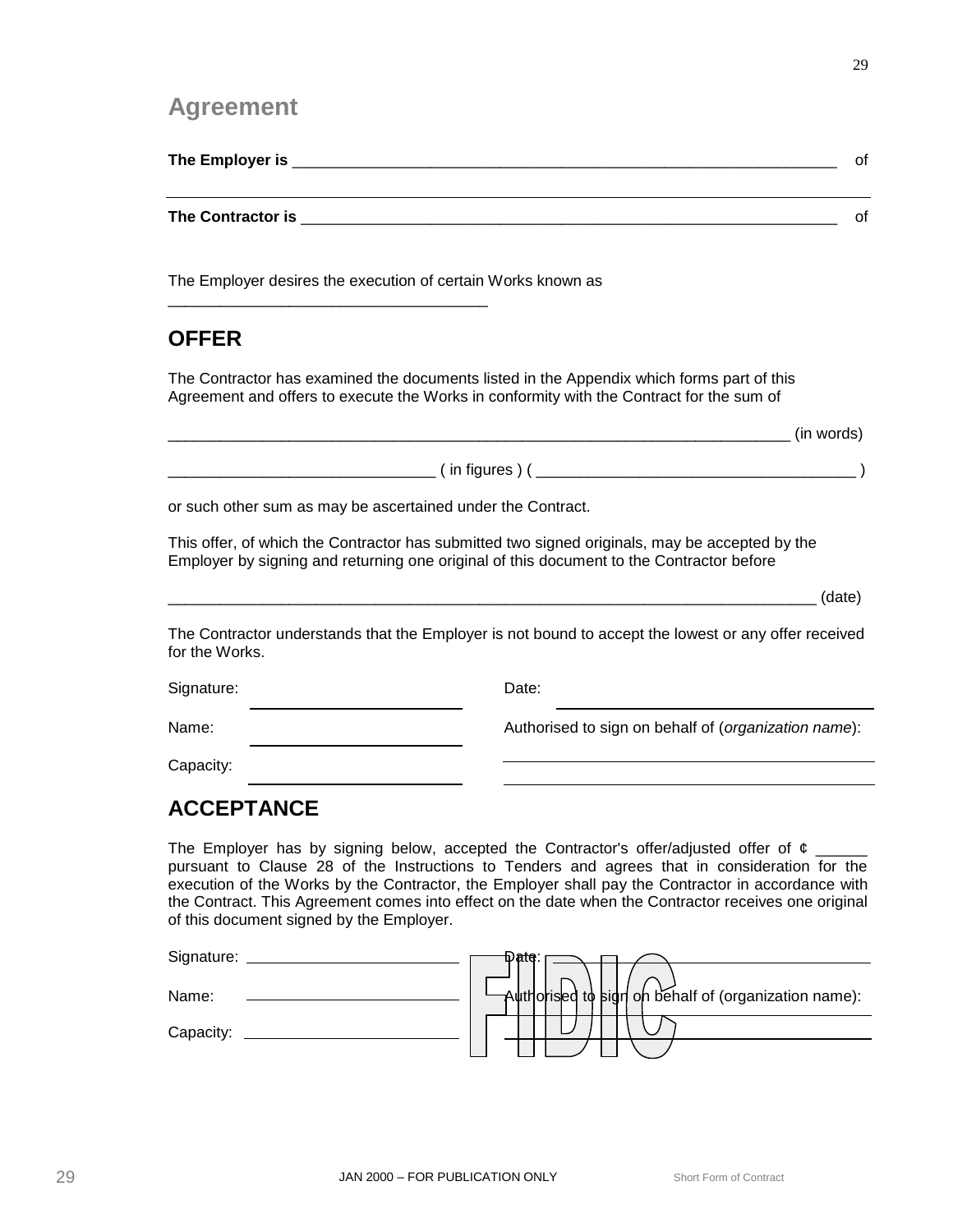#### **APPENDIX**

This Appendix forms part of the Agreement.

[ Note: with the exception of the items for which the Employer's requirements have been inserted, the Contractor shall complete the following information before submitting his offer. ]

| Item                                                                                                                                                                                                                                   | <b>Sub-Clause</b> | Data                           |  |  |  |  |  |
|----------------------------------------------------------------------------------------------------------------------------------------------------------------------------------------------------------------------------------------|-------------------|--------------------------------|--|--|--|--|--|
| Documents forming the Contract<br>listed in the order of priority<br>$\cdots$                                                                                                                                                          | 1.1.1             |                                |  |  |  |  |  |
| Document (delete if not<br>applicable)                                                                                                                                                                                                 |                   | <b>Document Identification</b> |  |  |  |  |  |
| (a)<br>The Agreement<br>Particular Conditions<br>(b)<br>General Conditions<br>(c)<br>The Specification<br>(d)<br>The Drawings<br>(e)<br>The Contractor's tendered<br>(f)<br>design<br>The bill of quantities<br>(g)<br>(h)<br>.<br>(i) |                   |                                |  |  |  |  |  |
| Time for Completion*                                                                                                                                                                                                                   | $1.1.9$           | days                           |  |  |  |  |  |
| Law of the Contract                                                                                                                                                                                                                    | $1.4$             | Law of Ghana                   |  |  |  |  |  |
| Language                                                                                                                                                                                                                               | $1.5$             | English                        |  |  |  |  |  |
| Provision of Site                                                                                                                                                                                                                      | 21<br>$\sim$      |                                |  |  |  |  |  |
| Authorised person                                                                                                                                                                                                                      | 3.1<br>1.1.1.1    |                                |  |  |  |  |  |
| Name and address of Employer's<br>representative (if known)                                                                                                                                                                            | $3.2 \ldots$      |                                |  |  |  |  |  |
| Performance security (if any):<br>Amount                                                                                                                                                                                               | 4 IA              |                                |  |  |  |  |  |
| Form                                                                                                                                                                                                                                   | 4.                |                                |  |  |  |  |  |

 $\overline{a}$ 

<sup>\*</sup> This should be completed by the Employer and to be consistent with the information provided at Section 2 of the Invitation for Tenders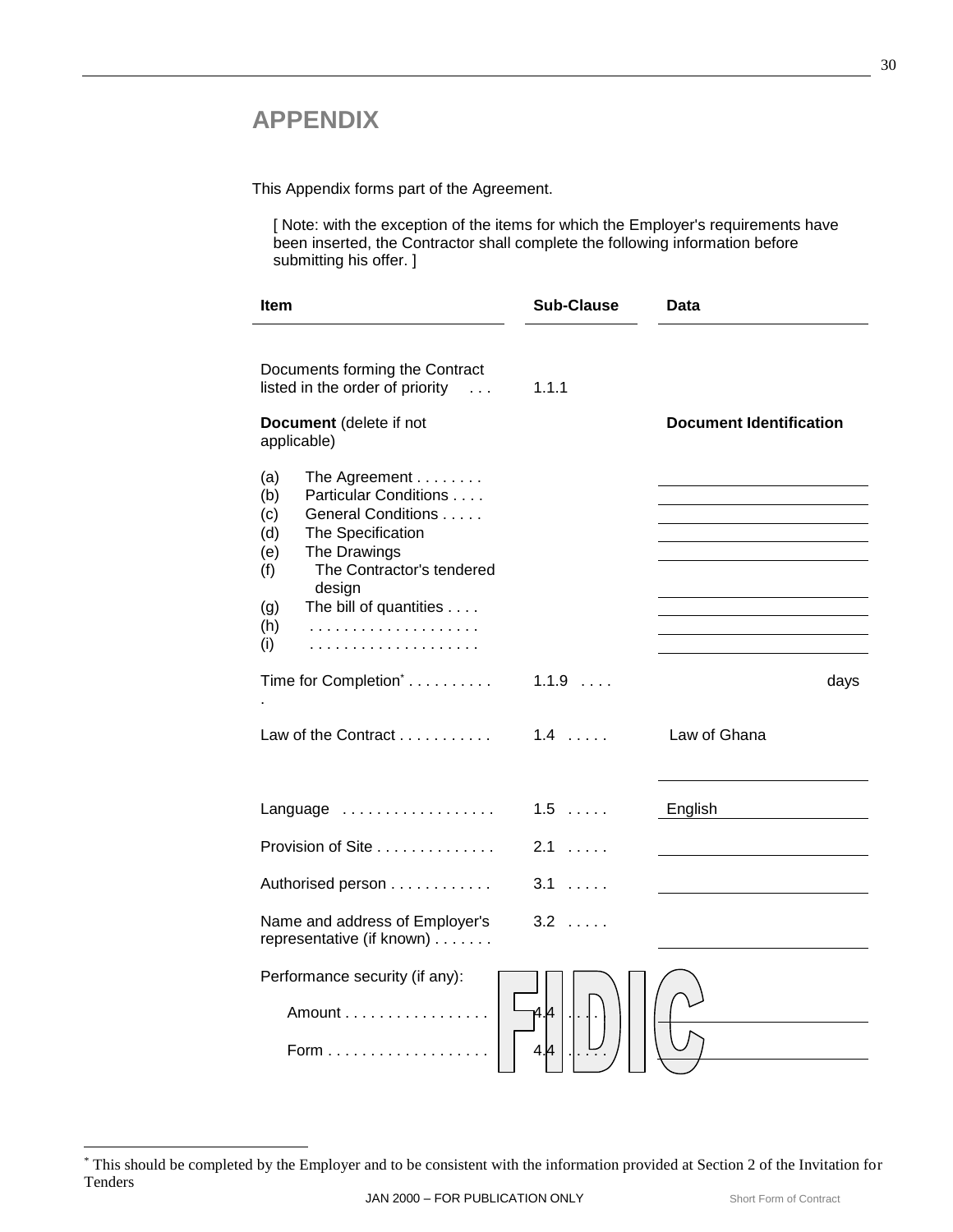| Item                                                                 | <b>Sub-Clause</b> | Data                                                                               |  |  |  |  |  |
|----------------------------------------------------------------------|-------------------|------------------------------------------------------------------------------------|--|--|--|--|--|
| Requirements for Contractor's<br>design (if any) $\dots \dots \dots$ | $5.1 \ldots$      | Nil                                                                                |  |  |  |  |  |
| Programme:                                                           |                   |                                                                                    |  |  |  |  |  |
| Time for submission<br>$\sim 100$                                    | 7.2               | Within 14 days** of the Commence-<br>ment Date.                                    |  |  |  |  |  |
| Form of programme<br>$\sim 100$ km s $^{-1}$                         | 7.2               |                                                                                    |  |  |  |  |  |
| Amount payable due to<br>failure to complete<br>.                    | $7.4 \ldots$      | per day up<br>to a maximum of 5% of sum stated in<br>the Agreement                 |  |  |  |  |  |
| Period for notifying defects<br>.                                    | 9.1 & 11.5        | 180 days calculated from the date<br>stated in the notice under Sub-<br>Clause 8.2 |  |  |  |  |  |
| Variation procedure                                                  |                   |                                                                                    |  |  |  |  |  |
| Daywork rates<br>$\sim 100$ km $^{-1}$                               | 10.2              |                                                                                    |  |  |  |  |  |
| Valuation of the Works*                                              |                   | (details)                                                                          |  |  |  |  |  |
| Lump sum Price                                                       | 11.1              | (details)                                                                          |  |  |  |  |  |
| $\sim$ $\sim$ $\sim$<br>Lump sum price with<br>schedules of rates    | 11.1              | (details)                                                                          |  |  |  |  |  |
| $\sim 100$<br>Lump sum price with bill of<br>quantities              | 11.1              | (details)                                                                          |  |  |  |  |  |
| .<br>Remeasurement with<br>tender bill of quantities                 | 11.1              | (details)                                                                          |  |  |  |  |  |
| .                                                                    |                   |                                                                                    |  |  |  |  |  |
| Cost reimbursable<br>$\sim$ $\sim$                                   | 11.1              | (details)                                                                          |  |  |  |  |  |
| Percentage of value of<br>Materials and Plant<br>$\sim$ $\sim$       | $1.2$ .           | Materials<br>$80\%$ *<br>Plant<br>90%*                                             |  |  |  |  |  |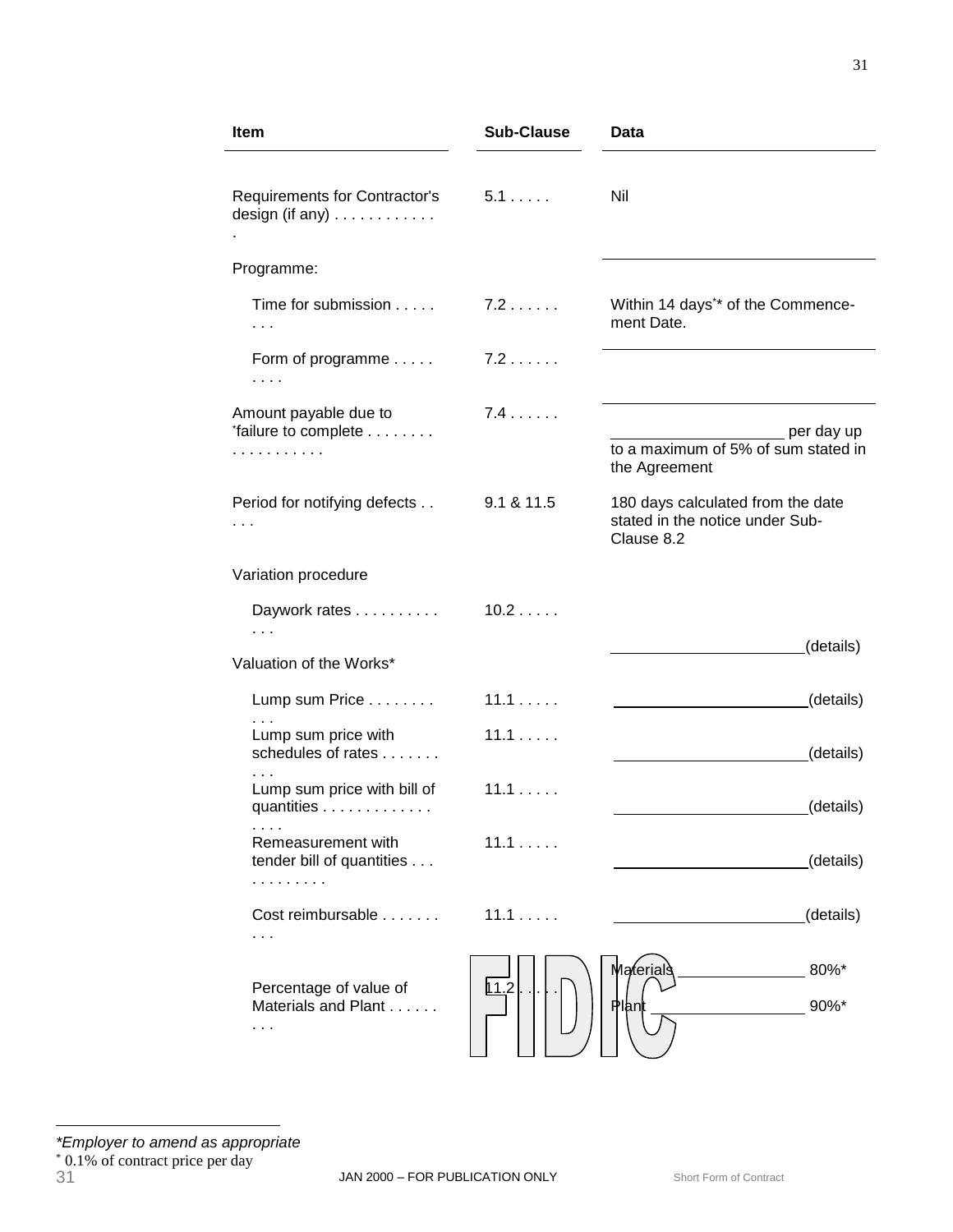| <b>Item</b>                                                                             | <b>Sub-Clause</b>                            | Data                                                                                                                                                                                                                                                                           |
|-----------------------------------------------------------------------------------------|----------------------------------------------|--------------------------------------------------------------------------------------------------------------------------------------------------------------------------------------------------------------------------------------------------------------------------------|
| Rate of interest <sup>*</sup><br>$insurances \ldots \ldots \ldots \ldots$               | Percentage of retention 11.3<br>11.8<br>14.1 | 5%<br><u>and the state of the state of the state of the state of the state of the state of the state of the state of the state of the state of the state of the state of the state of the state of the state of the state of the state</u><br>_____________________% per annum |
| Type of cover*                                                                          | Amount of cover*                             | <b>Exclusions*</b>                                                                                                                                                                                                                                                             |
| The Works,<br>Materials, Plant and<br>fees                                              | The sum stated in the<br>Agreement plus 15%  |                                                                                                                                                                                                                                                                                |
| Contractor's<br>Equipment<br>Third Party injury to<br>persons and damage<br>to property | Full replacement cost                        |                                                                                                                                                                                                                                                                                |
| Workers                                                                                 |                                              |                                                                                                                                                                                                                                                                                |
| Other cover*                                                                            |                                              |                                                                                                                                                                                                                                                                                |
| Arbitration                                                                             |                                              |                                                                                                                                                                                                                                                                                |
| Rules 15.3                                                                              |                                              | <b>UNCITRAL Arbitration Rules*</b>                                                                                                                                                                                                                                             |
| Appointing authority 15.3                                                               |                                              | President of the Ghana Institution<br>of Engineers or Architects or<br>Surveyors                                                                                                                                                                                               |
| Place of Arbitration                                                                    | 15.3.                                        | Accra, Ghana                                                                                                                                                                                                                                                                   |



\* 1-2% above the lending rate of the interbank rate in Ghana

 $\overline{a}$ 

<sup>\*</sup>Employer to amend as appropriate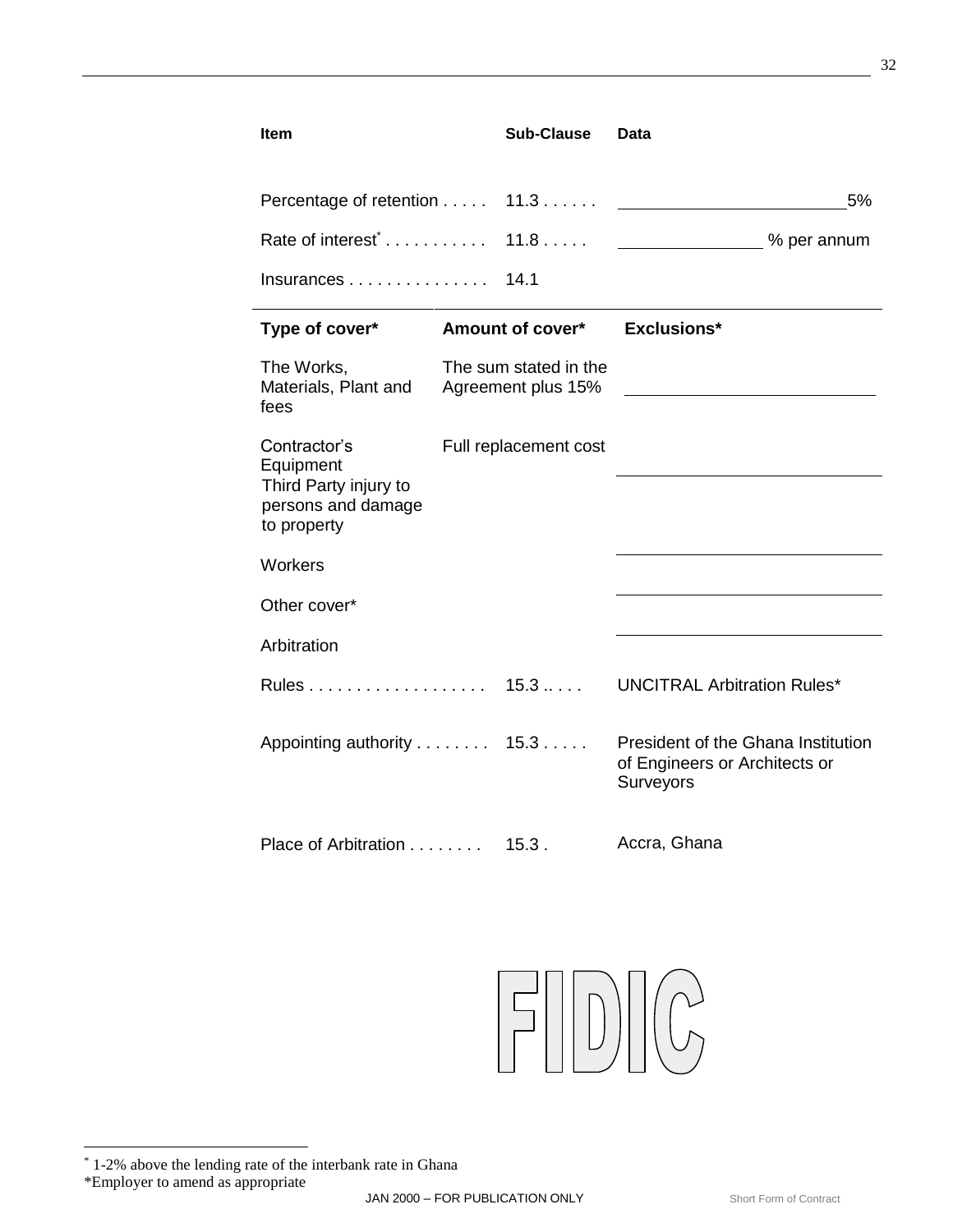#### **General Conditions**

#### **General Provisions**

| 1.1<br><b>Definitions</b>          | In the Contract as defined below the words and expressions defined shall have<br>the following meanings assigned to them except where the context requires<br>otherwise: |                                                                                                                                                                                                             |  |  |  |  |
|------------------------------------|--------------------------------------------------------------------------------------------------------------------------------------------------------------------------|-------------------------------------------------------------------------------------------------------------------------------------------------------------------------------------------------------------|--|--|--|--|
| <b>The Contract</b>                | 1.1.1                                                                                                                                                                    | "Contract" means the Agreement and the other documents listed in<br>the Appendix.                                                                                                                           |  |  |  |  |
|                                    | 1.1.2                                                                                                                                                                    | "Specification" means the document as listed in the Appendix,<br>including Employer's requirements in respect of design to be carried<br>out by the Contractor, if any, and any Variation to such document. |  |  |  |  |
|                                    | 1.1.3                                                                                                                                                                    | "Drawings" means the Employer's drawings of the Works as listed<br>in the Appendix, and any Variation to such drawings.                                                                                     |  |  |  |  |
| <b>Persons</b>                     | 1.1.4                                                                                                                                                                    | "Employer" means the person named in the Agreement and the<br>legal successors in title to this person, but not (except with the<br>consent of the Contractor) any assignee.                                |  |  |  |  |
|                                    | 1.1.5                                                                                                                                                                    | "Contractor" means the person named in the Agreement and the<br>legal successors in title to this person, but not (except with the<br>consent of the Employer) any assignee.                                |  |  |  |  |
|                                    | 1.1.6                                                                                                                                                                    | "Party" means either the Employer or the Contractor.                                                                                                                                                        |  |  |  |  |
| Dates, Times and<br><b>Periods</b> | 1.1.7                                                                                                                                                                    | "Commencement Date" means the date 14 days after the date the<br>Agreement comes into effect or any other date agreed between the<br>Parties.                                                               |  |  |  |  |
|                                    | 1.1.8                                                                                                                                                                    | "day" means a calendar day.                                                                                                                                                                                 |  |  |  |  |
|                                    | 1.1.9                                                                                                                                                                    | "Time for Completion" means the time for completing the Works as<br>stated in the Appendix (or as extended under Sub-Clause 7.3),<br>calculated from the Commencement Date.                                 |  |  |  |  |
| <b>Money and Payments</b>          | 1.1.10                                                                                                                                                                   | "Cost" means all expenditure properly incurred (or to be incurred)<br>by the Contractor, whether on or off the Site, including overheads<br>and similar charges, but does not include profit.               |  |  |  |  |
| <b>Other Definitions</b>           | 1.1.11                                                                                                                                                                   | "Contractor's Equipment" means all apparatus, machinery,<br>vehicles, facilities and other things required for the execution of the<br>Works but does not include Materials or Plant.                       |  |  |  |  |
|                                    | 1.1.12                                                                                                                                                                   | "Country" means the country in which the Site is located.                                                                                                                                                   |  |  |  |  |
|                                    | 1.1.13                                                                                                                                                                   | "Employer's Liabilities" means those matters listed in Sub-Clause<br>6.1.                                                                                                                                   |  |  |  |  |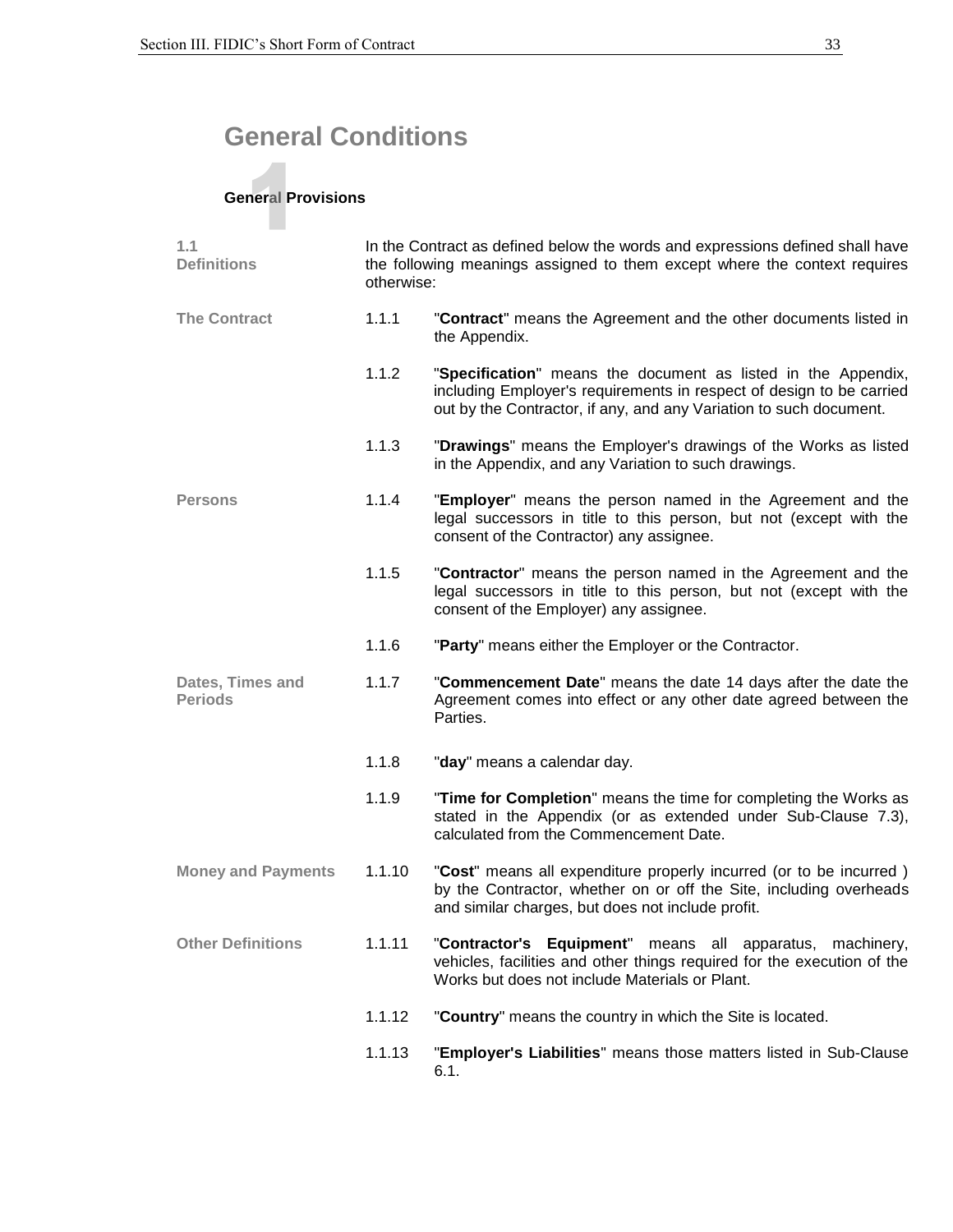|                                     | 1.1.14<br>"Force Majeure" means an exceptional event or circumstance:<br>which is beyond a Party's control; which such Party could not<br>reasonably have provided against before entering into the Contract;<br>which, having arisen, such Party could not reasonably have avoided<br>or overcome; and, which is not substantially attributable to the other<br>Party. |  |  |  |  |  |
|-------------------------------------|-------------------------------------------------------------------------------------------------------------------------------------------------------------------------------------------------------------------------------------------------------------------------------------------------------------------------------------------------------------------------|--|--|--|--|--|
|                                     | 1.1.15<br>"Materials" means things of all kinds (other than Plant) intended to<br>form or forming part of the permanent work.                                                                                                                                                                                                                                           |  |  |  |  |  |
|                                     | 1.1.16<br>"Plant" means the machinery and apparatus intended to form or<br>forming part of the permanent work.                                                                                                                                                                                                                                                          |  |  |  |  |  |
|                                     | 1.1.17<br>"Site" means the places provided by the Employer where the Works<br>are to be executed, and any other places specified in the Contract as<br>forming part of the Site.                                                                                                                                                                                        |  |  |  |  |  |
|                                     | 1.1.18<br>"Variation" means a change to the Specification and /or Drawings (if<br>any) which is instructed by the Employer under Sub-Clause 10.1.                                                                                                                                                                                                                       |  |  |  |  |  |
|                                     | 1.1.19 "Works" means all the work and design (if any) to be performed by the<br>Contractor including temporary work and any Variation                                                                                                                                                                                                                                   |  |  |  |  |  |
|                                     | 1.1.20 "Contract Price" means the price stated in the Acceptance Column of<br>the Agreement Form pursuant to Clause 10.3 of the General<br><b>Conditions of Contract</b>                                                                                                                                                                                                |  |  |  |  |  |
| 1.2<br>Interpretation               | Words importing persons or parties shall include firms and organisations.<br>Words importing singular or one gender shall include plural or the other gender<br>where the context requires.                                                                                                                                                                             |  |  |  |  |  |
| 1.3<br><b>Priority of Documents</b> | The documents forming the Contract are to be taken as mutually explanatory<br>of one another. If an ambiguity or discrepancy is found in the documents, the<br>Employer shall issue any necessary instructions to the Contractor, and the<br>priority of the documents shall be in accordance with the order as listed in the<br>Appendix.                              |  |  |  |  |  |
| 1.4<br>Law                          | The law of the Contract is stated in the Appendix.                                                                                                                                                                                                                                                                                                                      |  |  |  |  |  |
| 1.5<br><b>Communications</b>        | Wherever provision is made for the giving or issue of any notice, instruction, or<br>other communication by any person, unless otherwise specified such<br>communication shall be written in the language stated in the Appendix and<br>shall not be unreasonably withheld or delayed.                                                                                  |  |  |  |  |  |
| 1.6<br><b>Statutory Obligations</b> | The Contractor shall comply with the laws of the countries where activities are<br>performed. The Contractor shall give all hotices and gay all fees and other<br>charges in respect of the Works.                                                                                                                                                                      |  |  |  |  |  |
| <b>The Employer</b>                 |                                                                                                                                                                                                                                                                                                                                                                         |  |  |  |  |  |
|                                     |                                                                                                                                                                                                                                                                                                                                                                         |  |  |  |  |  |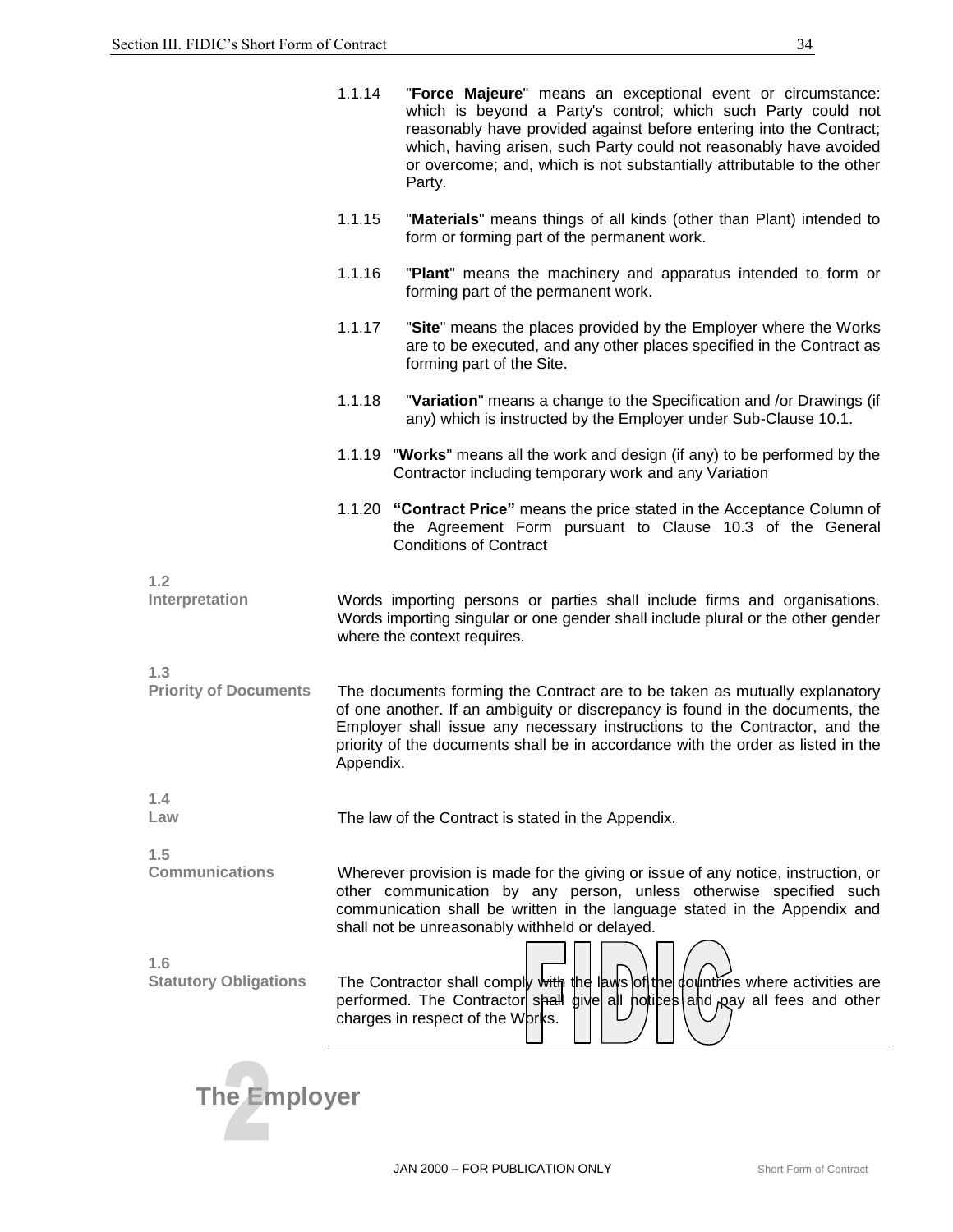| 2.1<br><b>Provision of Site</b>          | The Employer shall provide the Site and right of access thereto at times<br>stated in the Appendix.                                                                                                                                                                                                     |  |
|------------------------------------------|---------------------------------------------------------------------------------------------------------------------------------------------------------------------------------------------------------------------------------------------------------------------------------------------------------|--|
| 2.2<br><b>Permits and Licences</b>       | The Employer shall, if requested by the Contractor, assist him in applying for<br>permits, licences or approvals which are required for the Works.                                                                                                                                                      |  |
| 2.3<br>Employer's<br><b>Instructions</b> | The Contractor shall comply with all instructions given by the Employer in<br>respect of the Works including the suspension of all or part of the Works.                                                                                                                                                |  |
| 2.4<br><b>Approvals</b>                  | No approval or consent or absence of comment by the Employer or the<br>Employer's representative shall affect the Contractor's obligations.                                                                                                                                                             |  |
| <b>Employer's Representatives</b>        |                                                                                                                                                                                                                                                                                                         |  |
| 3.1<br><b>Authorised Person</b>          | One of the Employer's personnel shall have authority to act for him. This<br>authorised person shall be as stated in the Appendix, or as otherwise<br>notified by the Employer to the Contractor.                                                                                                       |  |
| Employer's<br><b>Representative</b>      | The Employer may also appoint a firm or individual to carry out certain<br>duties. The appointee may be named in the Appendix, or notified by the<br>Employer to the Contractor from time to time. The Employer shall notify the<br>Contractor of the delegated duties and authority of this Employer's |  |



representative.

**4.1 General Obligations** The Contractor shall carry out the Works properly and in accordance with the Contract. The Contractor shall provide all supervision, labour, Materials, Plant and Contractor's Equipment which may be required. All Materials and Plant on Site shall be deemed to be the property of the Employer. **4.2 Contractor's Representative** The Contractor shall submit to the Employer for consent the name and particulars of the person authorised to receive instructions on behalf of the Contractor.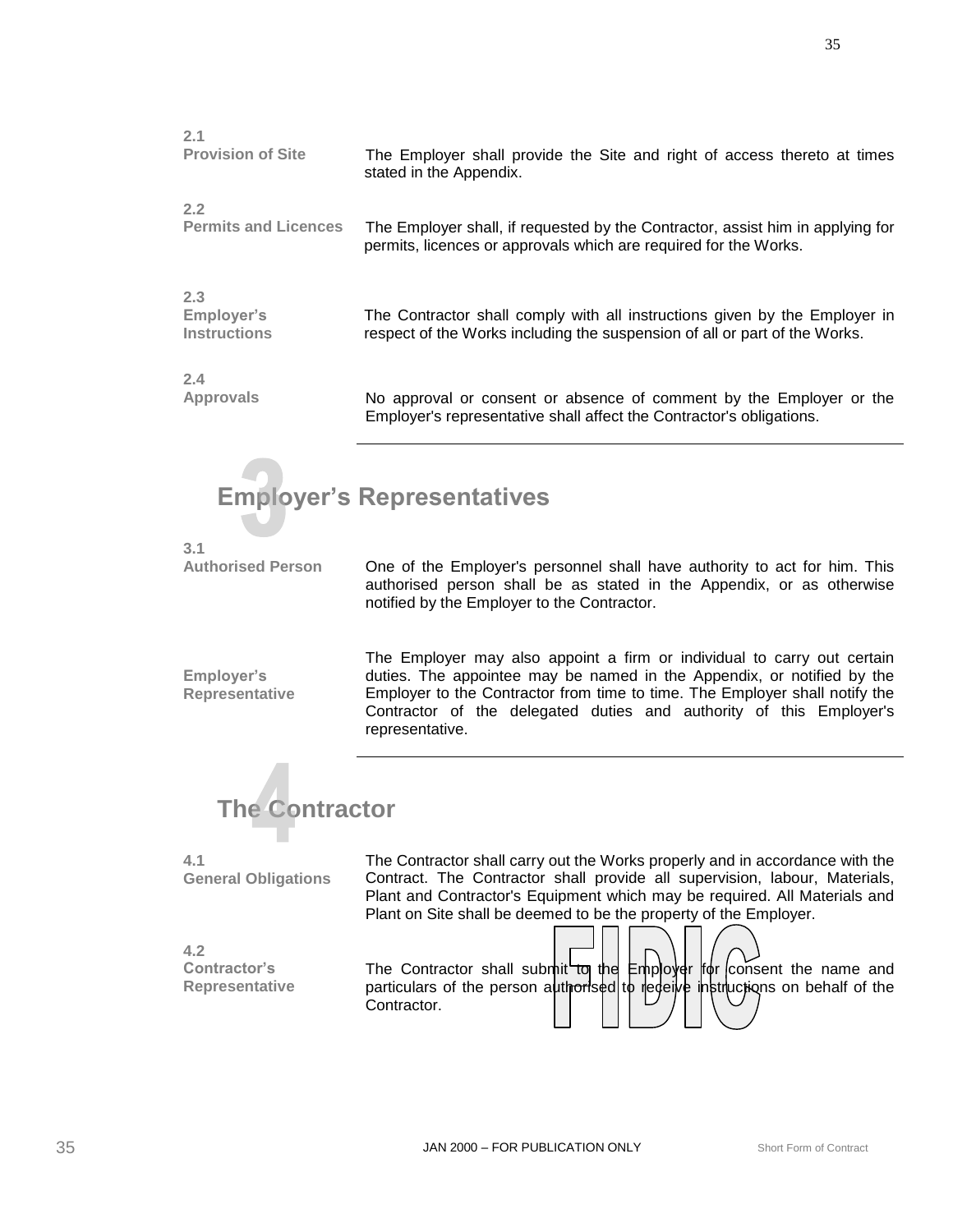**4.3**

| Subcontracting                     | The Contractor shall not subcontract the whole of the Works. The Contractor<br>shall not subcontract any part of the Works without the consent of the<br>Employer. |  |
|------------------------------------|--------------------------------------------------------------------------------------------------------------------------------------------------------------------|--|
| 4.4<br><b>Performance Security</b> | The Contractor shall deliver to the Employer within 14 days of the                                                                                                 |  |
|                                    | Commencement Date a performance security in a form and from a third<br>party approved by the Employer and in the amount indicated in the<br>Appendix.              |  |
| <b>Design by Contractor</b>        |                                                                                                                                                                    |  |
| 5.1<br><b>Contractor's Design</b>  | The Contractor shall carry out design to the extent specified, as referred to in<br>the Appendix. The Contractor shall promptly submit to the Employer all         |  |

**5.2 Responsibility for Design**

The Contractor shall remain responsible for his tendered design and the design under this Clause, both of which shall be fit for the intended purposes defined in the Contract and he shall also remain responsible for any infringement of any patent or copyright in respect of the same. The Employer shall be responsible for the Specification and Drawings.

designs prepared by him. Within 14 days of receipt the Employer shall notify any comments or, if the design submitted is not in accordance with the Contract, shall reject it stating the reasons. The Contractor shall not construct any element of the permanent work designed by him within 14 days after the design has been submitted to the Employer or where the design for that element has been rejected. Design that has been rejected shall be promptly amended and resubmitted. The Contractor shall resubmit all designs commented on taking these comments into account as

# **Employer's Liabilities**

necessary.

**6.1**

**Employer's Liabilities** In this Contract, Employer's Liabilities mean:

- a) war, hostilities (whether war be declared or not), invasion, act of foreign enemies, within the Country,
- b) rebellion, terrorism, revolution, insurrection, military or usurped power, or civil war, within the Country,
- c) riot, commotion or disproter by persons bther than the Contractor's personnel and other embployeds, alffecting the Site and/or the Works,
- d) ionising radiations, or contamination by radio-activity from any nuclear fuel, or from any nuclear wasted from the combustion of nuclear fuel, radio-active toxic explosive, or other hazardous properties of any explosive nuclear assembly or nuclear component of such an assembly, except to the extent to which the Contractor may be responsible for the use of any radio-active material,
- e) pressure waves caused by aircraft or other aerial devices travelling at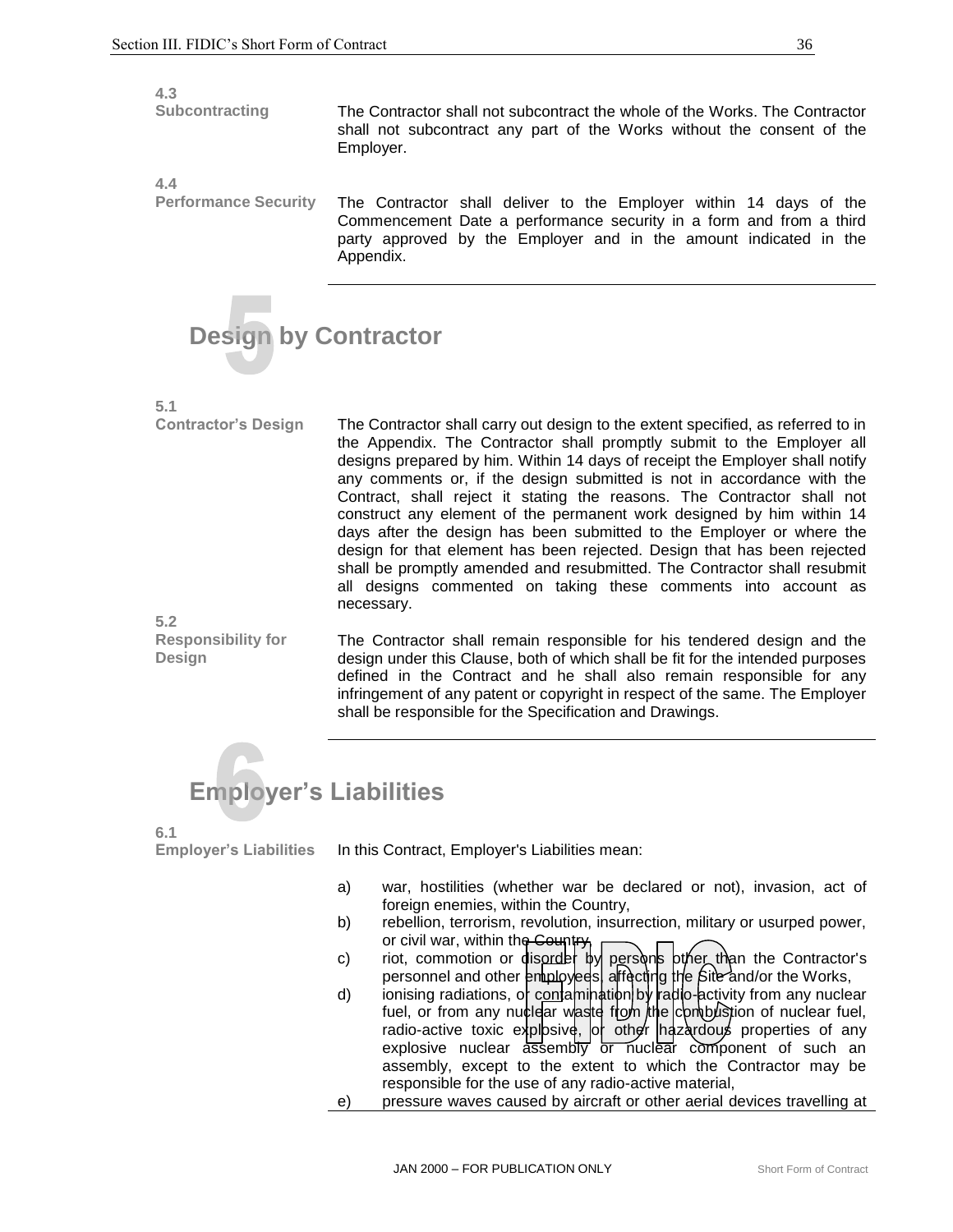sonic or supersonic speeds,

- f) use or occupation by the Employer of any part of the Works, except as may be specified in the Contract,
- g) design of any part of the Works by the Employer's personnel or by others for whom the Employer is responsible, and
- h) any operation of the forces of nature affecting the Site and/or the Works, which was unforeseeable or against which an experienced contractor could not reasonably have been expected to take precautions.
- i) Force Majeure,
- j) a suspension under Sub-Clause 2.3 unless it is attributable to the Contractor's failure,
- k) any failure of the Employer,
- l) physical obstructions or physical conditions other than climatic conditions, encountered on the Site during the performance of the Works, which obstructions or conditions were not reasonably foreseeable by an experienced contractor and which the Contractor immediately notified to the Employer,
- m) any delay or disruption caused by any Variation,
- n) any change to the law of the Contract after the date of the Contractor's offer as stated in the Agreement,
- o) losses arising out of the Employer's right to have the permanent work executed on, over, under, in or through any land, and to occupy this land for the permanent work, and
- p) damage which is an unavoidable result of the Contractor's obligations to execute the Works and to remedy any defects.



| 7.1<br><b>Execution of the</b><br><b>Works</b> | The Contractor shall commence the Works on the Commencement Date and<br>shall proceed expeditiously and without delay and shall complete the Works<br>within the Time for Completion.         |
|------------------------------------------------|-----------------------------------------------------------------------------------------------------------------------------------------------------------------------------------------------|
| <b>Programme</b>                               | Within the time stated in the Appendix, the Contractor shall submit to the<br>Employer a programme for the Works in the form stated in the Appendix.                                          |
| 7.3                                            |                                                                                                                                                                                               |
| <b>Extension of Time</b>                       | Subject to Sub-Clause 10.3, the Contractor shall be entitled to an extension<br>to the Time for Completion if he is or will be delayed by any of the<br>Employer's Liabilities.               |
|                                                | On receipt of an application frpm the Contractor, the Employer shall consider<br>all supporting details provided by the Contractor and shall extend the Time<br>for Completion as appropriate |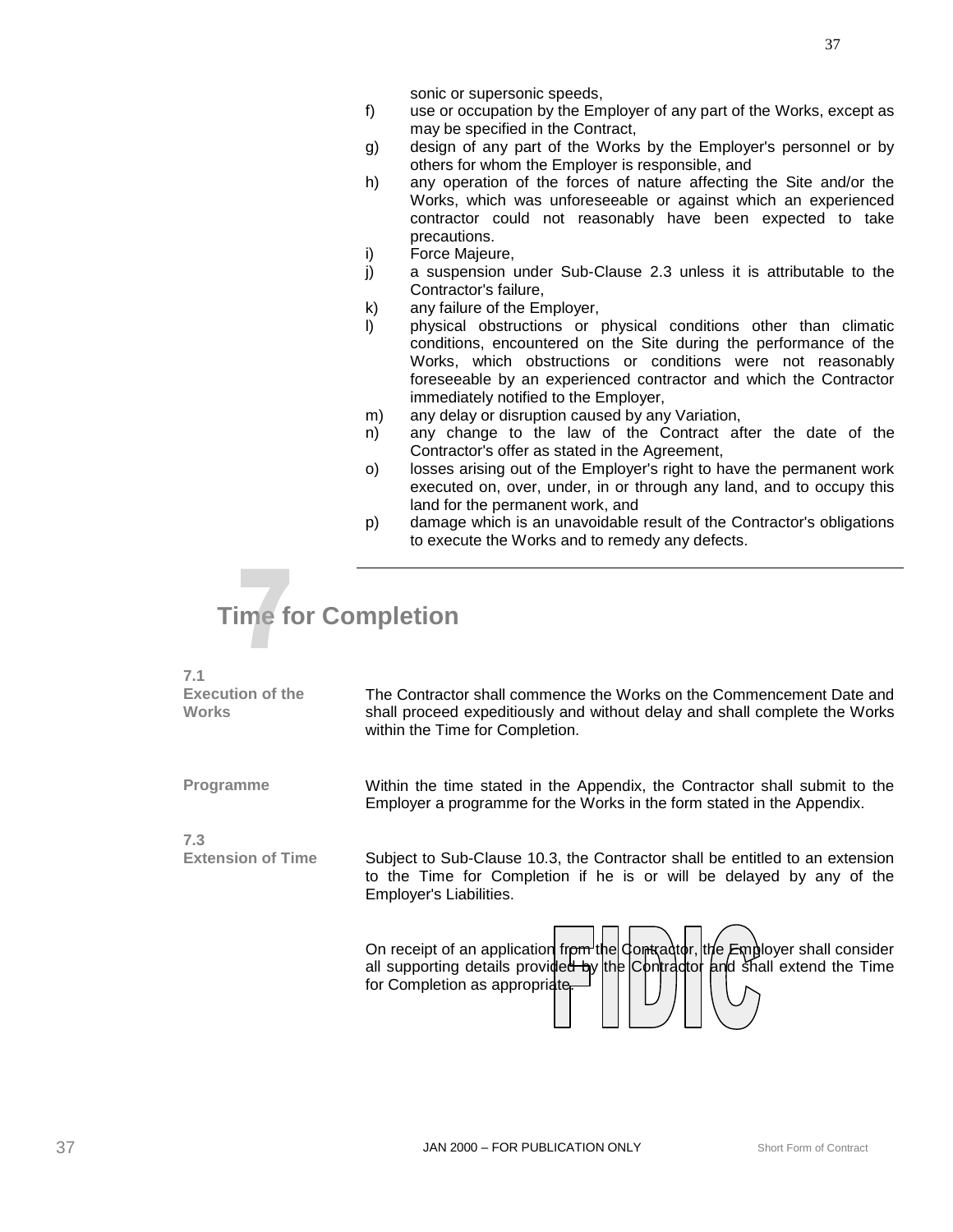| ▃ |  |
|---|--|
|   |  |

Late Completion **If the Contractor fails to complete the Works within the Time for Completion,** the Contractor's only liability to the Employer for such failure shall be to pay the amount stated in the Appendix for each day for which he fails to complete the Works.

**Taking-Over**

**8.1**

**Completion** The Contractor may notify the Employer when he considers that the Works are complete.

**8.2**

**Taking-Over Notice** The Employer shall notify the Contractor when he considers that the Contractor has completed the Works stating the date accordingly. Alternatively, the Employer may notify the Contractor that the Works, although not fully complete, are ready for taking over, stating the date accordingly.

> The Employer shall take over the Works upon the issue of this notice. The Contractor shall promptly complete any outstanding work and, subject to Clause 9, clear the Site.



**9.1**

**Remedying Defects** The Employer may at any time prior to the expiry of the period stated in the Appendix, notify the Contractor of any defects or outstanding work. The Contractor shall remedy at no cost to the Employer any defects due to the Contractor's design, Materials, Plant or workmanship not being in accordance with the Contract.

> The cost of remedying defects attributable to any other cause shall be valued as a Variation. Failure to remedy any defects or complete outstanding work within a reasonable time of the Employer's notice shall entitle the Employer to carry out all necessary work at the Contractor's cost.

| 9.2<br>Uncovering and<br><b>Testing</b> | The Employer may give instruction as to the uncovering and/or testing of any<br>work. Unless as a result of any uncovering and/or testing it is established<br>that the Contractor's design, Materials $\Gamma$ -Plant by work manship are not in |
|-----------------------------------------|---------------------------------------------------------------------------------------------------------------------------------------------------------------------------------------------------------------------------------------------------|
|                                         | accordance with the Contract, the Contractor shall be paid for such<br>uncovering and/or testing $\left  \text{as} \right $ Variation in $\left  \text{a}\right $ addordance with Sub-Clause                                                      |
|                                         | 10.2.                                                                                                                                                                                                                                             |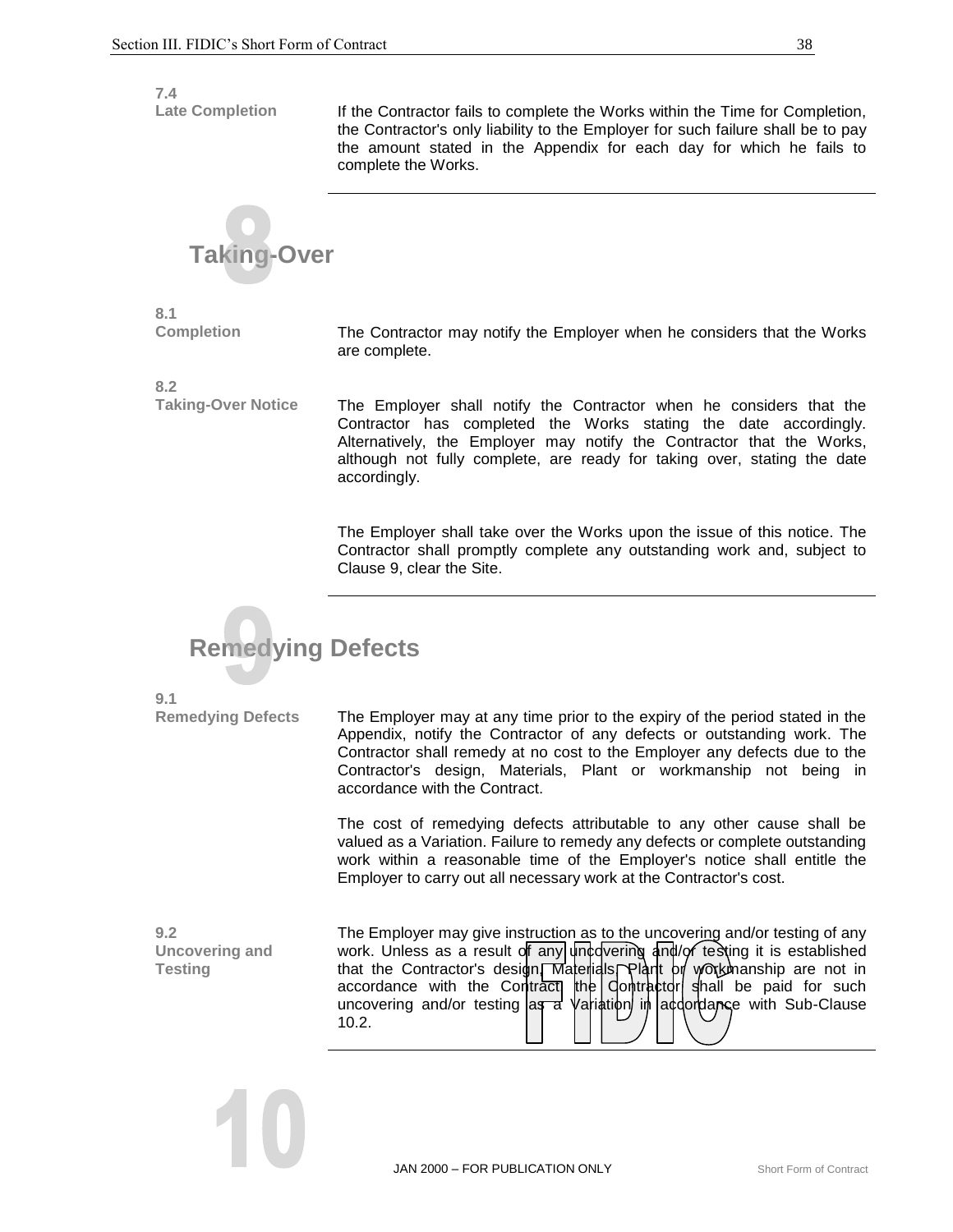#### **VARIATIONS AND CLAIMS**

| 10.1<br><b>Right to Vary</b>                           | The Employer may instruct Variations.                                                                                                                                                                                                                                                                                                                                                                                                                                                                                                                                  |  |  |
|--------------------------------------------------------|------------------------------------------------------------------------------------------------------------------------------------------------------------------------------------------------------------------------------------------------------------------------------------------------------------------------------------------------------------------------------------------------------------------------------------------------------------------------------------------------------------------------------------------------------------------------|--|--|
| 10.2<br>Valuation of<br><b>Variations</b>              | Variations shall be valued as follows:                                                                                                                                                                                                                                                                                                                                                                                                                                                                                                                                 |  |  |
|                                                        | at a lump sum price agreed between the Parties, or<br>a)<br>b)<br>where appropriate, at rates in the Contract, or<br>c)<br>in the absence of appropriate rates, the rates in the Contract shall be<br>used as the basis for valuation, or failing which<br>at appropriate new rates, as may be agreed or which the Employer<br>d)<br>considers appropriate, or<br>if the Employer so instructs, at daywork rates set out in the Appendix for<br>e)<br>which the Contractor shall keep records of hours of labour and<br>Contractor's Equipment, and of Materials used. |  |  |
| 10.3<br><b>Early Warning</b>                           | A Party shall notify the other as soon as he is aware of any circumstance which<br>may delay or disrupt the Works, or which may give rise to a claim for additional<br>payment. The Contractor shall take all reasonable steps to minimise these<br>effects.                                                                                                                                                                                                                                                                                                           |  |  |
|                                                        | The Contractor's entitlement to extension to the Time for Completion or<br>additional payment shall be limited to the time and payment which would have<br>been due if he had given prompt notice and had taken all reasonable steps.                                                                                                                                                                                                                                                                                                                                  |  |  |
| 10.4<br><b>Right to Claim</b>                          | If the Contractor incurs Cost as a result of any of the Employer's Liabilities, the<br>Contractor shall be entitled to the amount of such Cost. If as a result of any of<br>the Employer's Liabilities, it is necessary to change the Works, this shall be<br>dealt with as a Variation.                                                                                                                                                                                                                                                                               |  |  |
| 10.5<br><b>Variation and Claim</b><br><b>Procedure</b> | The Contractor shall submit to the Employer an itemised make-up of the<br>value of Variations and claims within 28 days of the instruction or of the<br>event giving rise to the claim. The Employer shall check and if possible<br>agree the value. In the absence of agreement, the Employer shall<br>determine the value.                                                                                                                                                                                                                                           |  |  |

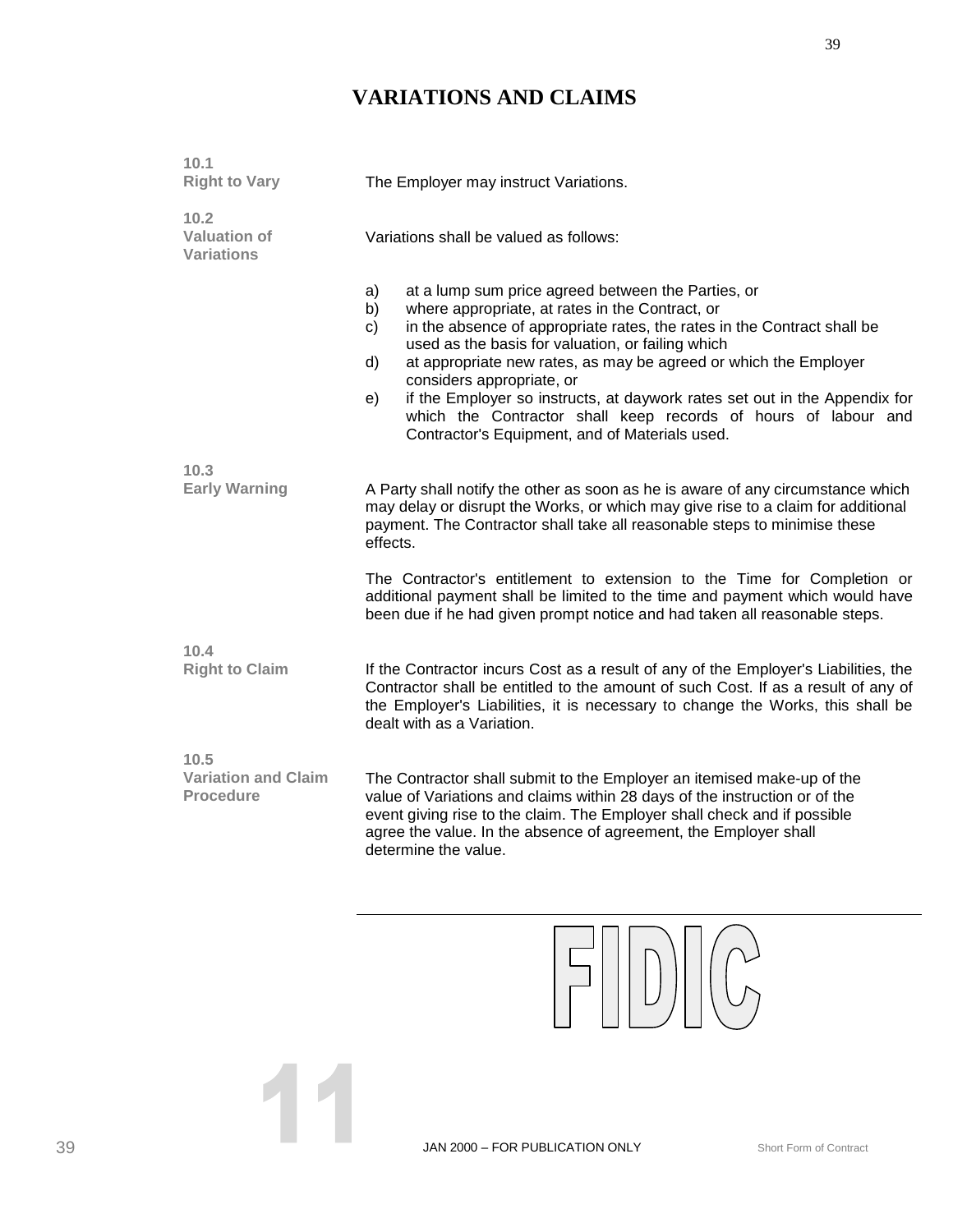# **Contract Price and Payment**

| 11.1<br><b>Contract Price</b>                                | The Contract Price shall be firm for the duration of the contract and be<br>deemed to include all duties and taxes                                                                                                                                                                                                                                                                                  |  |
|--------------------------------------------------------------|-----------------------------------------------------------------------------------------------------------------------------------------------------------------------------------------------------------------------------------------------------------------------------------------------------------------------------------------------------------------------------------------------------|--|
| 11.2<br>Contract<br><b>Price Adjustment</b>                  | Nothwistanding the provisions for Sub-Clause 11.1, the contract may be<br>adjusted subject to Sub-Clause 10.3                                                                                                                                                                                                                                                                                       |  |
| 11.3<br><b>Valuation of the Works</b>                        | The Works shall be valued as provided for in the Appendix, subject to<br>Clause 10                                                                                                                                                                                                                                                                                                                  |  |
| 11.4<br><b>Monthly Statements</b>                            | The Contractor shall be entitled to be paid at monthly intervals:                                                                                                                                                                                                                                                                                                                                   |  |
|                                                              | the value of the Works executed,<br>a)<br>the percentage stated in the Appendix of the value of Materials and<br>b)<br>Plant delivered to the Site at a reasonable time,                                                                                                                                                                                                                            |  |
|                                                              | subject to any additions or deductions which may be due.                                                                                                                                                                                                                                                                                                                                            |  |
|                                                              | The Contractor shall submit each month to the Employer a statement<br>showing the amounts to which he considers himself entitled.                                                                                                                                                                                                                                                                   |  |
| 11.5<br><b>Interim Payments</b>                              | Within 28 days of delivery of each statement, the Employer shall pay to the<br>Contractor the amount shown in the Contractor's statement less retention at<br>the rate stated in the Appendix, and less any amount for which the<br>Employer has specified his reasons for disagreement. The Employer shall<br>not be bound by any sum previously considered by him to be due to the<br>Contractor. |  |
|                                                              | The Employer may withhold interim payments until he receives the<br>performance security under Sub-Clause 4.4 (if any).                                                                                                                                                                                                                                                                             |  |
| 11.6<br><b>Payment of First Half</b><br>of Retention         | One half of the retention shall be paid by the Employer to the Contractor<br>within 28 days after issuing the notice under Sub-Clause 8.2.                                                                                                                                                                                                                                                          |  |
| 11.7<br><b>Payment of Second</b><br><b>Half of Retention</b> | The remainder of the retention shall be paid by the Employer to the<br>Contractor within 14 days after either the expiry of the period stated in the<br>Appendix, or the remedying of hotilied defects or the completion of<br>outstanding work, all as referred to in Sub-Clause 9.1, whichever is the<br>later.                                                                                   |  |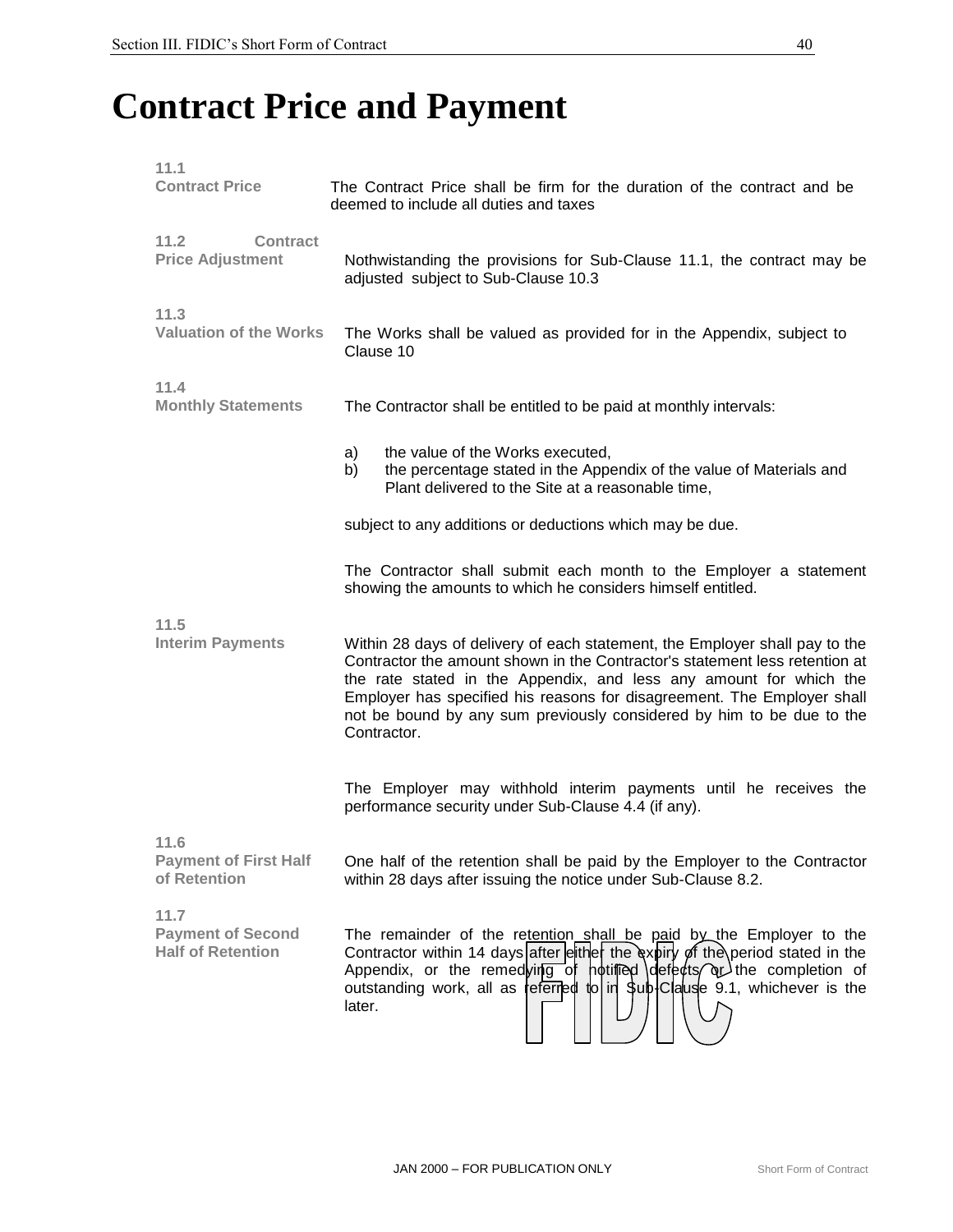**11.8 Final Payment** Within 42 days of the latest of the events listed in Sub-Clause 11.5 above, the Contractor shall submit a final account to the Employer together with any documentation reasonably required to enable the Employer to ascertain the final contract value. Within 28 days after the submission of this final account, the Employer shall pay to the Contractor any amount due. If the Employer disagrees with any part of the Contractor's final account, he shall specify his reasons for disagreement when making payment. **11.9 Currency** Payment shall be in Ghanaian cedis. **11.10 Delayed Payment** The Contractor shall be entitled to interest at the rate stated in the Appendix for each day the Employer fails to pay beyond the prescribed payment period.



**12.1**

**Default by Contractor** If the Contractor abandons the Works, refuses or fails to comply with a valid instruction of the Employer or fails to proceed expeditiously and without delay, or is, despite a written complaint, in breach of the Contract, the Employer may give notice referring to this Sub-Clause and stating the default.

> If the Contractor has not taken all practicable steps to remedy the default within 14 days after the Contractor's receipt of the Employer's notice, the Employer may by a second notice given within a further 21 days, terminate the Contract. The Contractor shall then demobilise from the Site leaving behind Materials and Plant and any Contractor's Equipment which the Employer instructs in the second notice is to be used until the completion of the Works.

**12.2 Corrupt or** 

**Fraudulent Practices** If the Contractor has engaged in corrupt or fraudulent practices in competing for in executing the contract, the Employer may, after giving 14 days notice to the Contractor, terminate the Contract.

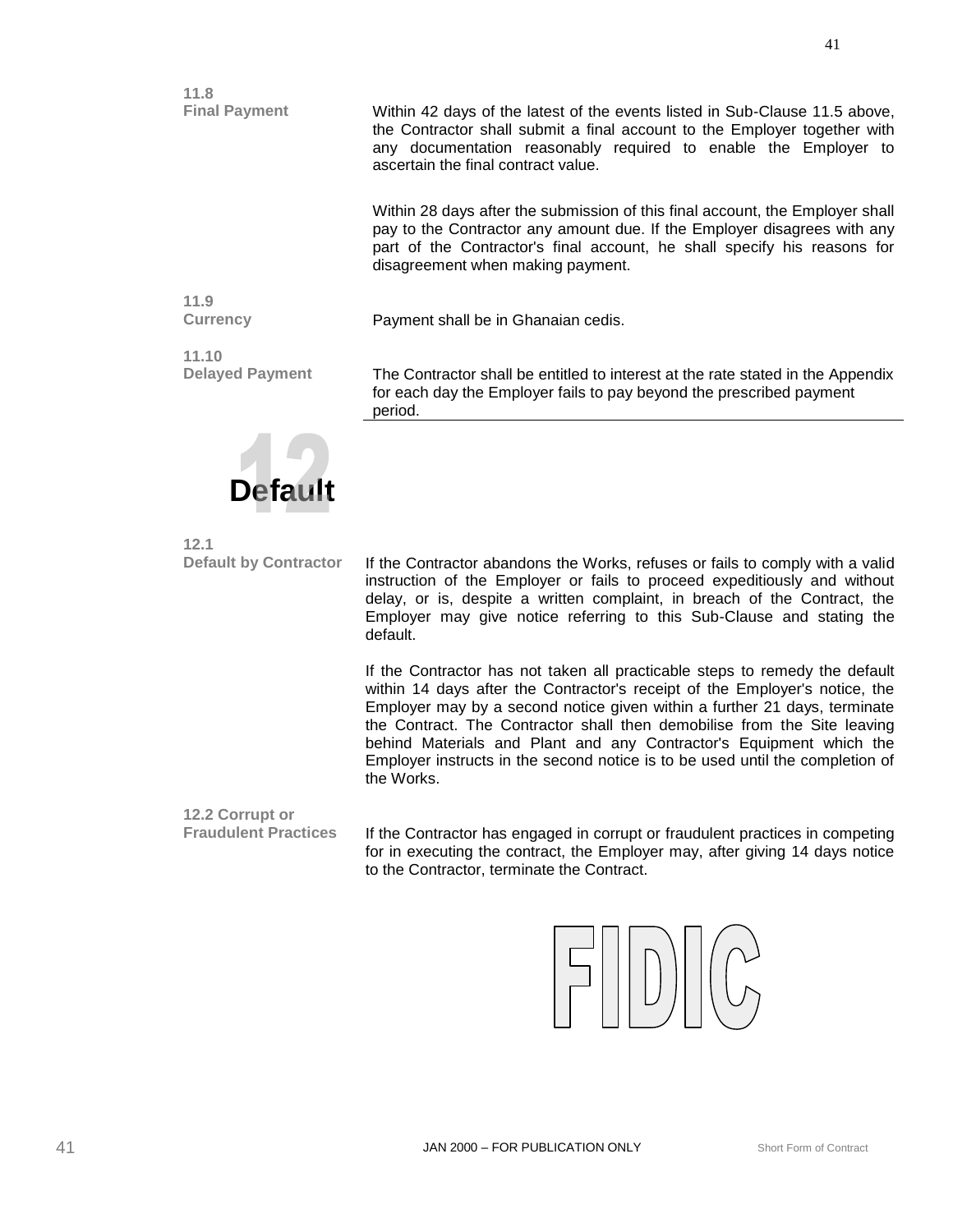|                                                   | For the purpose of this Sub-Clause,<br>"Practice Corrupt" Practice means the offering, giving, receiving or<br>soliciting of any thing or value to influence the action of a public official in the<br>procurement process or in Contract execution.                                                                                                                                                                           |  |  |
|---------------------------------------------------|--------------------------------------------------------------------------------------------------------------------------------------------------------------------------------------------------------------------------------------------------------------------------------------------------------------------------------------------------------------------------------------------------------------------------------|--|--|
|                                                   | "Fraudulent Practice" means a misrepresentation of facts in order to<br>influence a procurement process or the execution of a contract to the<br>detriment of the Employer, and includes collusive practice among Tenderers<br>(prior to or after Tender submission) designed to establish tender prices at<br>artificial non-competitive levels and to deprive the Employer of the benefits of<br>free and open competition". |  |  |
| 12.3<br><b>Default by Employer</b>                | If the Employer fails to pay in accordance with the Contract, or is, despite a<br>written complaint, in breach of the Contract, the Contractor may give notice<br>referring to this Sub-Clause and stating the default. If the default is not<br>remedied within 7 days after the Employer's receipt of this notice, the<br>Contractor may suspend the execution of all or parts of the Works.                                 |  |  |
|                                                   | If the default is not remedied within 28 days after the Employer's receipt of<br>the Contractor's notice, the Contractor may by a second notice given within a<br>further 21 days, terminate the Contract. The Contractor shall then demobilise<br>from the Site.                                                                                                                                                              |  |  |
| 12.4<br>Insolvency                                | If a Party is declared insolvent under any applicable law, the other Party may<br>by notice terminate the Contract immediately. The Contractor shall then<br>demobilise from the Site leaving behind, in the case of the Contractor's<br>insolvency, any Contractor's Equipment which the Employer instructs in the<br>notice is to be used until the completion of the Works.                                                 |  |  |
| 12.5<br><b>Payment upon</b><br><b>Termination</b> | After termination, the Contractor shall be entitled to payment of the unpaid<br>balance of the value of the Works executed and of the Materials and Plant<br>reasonably delivered to the Site, adjusted by the following:                                                                                                                                                                                                      |  |  |
|                                                   | any sums to which the Contractor is entitled under Sub-Clause 10.4,<br>a)<br>any sums to which the Employer is entitled,<br>b)<br>if the Employer has terminated under Sub-Clause 12.1, 12.2 or 12.4,<br>C)<br>the Employer shall be entitled to a sum equivalent to 20% of the value<br>of those parts of the Works not executed at the date of the<br>termination,                                                           |  |  |
|                                                   | d)<br>if the Contractor has terminated under Sub-Clause 12.3 or 12.4, the<br>Contractor shall be entitled to the Cost of his suspension and<br>demobilisation together with a sum equivalent to 10% of the value of<br>those parts of the Works not executed at the date of termination.                                                                                                                                       |  |  |
|                                                   | The net balance due shall be paid or repaid within 28 days of the notice of<br>termination.                                                                                                                                                                                                                                                                                                                                    |  |  |
|                                                   |                                                                                                                                                                                                                                                                                                                                                                                                                                |  |  |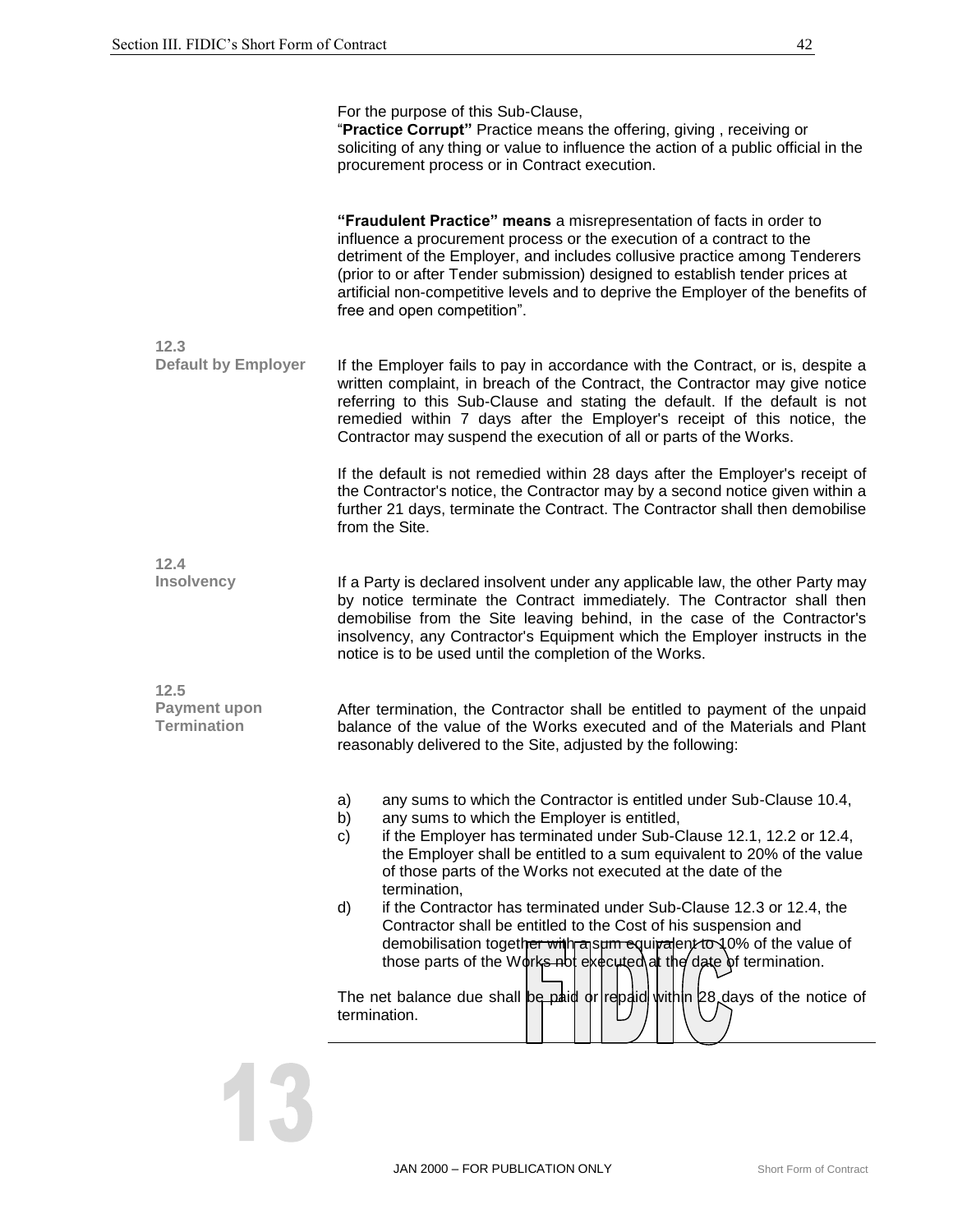# **Risk and Responsibility**

| 13.1<br><b>Contractor's Care of</b><br>the Works | The Contractor shall take full responsibility for the care of the Works from the<br>Commencement Date until the date of the Employer's notice under Sub-<br>Clause 8.2. Responsibility shall then pass to the Employer. If any loss or<br>damage happens to the Works during the above period, the Contractor shall<br>rectify such loss or damage so that the Works conform with the Contract.                       |  |
|--------------------------------------------------|-----------------------------------------------------------------------------------------------------------------------------------------------------------------------------------------------------------------------------------------------------------------------------------------------------------------------------------------------------------------------------------------------------------------------|--|
|                                                  | Unless the loss or damage happens as a result of an Employer's Liability,<br>the Contractor shall indemnify the Employer, the Employer's contractors,<br>agents and employees against all loss or damage happening to the Works<br>and against all claims or expense arising out of the Works caused by a<br>breach of the Contract, by negligence or by other default of the Contractor,<br>his agents or employees. |  |
| 13.2<br><b>Force Majeure</b>                     | If a Party is or will be prevented from performing any of its obligations by<br>Force Majeure, the Party affected shall notify the other Party immediately. If<br>necessary, the Contractor shall suspend the execution of the Works and, to<br>the extent agreed with the Employer, demobilise the Contractor's Equipment.                                                                                           |  |
|                                                  | If the event continues for a period of 84 days, either Party may then give<br>notice of termination which shall take effect 28 days after the giving of the<br>notice.                                                                                                                                                                                                                                                |  |
|                                                  | After termination, the Contractor shall be entitled to payment of the unpaid<br>balance of the value of the Works executed and of the Materials and Plant<br>reasonably delivered to the Site, adjusted by the following:                                                                                                                                                                                             |  |
|                                                  | any sums to which the Contractor is entitled under Sub-Clause 10.4,<br>a)<br>the Cost of his suspension and demobilisation,<br>b)<br>any sums to which the Employer is entitled.<br>C)                                                                                                                                                                                                                                |  |
|                                                  | The net balance due shall be paid or repaid within 28 days of the notice of<br>termination.                                                                                                                                                                                                                                                                                                                           |  |



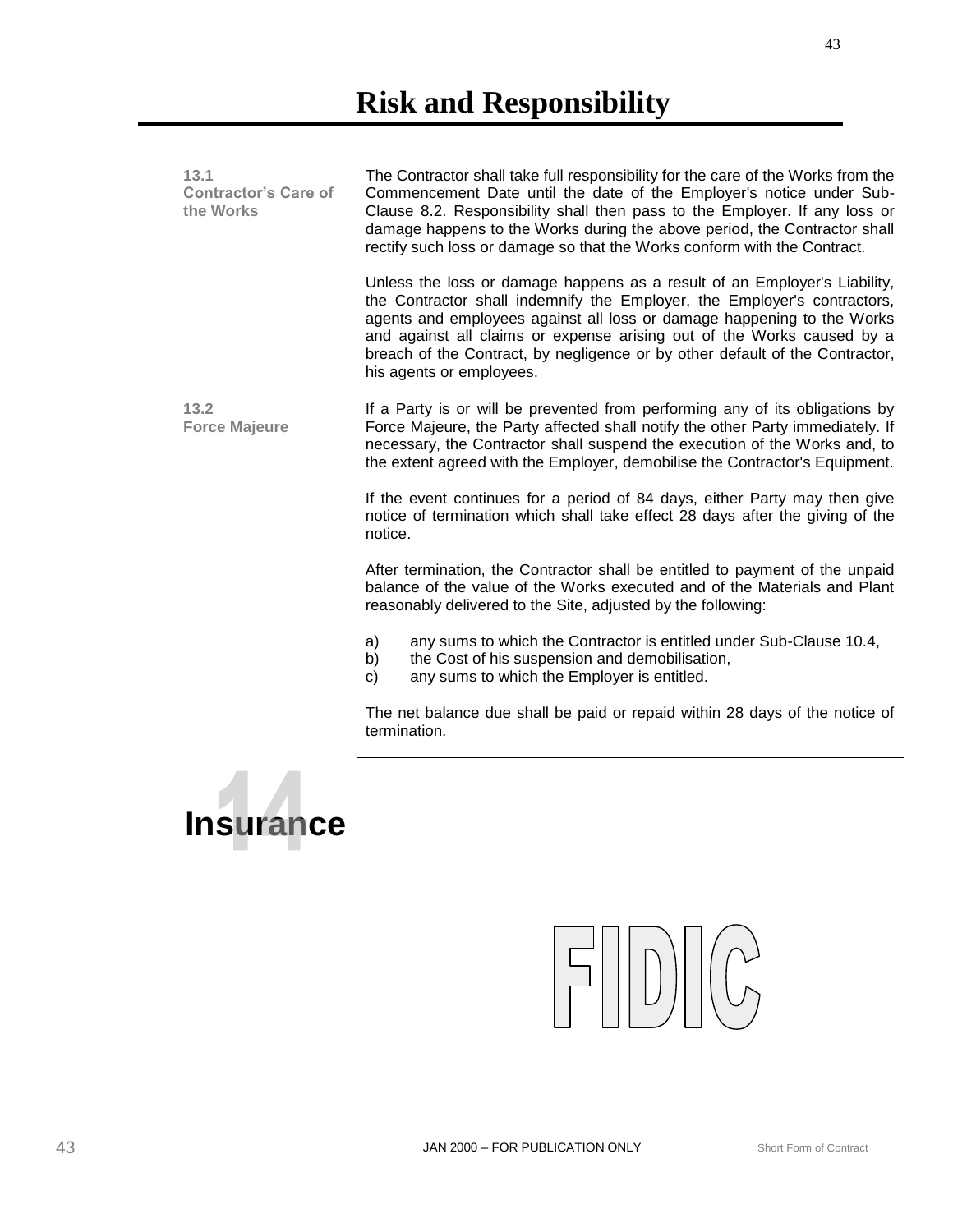| 14.1                        |                                                                                                                                                                                                                                                                                                                                                                                                                                       |  |
|-----------------------------|---------------------------------------------------------------------------------------------------------------------------------------------------------------------------------------------------------------------------------------------------------------------------------------------------------------------------------------------------------------------------------------------------------------------------------------|--|
| <b>Extent of Cover</b>      | The Contractor shall, prior to commencing the Works, effect and thereafter<br>maintain                                                                                                                                                                                                                                                                                                                                                |  |
|                             | insurances in the joint names of the Parties:                                                                                                                                                                                                                                                                                                                                                                                         |  |
|                             | for loss and damage to the Works, Materials, Plant and the<br>a)<br>Contractor's Equipment,                                                                                                                                                                                                                                                                                                                                           |  |
|                             | for liability of both Parties for loss, damage, death or injury to third<br>b)<br>parties or their property arising out of the Contractor's performance of<br>the Contract, including the Contractor's liability for damage to the<br>Employer's property other than the Works, and                                                                                                                                                   |  |
|                             | for liability of both Parties and of any Employer's representative for<br>$\mathsf{C}$<br>death or injury to the Contractor's personnel except to the extent that<br>liability arises from the negligence of the Employer, any Employer's<br>representative or their employees.                                                                                                                                                       |  |
| 14.2<br><b>Arrangements</b> | All insurances shall conform with any requirements detailed in the Appendix.<br>The policies shall be issued by insurers and in terms approved by the<br>Employer. The Contractor shall provide the Employer with evidence that any<br>required policy is in force and that the premiums have been paid.                                                                                                                              |  |
|                             | All payments received from insurers relating to loss or damage to the Works<br>shall be held jointly by the Parties and used for the repair of the loss or<br>damage or as compensation for loss or damage that is not to be repaired.                                                                                                                                                                                                |  |
| <b>Failure to Insure</b>    | If the Contractor fails to effect or keep in force any of the insurances referred<br>to in the previous Sub-Clauses, or fails to provide satisfactory evidence,<br>policies or receipts, the Employer may, without prejudice to any other right or<br>remedy, effect insurance for the cover relevant to such default and pay the<br>premiums due and recover the same as a deduction from any other monies<br>due to the Contractor. |  |
|                             |                                                                                                                                                                                                                                                                                                                                                                                                                                       |  |

# **Resolution of Disputes**

**15.1**

**Adjudication** Unless settled amicably, any dispute or difference which arises between the Contractor and the Employer out of or in connection with the Contract, including any valuation or other decision of the Employer, shall be referred by either Party to adjudication in accordance with the attached Rules for Adjudication ("the Rules"). The adjudicator shall be any person agreed by the Parties. In the event of disagreement, the adjudicator shall be appointed in accordance with the Rules.

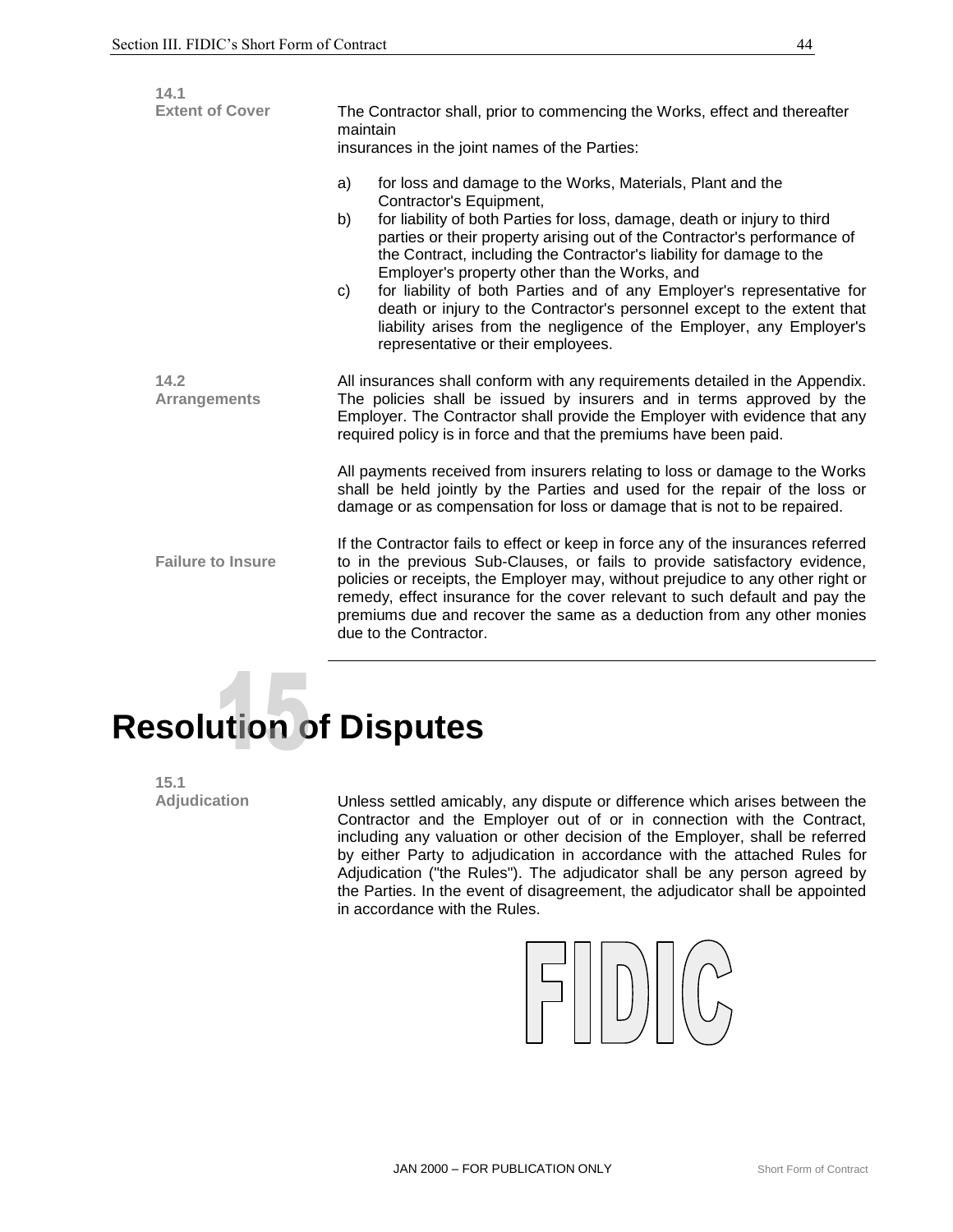| 15.2                                       |                                                                                                                                                                                                                                                                                                                                                                                                                                                                                                                                                                                                                                                                                            |
|--------------------------------------------|--------------------------------------------------------------------------------------------------------------------------------------------------------------------------------------------------------------------------------------------------------------------------------------------------------------------------------------------------------------------------------------------------------------------------------------------------------------------------------------------------------------------------------------------------------------------------------------------------------------------------------------------------------------------------------------------|
| <b>Notice of</b><br><b>Dissatisfaction</b> | If a Party is dissatisfied with the decision of the adjudicator or if no decision<br>is given within the time set out in the Rules, the Party may give notice of<br>dissatisfaction referring to this Sub-Clause within 28 days of receipt of the<br>decision or the expiry of the time for the decision. If no notice of<br>dissatisfaction is given within the specified time, the decision shall be final<br>and binding on the Parties. If notice of dissatisfaction is given within the<br>specified time, the decision shall be binding on the Parties who shall give<br>effect to it without delay unless and until the decision of the adjudicator is<br>revised by an arbitrator. |
| 15.3                                       |                                                                                                                                                                                                                                                                                                                                                                                                                                                                                                                                                                                                                                                                                            |
| <b>Arbitration</b>                         | A dispute which has been the subject of a notice of dissatisfaction shall be<br>finally settled by a single arbitrator under the rules specified in the Appendix.<br>In the absence of agreement, the arbitrator shall be designated by the<br>appointing authority specified in the Appendix. Any hearing shall be held at<br>the place specified in the Appendix and in the language referred to in Sub-<br>Clause 1.5.                                                                                                                                                                                                                                                                  |

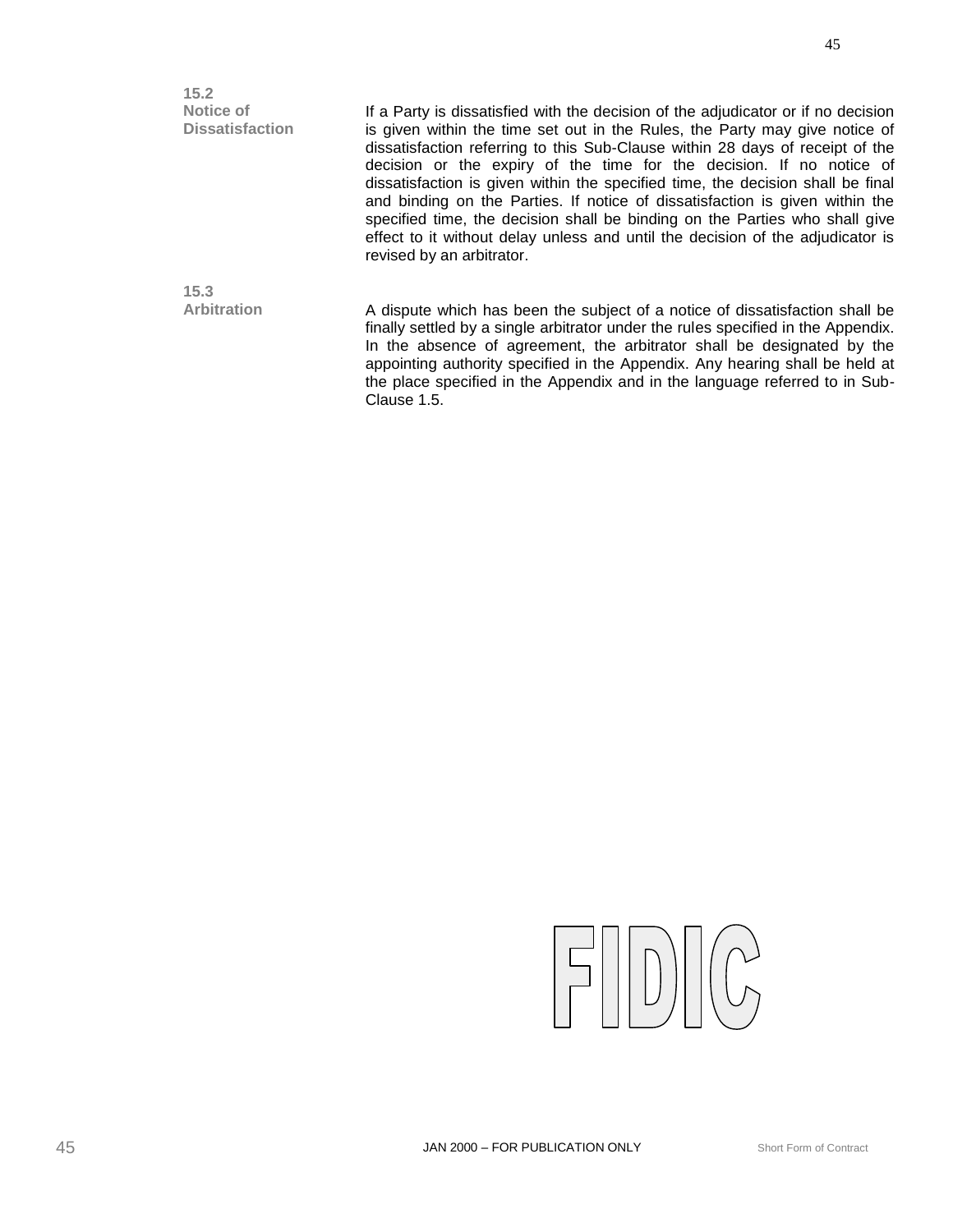# **INDEX OF SUB-CLAUSES**

|                                                                                                                                  | Sub-Clause                               | Page                                                        |
|----------------------------------------------------------------------------------------------------------------------------------|------------------------------------------|-------------------------------------------------------------|
| Adjudication                                                                                                                     | 15.1                                     | 10                                                          |
| Approvals                                                                                                                        | 2.4                                      | 3                                                           |
| Arbitration                                                                                                                      | 15.3                                     | 10                                                          |
| Arrangements, Insurance                                                                                                          | 14.2                                     | 10                                                          |
| Authorised person                                                                                                                | 3.1                                      | 3                                                           |
| Communications<br>Completion<br>Contractor's Care of the Works<br>Contractor's Design<br>Contractor's Representative<br>Currency | 1.5<br>8.1<br>13.1<br>5.1<br>4.2<br>11.7 | $\overline{c}$<br>5<br>9<br>$\frac{3}{3}$<br>$\overline{7}$ |
| Default by Contractor                                                                                                            | 12.1                                     | 8                                                           |
| Default by Employer                                                                                                              | 12.2                                     | 8                                                           |
| <b>Definitions</b>                                                                                                               | 1.1                                      | $\mathbf{1}$                                                |
| <b>Delayed Payment</b>                                                                                                           | 11.8                                     | $\overline{7}$                                              |
| Early Warning, Claims                                                                                                            | 10.3                                     | 6                                                           |
| <b>Employer's Instructions</b>                                                                                                   | 2.3                                      | 3                                                           |
| <b>Employer's Representative</b>                                                                                                 | 3.2                                      | 3                                                           |
| <b>Employer's Liabilities</b>                                                                                                    | 6.1                                      | 4                                                           |
| <b>Execution of the Works</b>                                                                                                    | 7.1                                      | 5                                                           |
| <b>Extension of Time</b>                                                                                                         | 7.3                                      | 5                                                           |
| <b>Extent of Cover, Insurance</b>                                                                                                | 14.1                                     | 9                                                           |
| Failure to Insure                                                                                                                | 14.3                                     | 10                                                          |
| <b>Final Payment</b>                                                                                                             | 11.6                                     | 7                                                           |
| Force Majeure                                                                                                                    | 13.2                                     | 9                                                           |
| General Obligations, Contractor                                                                                                  | 4.1                                      | 3                                                           |
| Insolvency                                                                                                                       | 12.3                                     | 8                                                           |
| Interim Payments                                                                                                                 | 11.3                                     | $\overline{7}$                                              |
| Interpretation                                                                                                                   | 1.2                                      | $\overline{2}$                                              |
| Late Completion                                                                                                                  | 7.4                                      | 5                                                           |
| Law                                                                                                                              | 1.4                                      | 2                                                           |
| <b>Monthly Statements</b>                                                                                                        |                                          | 7                                                           |
| Notice of Dissatisfaction                                                                                                        | 15.2                                     | 10                                                          |
| Payment upon Termination<br><b>Performance Security</b><br><b>Permits and Licences</b><br><b>Priority of Documents</b>           | 2.2<br>1.3                               | 8<br>3<br>$\overline{\mathbf{c}}$<br>$\overline{2}$         |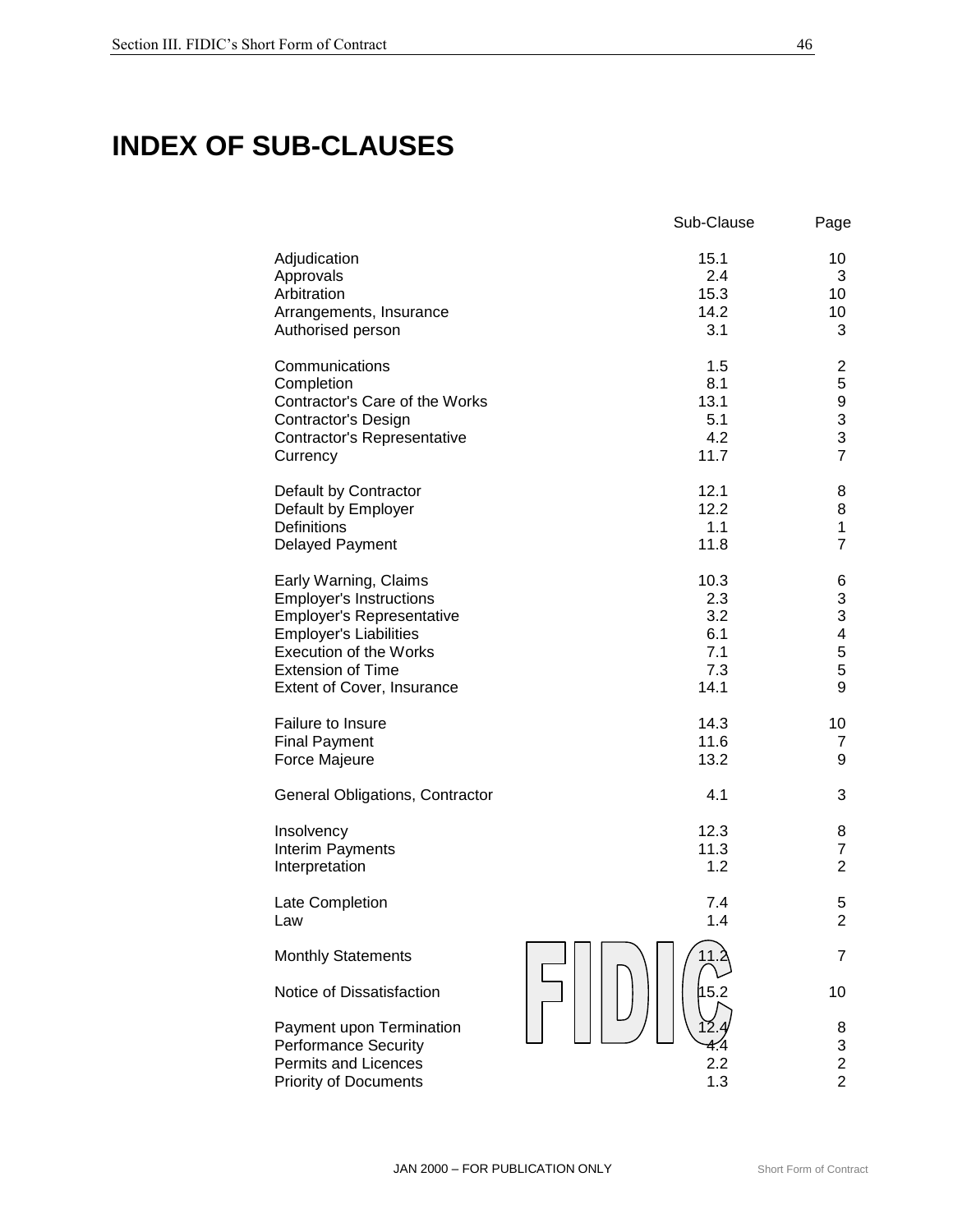| Programme<br><b>Provision of Site</b>                 | 7.2<br>2.1 | 5<br>$\overline{2}$ |
|-------------------------------------------------------|------------|---------------------|
|                                                       |            |                     |
| <b>Remedying Defects</b><br>Responsibility for Design | 9.1<br>5.2 | 5<br>4              |
| Retention, First Half                                 | 11.4       | 7                   |
| Retention, Second Half                                | 11.5       | 7                   |
| <b>Right to Claim</b>                                 | 10.4       | 6                   |
| Right to Vary                                         | 10.1       | 6                   |
| <b>Statutory Obligations</b>                          | 1.6        | 2                   |
| Subcontracting                                        | 4.3        | 3                   |
| <b>Taking-Over Notice</b>                             | 8.2        | 5                   |
| Uncovering and Testing                                | 9.2        | 6                   |
| Valuation of the Works                                | 11.1       | 7                   |
| Valuation of Variations                               | 10.2       | 6                   |
| Variation and Claim Procedure                         | 10.5       | 6                   |

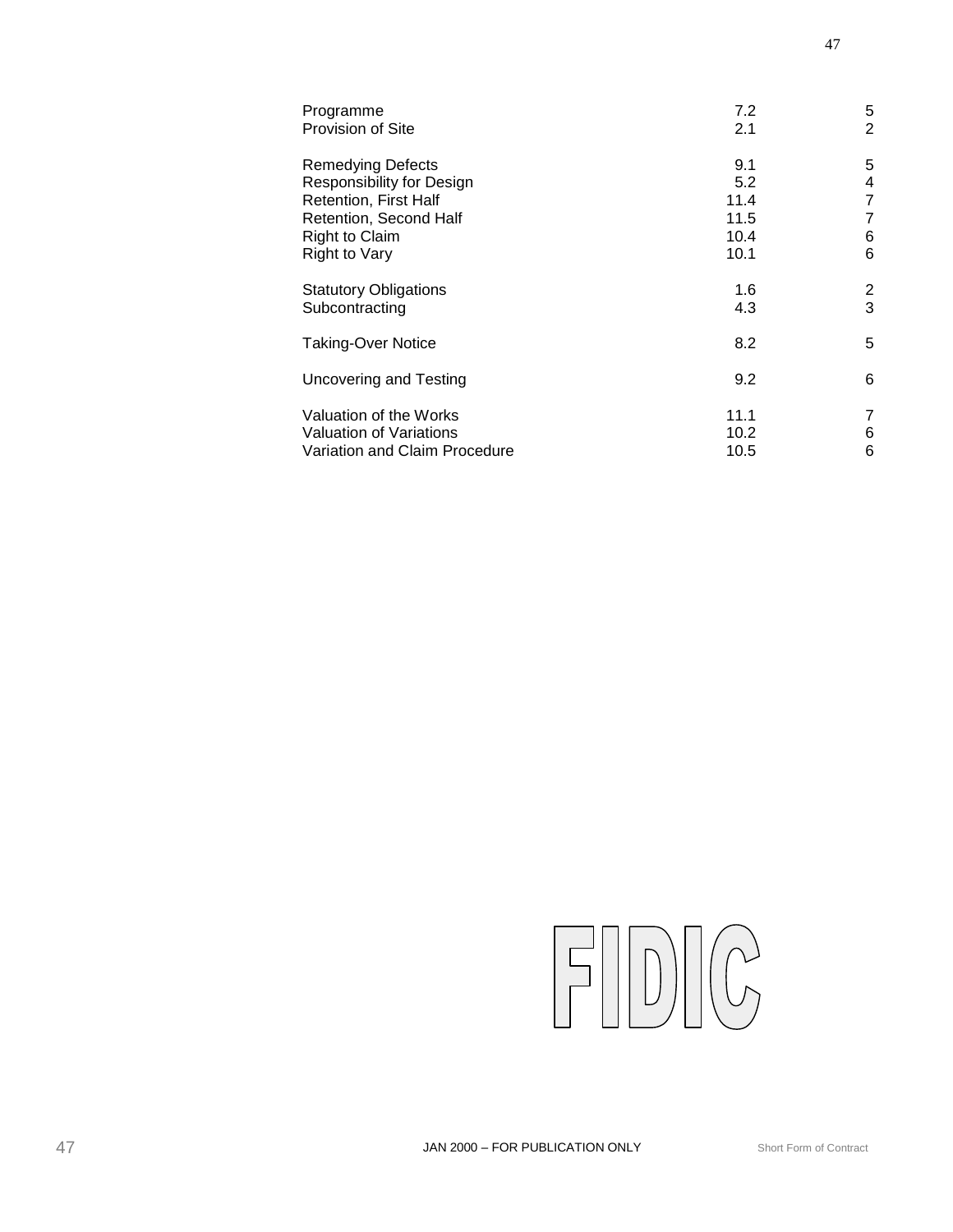# **Rules for Adjudication**

# **Referred To In Sub-Clause 15.1**

| General                       | 1              | Any reference in the Conditions of Contract to the Rules for<br>Adjudication shall be deemed to be a reference to these Rules.                                                                                                                                                                                                                                                                                                                          |
|-------------------------------|----------------|---------------------------------------------------------------------------------------------------------------------------------------------------------------------------------------------------------------------------------------------------------------------------------------------------------------------------------------------------------------------------------------------------------------------------------------------------------|
|                               | 2              | 1 Definitions in the Contract shall apply in these Rules.                                                                                                                                                                                                                                                                                                                                                                                               |
| Appointment of<br>Adjudicator | 3              | The Parties shall jointly ensure the appointment of the Adjudicator.<br>The Adjudicator shall be a suitably qualified person                                                                                                                                                                                                                                                                                                                            |
|                               | 4              | If for any reason the appointment of the Adjudicator is not agreed at<br>the latest within 14 days of the reference of a dispute in accordance<br>with these Rules, then either Party may apply, with a copy of the<br>application to the other Party, to any appointing authority named in<br>the Contract or, if none, to the President of FIDIC or his nominee, to<br>appoint an Adjudicator, and such appointment shall be final and<br>conclusive. |
|                               | 5              | The Adjudicator's appointment may be terminated by mutual<br>agreement of the Parties. The Adjudicator's appointment shall expire<br>when the Works have been completed or when any disputes referred<br>to the Adjudicator shall have been withdrawn or decided, whichever is<br>the later.                                                                                                                                                            |
| <b>Terms of Appointment</b>   | 6              | The Adjudicator is to be, and is to remain throughout his appointment,<br>impartial and independent of the Parties and shall immediately<br>disclose in writing to the Parties anything of which he becomes aware<br>which could affect his impartiality or independence.                                                                                                                                                                               |
|                               | $\overline{7}$ | The Adjudicator shall not give advice to the Parties or their<br>representatives concerning the conduct of the project of which the<br>Works form part other than in accordance with these Rules.                                                                                                                                                                                                                                                       |
|                               | 8              | The Adjudicator shall not be called as a witness by the Parties to give<br>evidence concerning any dispute in connection with, or arising out of,<br>the Contract.                                                                                                                                                                                                                                                                                      |
|                               | 9              | The Adjudicator shall treat the details of the Contract and all activities<br>and hearings of the Adjudicator as confidential and shall not disclose<br>the same without the prior written consent of the Parties. The<br>Adjudicator shall not with put the consent of the Parties, assign or<br>delegate any of his work under these Rules of engage legal or<br>technical assistance.                                                                |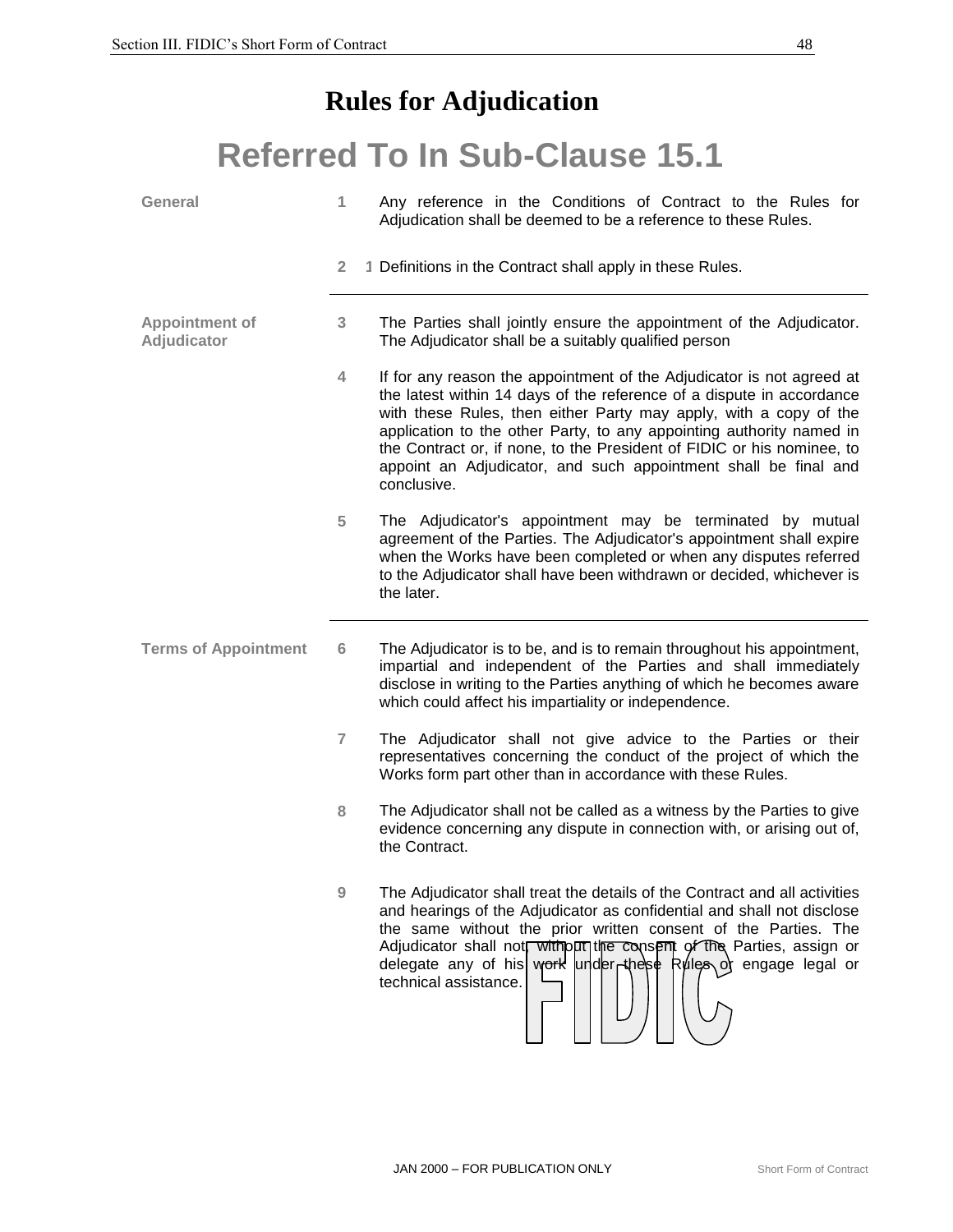- **10** The Adjudicator may resign by giving 28 days' notice to the Parties. In the event of resignation, death or incapacity, termination or a failure or refusal to perform the duties of Adjudicator under these Rules, the Parties shall agree upon a replacement Adjudicator within 14 days or Rule 4 shall apply.
- **11** The Adjudicator shall in no circumstances be liable for any claims for anything done or omitted in the discharge of the Adjudicator's duties unless the act or omission is shown to have been in bad faith.
- **12** If the Adjudicator shall knowingly breach any of the provisions of Rule 6 or act in bad faith, he shall not be entitled to any fees or expenses hereunder and shall reimburse each of the Parties for any fees and expenses properly paid to him if, as a consequence of such breach any proceedings or decisions of the Adjudicator are rendered void or ineffective.
- **Payment 13** The Adjudicator shall be paid the fees and expenses set out in the Adjudicator's Agreement.
	- **14** The retainer fee, if applicable, shall be payment in full for:
		- (a) being available, on 28 days' notice, for all hearings and Site visits;
		- (b) all office overhead expenses such as secretarial services, photocopying and office supplies incurred in connection with his duties;
		- (c) all services performed hereunder except those performed during the days referred to in Rule 15.
	- **15** The daily fee shall be payable for each working day preparing for or attending Site visits or hearings or preparing decisions including any associated travelling time.
	- **16** The retainer and daily fees shall remain fixed for the period of tenure of the Adjudicator.
	- **17** All payments to the Adjudicator shall be made by the Contractor who will be entitled to be reimbursed half by the Employer. The Contractor shall pay invoices addressed to him within 28 days of receipt. The Adjudicator's invoices for any monthly retainer shall be submitted quarterly in advance and invoices for daily fees and expenses shall be submitted following the conclusion of a Site visit or hearing. All invoices shall contain a brief description of the activities performed during the relevant period. The Adjudicator may suspend work if any invoice remains unpaid at the expiry of the period for payment, provided that 7 days pripr notice has been given to both Parties.
	- 18 If the Contractor fails to pay an invoice addressed to it, the Employer shall be entitled to pay the sum due to the Adjudicator and recover the sum paid from the Contractor.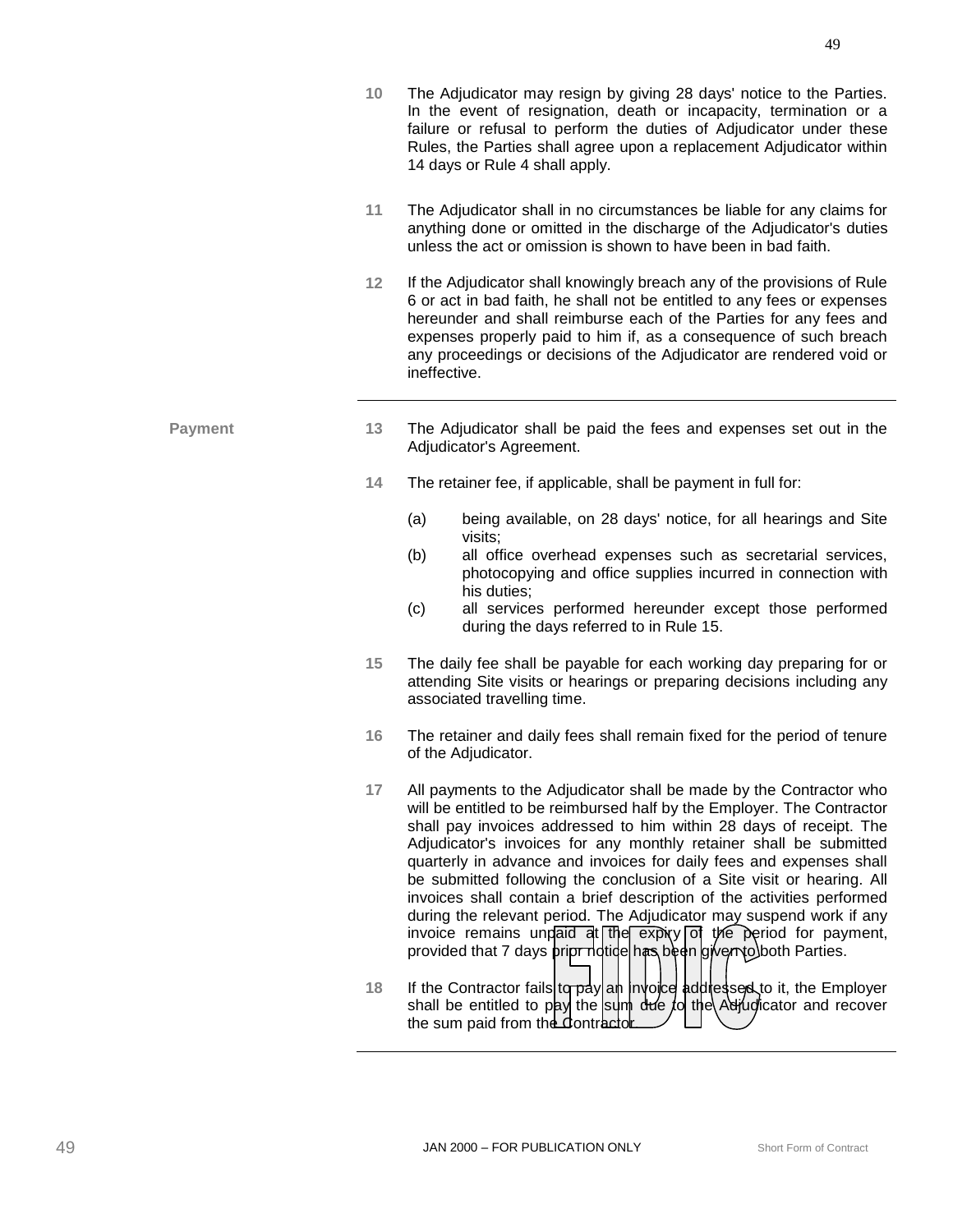**Procedure for Obtaining Adjudicator's Decision**

- **19** A dispute between the Parties may be referred in writing by either Party to the Adjudicator for his decision, with a copy to the other Party. If the Adjudicator has not been agreed or appointed, the dispute shall be referred in writing to the other Party, together with a proposal for the appointment of an Adjudicator. A reference shall identify the dispute and refer to these Rules.
	- **20** The Adjudicator may decide to visit the Site. The Adjudicator may decide to conduct a hearing in which event he shall decide on the date, place and duration for the hearing. The Adjudicator may request that written statements from the Parties be presented to him prior to, at or after the hearing. The Parties shall promptly provide the Adjudicator with sufficient copies of any documentation and information relevant to the Contract that he may request
	- **21** The Adjudicator shall act as an impartial expert, not as an arbitrator, and shall have full authority to conduct any hearing as he thinks fit, not being bound by any rules or procedures other than those set out herein. Without limiting the foregoing, the Adjudicator shall have power to:
		- (a) decide upon the Adjudicator's own jurisdiction, and as to the scope of any dispute referred to him,
		- (b) make use of his own specialist knowledge, if any,
		- (c) adopt an inquisitorial procedure,
		- (d) decide upon the payment of interest in accordance with the Contract,
		- (e) open up, review and revise any opinion, instruction, determination, certificate or valuation, related to the dispute,
		- (f) refuse admission to hearings to any persons other than the Employer, the Contractor and their respective representatives, and to proceed in the absence of any Party who the Adjudicator is satisfied received notice of the hearing.
	- **22** All communications between either of the Parties and the Adjudicator and all hearings shall be in the language of the Adjudicator's Agreement. All such communications shall be copied to the other Party.
	- **23** No later than the fifty-sixth day after the day on which the Adjudicator received a reference or, if later, the day on which the Adjudicator's Agreement came into effect, the Adjudicator shall give written notice of his decision to the Parties. Such decision shall include reasons and state that it is given under these Rules.

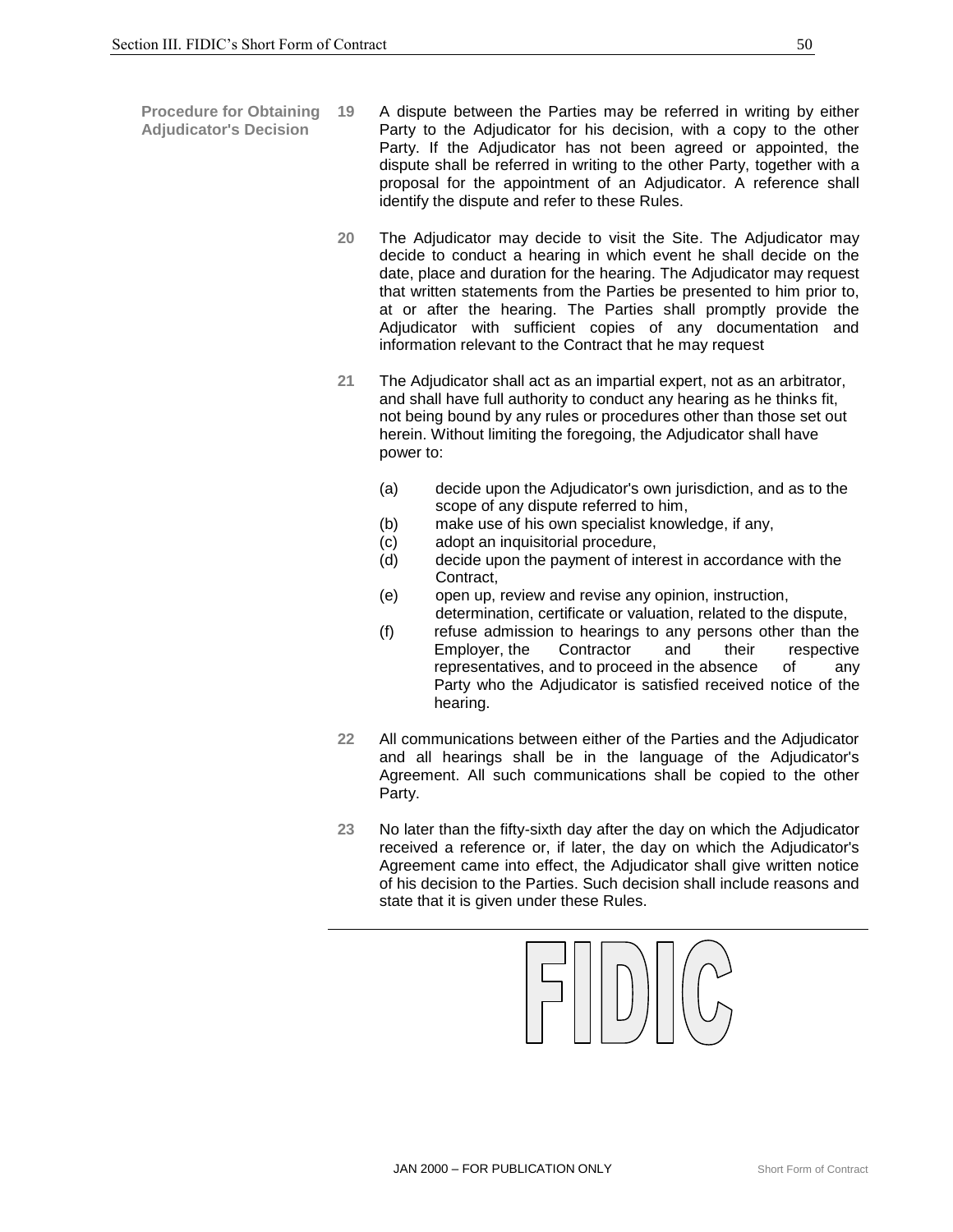#### **Adjudicator's Agreement**

Identification of Project:

(the "Project"

Name and address of the Employer:

(the "Employer")

Name and address of Contractor:

(the "Contractor")

Name and address of Adjudicator:

(the "Adjudicator")

**Whereas** the Employer and the Contractor have entered into a contract ("the Contract") for the execution of the Project and wish to appoint the Adjudicator to act as adjudicator in accordance with the Rules for Adjudication ["the Rules"].

#### **The Employer, Contractor and Adjudicator agree as follows:**

- 1. The Rules and the dispute provisions of the Contract shall form part of this Agreement.
- 2. The Adjudicator shall be paid:

A retainer fee of per calendar month (where applicable)

| A daily fee of |                                                                                     |
|----------------|-------------------------------------------------------------------------------------|
|                | Expenses (including the cost of telephone calls) courier charges, faxes and         |
|                | telexes incurred in connection with his duties, all reasonable and necessary travel |
|                | expenses, hotel accommodation and subsistence and other direct travel               |
| expenses).     |                                                                                     |

Receipts will be required for all expenses.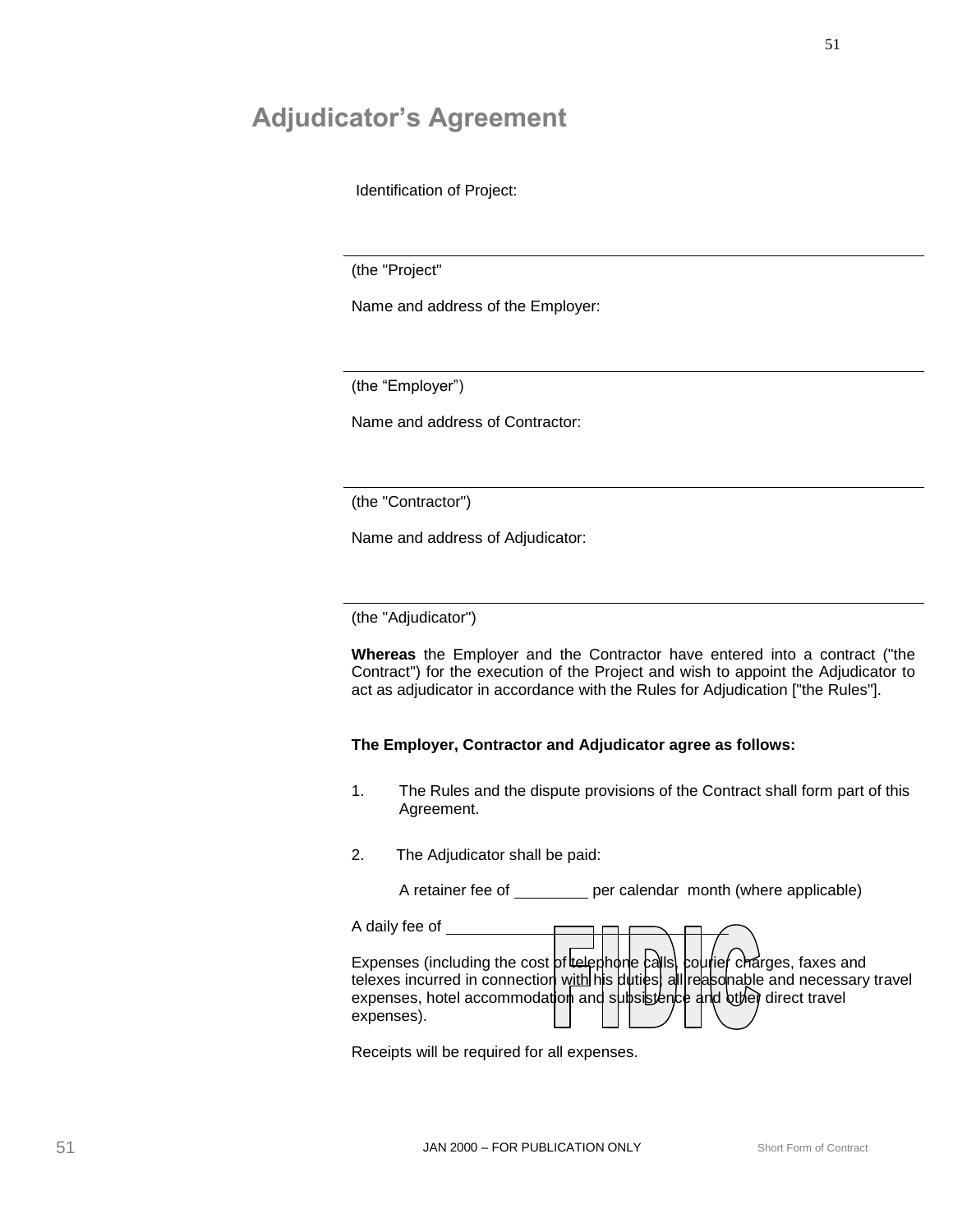- 3. The Adjudicator agrees to act as adjudicator in accordance with the Rules and has disclosed to the Parties any previous or existing relationship with the. Parties or others concerned with the Project
- 4. This Agreement shall be governed by the law of \_\_\_\_\_\_\_\_\_\_\_\_\_\_\_\_\_\_\_\_\_\_\_\_\_\_\_\_\_\_<br>5. The language of this Agreement shall be The language of this Agreement shall be

#### SIGNED BY

for and on behalf of the Employer in the presence of

| Witness |  |
|---------|--|
| Name    |  |
| Address |  |
| Date    |  |

#### SIGNED BY

for and on behalf of the Contractor in the presence of

| Witness |  |
|---------|--|
| Name    |  |
| Address |  |
| Date    |  |

#### SIGNED BY

for and on behalf of the Adjudicator in the presence of

| Witness |  |
|---------|--|
| Name    |  |
| Address |  |
| Date    |  |
|         |  |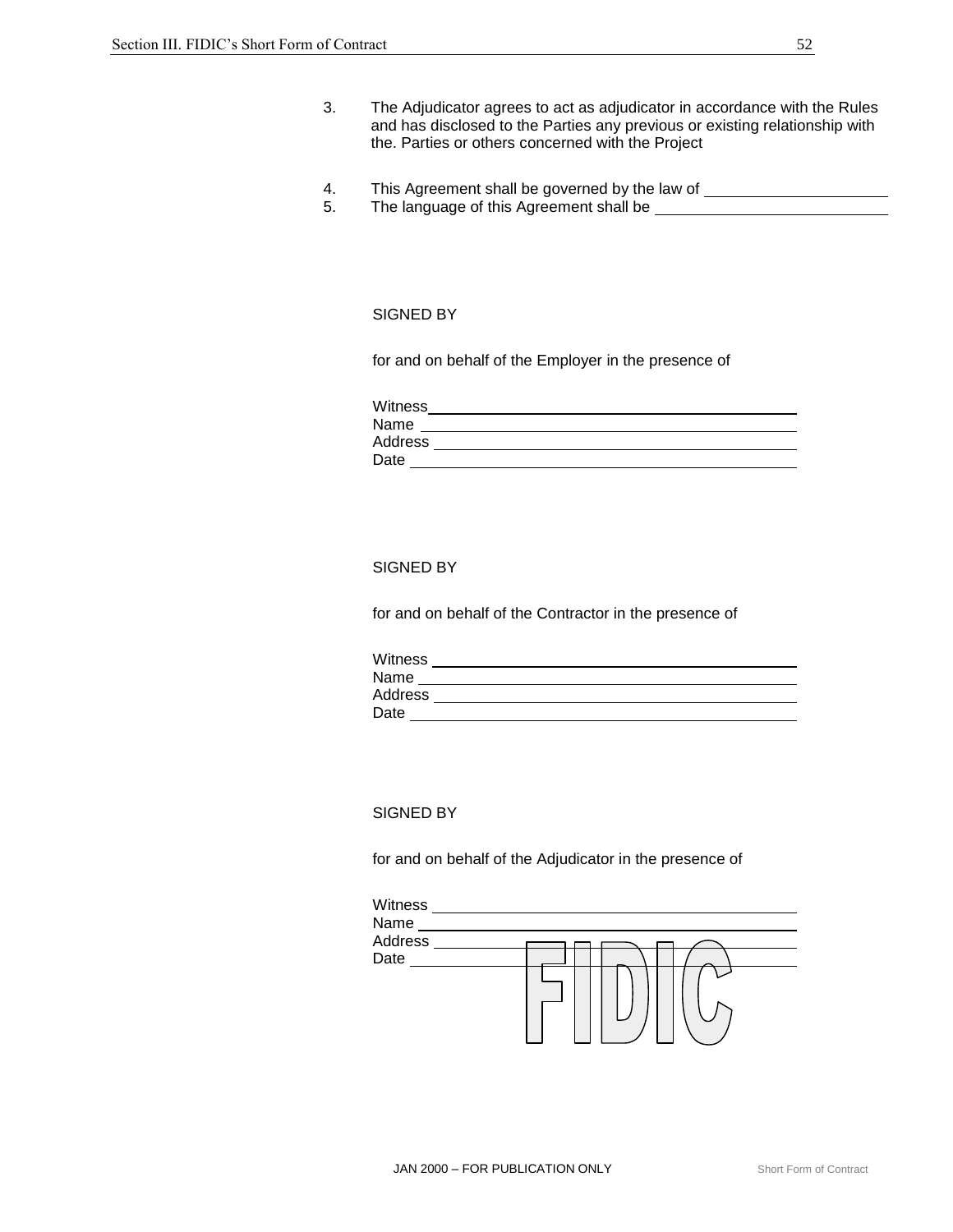# **SECTION IV**

# **PARTICULAR CONDITIONS OF CONTRACT**